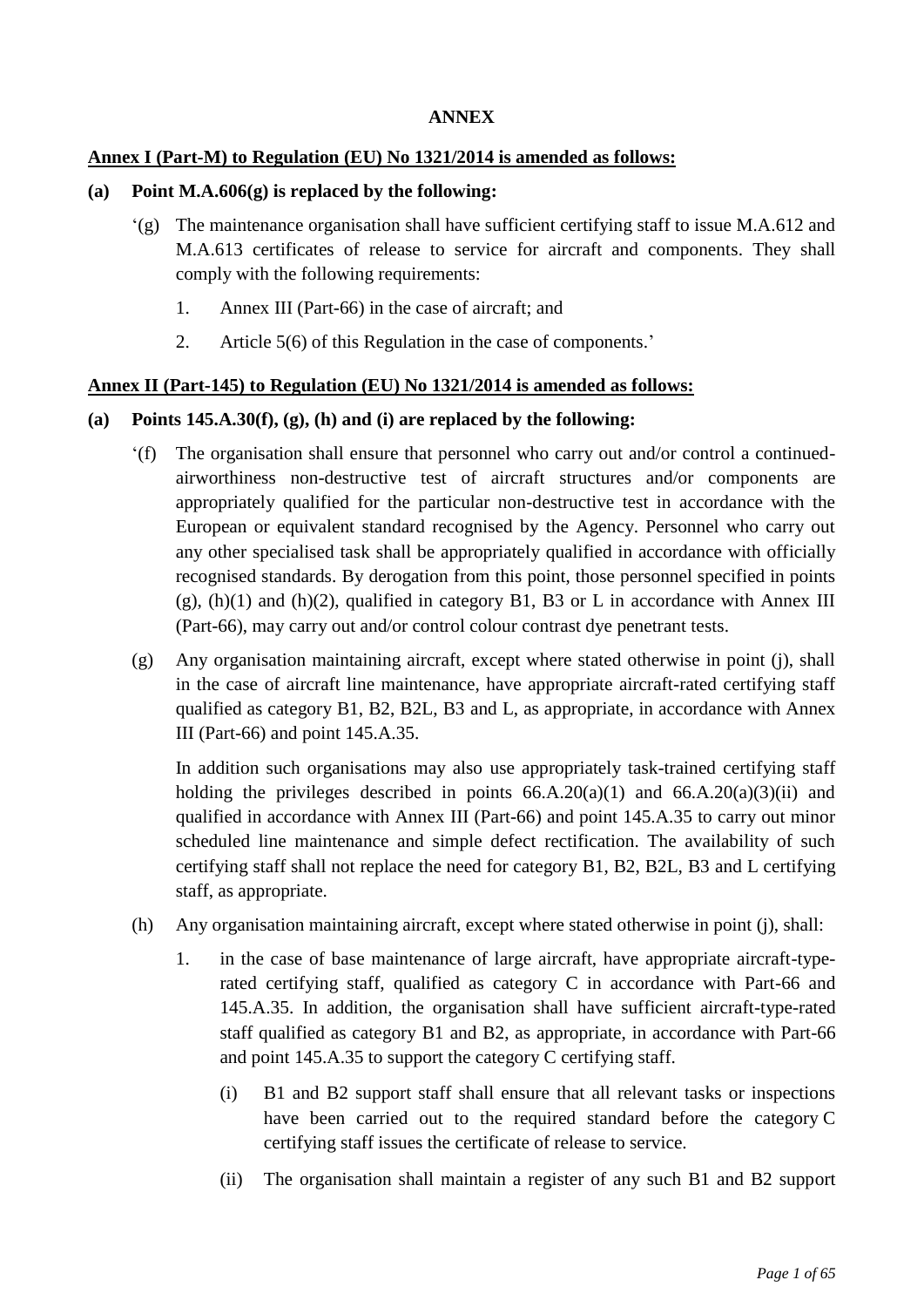staff.

- (iii) The category C certifying staff shall ensure that compliance with point  $(h)(1)(i)$  has been met and that all work required by the customer has been accomplished during the particular base maintenance check or work package, and shall also assess the impact of any work not carried out, with a view to either requiring its accomplishment or agreeing with the operator to defer such work to another specified check or time limit.
- 2. in the case of base maintenance of aircraft other than large have either:
	- (i) appropriate aircraft-rated certifying staff, qualified as category B1, B2, B2L, B3 and L, as appropriate, in accordance with Annex III (Part-66) and point 145.A.35; or
	- (ii) appropriate aircraft-rated certifying staff, qualified in category C and assisted by support staff, as specified in point 145.A.35(a)(i).
- (i) Component certifying staff shall be qualified in accordance with Article 5(6) of this Regulation and point 145.A.35.'

### **(b) Points 145.A.35(a) and (b) are replaced by the following:**

- $(a)$  In addition to the appropriate requirements of points  $145.A.30(g)$  and (h), the organisation shall ensure that certifying staff and support staff have an adequate understanding of the relevant aircraft and/or components to be maintained together with the associated organisation procedures. In the case of certifying staff, this shall be accomplished before the issue or reissue of the certification authorisation.
	- 1. 'Support staff' means those staff holding an aircraft maintenance licence under Annex III (Part-66) in category B1, B2, B2L, B3 and/or L with the appropriate aircraft ratings, working in a base maintenance environment while not necessarily holding certification privileges.
	- 2. 'Relevant aircraft and/or components', means those aircraft or components specified in the particular certification authorisation.
	- 3. 'Certification authorisation' means the authorisation issued to certifying staff by the organisation and which specifies the fact that those staff may sign certificates of release to service within the limitations stated in such authorisation on behalf of the approved organisation.
- (b) Excepting those cases listed in points 145.A.30(j) and 66.A.20(a)3(ii), the organisation may only issue a certification authorisation to certifying staff in relation to the basic categories or subcategories and, except for the category A licence, any type rating listed on the aircraft maintenance licence as required by Annex III (Part-66), subject to the licence remaining valid throughout the validity period of the authorisation and to the certifying staff remaining in compliance with Annex III (Part-66).'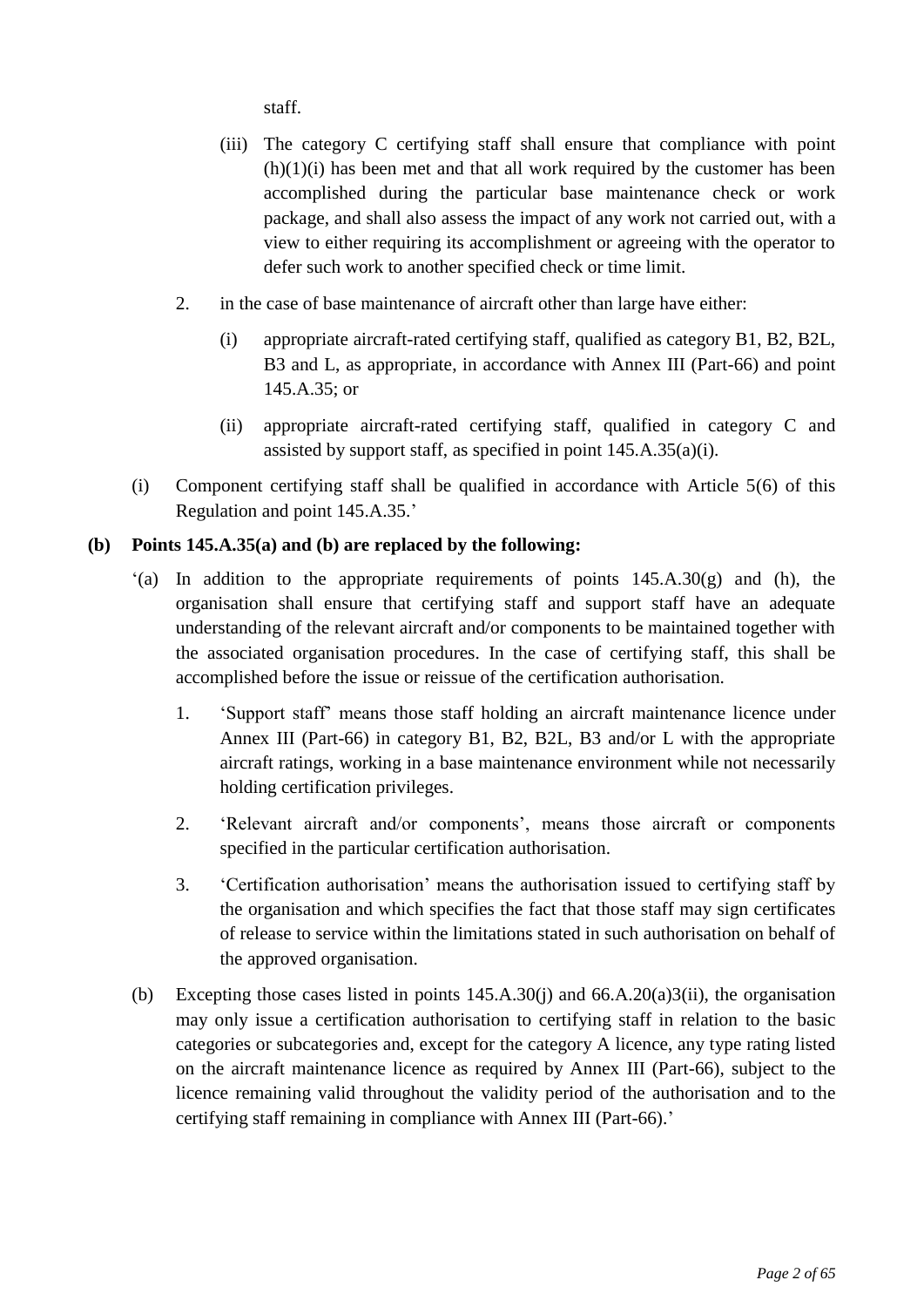### **Annex III (Part-66) to Regulation (EU) No 1321/2014 is amended as follows:**

**(a) In 'Table of Contents', the following point 66.B.111 is added between points 66.B.110 and 66.B.115:**

'**66.B.111 Procedure for the change of an aircraft maintenance licence in category B2L to include an additional system rating**'

- **(b) In 'Table of Contents', the following appendices are added after Appendix VI:**
	- 'Appendix VII Basic knowledge requirements for category L aircraft maintenance licence'; and
	- 'Appendix VIII Basic examination standards for category L aircraft maintenance licence'.

#### **(c) Point 66.A.3 is replaced by the following:**

#### '66.A.3 **Licence categories and subcategories**

Aircraft maintenance licences include the following categories and, when applicable, subcategories and system ratings:

- (a) Category A, divided into the following subcategories:
	- A1 Aeroplanes Turbine
	- A2 Aeroplanes Piston
	- A3 Helicopters Turbine
	- A4 Helicopters Piston
- (b) Category B1, divided into the following subcategories:
	- B1.1 Aeroplanes Turbine
	- B1.2 Aeroplanes Piston
	- B1.3 Helicopters Turbine
	- B1.4 Helicopters Piston
- (c) Category B2

The B2 licence is applicable to all aircraft.

(d) Category B2L

The B2L licence is applicable to all aircraft other than those in Group 1 and is divided into the following 'system ratings':

- communication/navigation (com/nav),
- instruments.
- autoflight,
- surveillance, and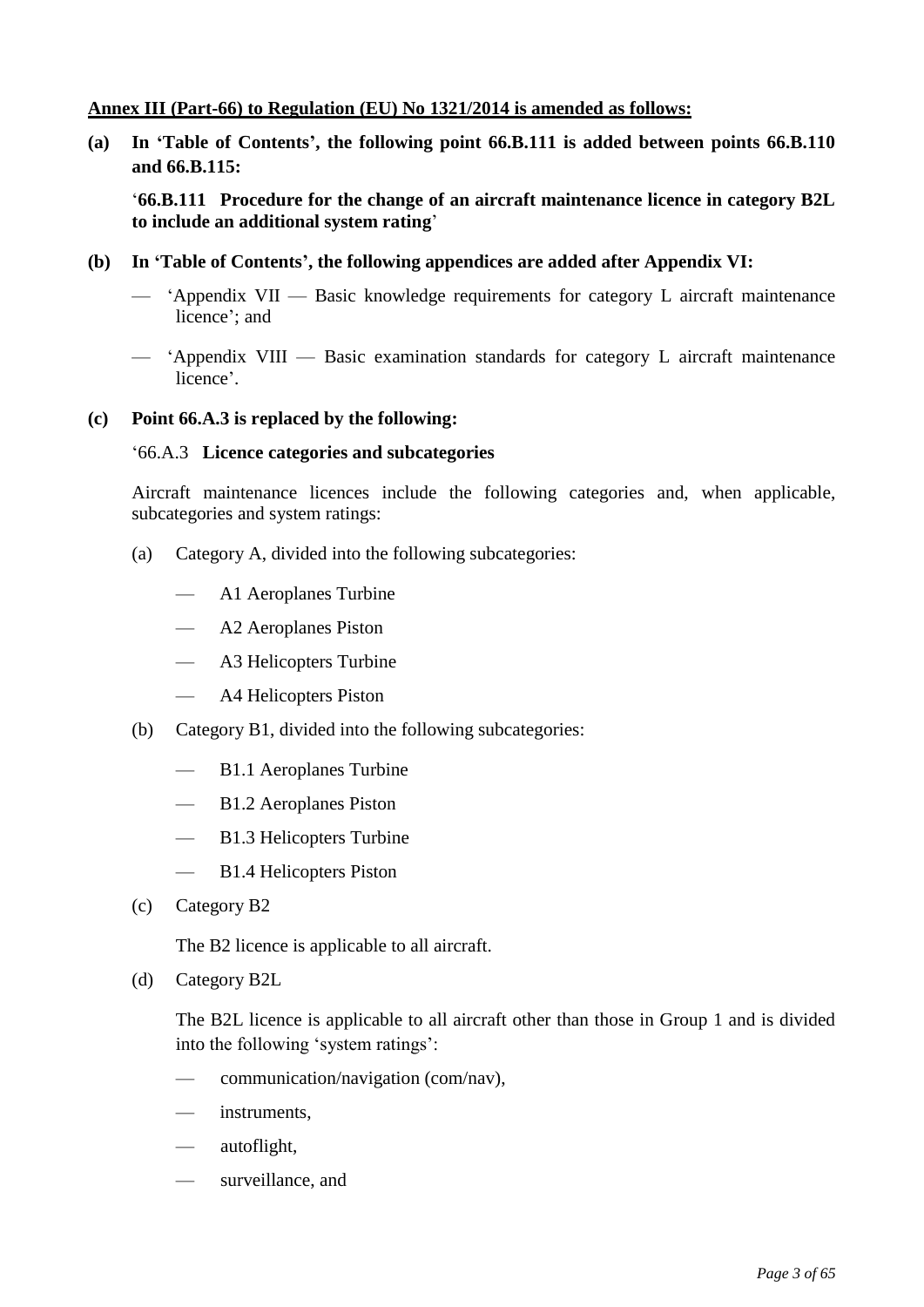- airframe systems.
- A B2L licence shall contain, as a minimum, one system rating.
- (e) Category B3

The B3 licence is applicable to piston-engine non-pressurised aeroplanes of 2 000 kg Maximum Take-off Mass (MTOM) and below.

- (f) Category L, divided into the following subcategories:
	- L1C: composite sailplanes,
	- L1: sailplanes,
	- L2C: composite powered sailplanes and composite ELA1 aeroplanes,
	- L2: powered sailplanes and ELA1 aeroplanes,
	- L3H: hot-air balloons,
	- L3G: gas balloons,
	- L4H: hot-air airships,
	- L4G: ELA2 gas airships, and
	- L5: gas airships other than ELA2.
- (g) Category C

The C licence is applicable to aeroplanes and helicopters.'

### **(d) Point 66.A.5 is replaced by the following:**

'For the purpose of ratings on aircraft maintenance licences, aircraft shall be classified into the following groups:

1.. Group 1: complex motor-powered aircraft, helicopters with multiple engines, aeroplanes with maximum certified operating altitude exceeding FL290, aircraft equipped with flyby-wire systems, gas airships other than ELA2 and other aircraft requiring an aircraft type rating when defined as such by the Agency.

The Agency may decide to classify into Group 2, Group 3 or Group 4, as appropriate, an aircraft which meets the conditions above, if it finds that the lower complexity of the particular aircraft justifies so.

- 2.. Group 2: aircraft other than those in Group 1 belonging to the following subgroups:
	- subgroup 2a: single turboprop engine aeroplanes;
	- subgroup 2b: single turbine engine helicopters; and
	- subgroup 2c: single piston engine helicopters.
- 3.. Group 3: piston engine aeroplanes other than those in Group 1.
- 4. Group 4: sailplanes, powered sailplanes, balloons and airships, other than those in Group 1.'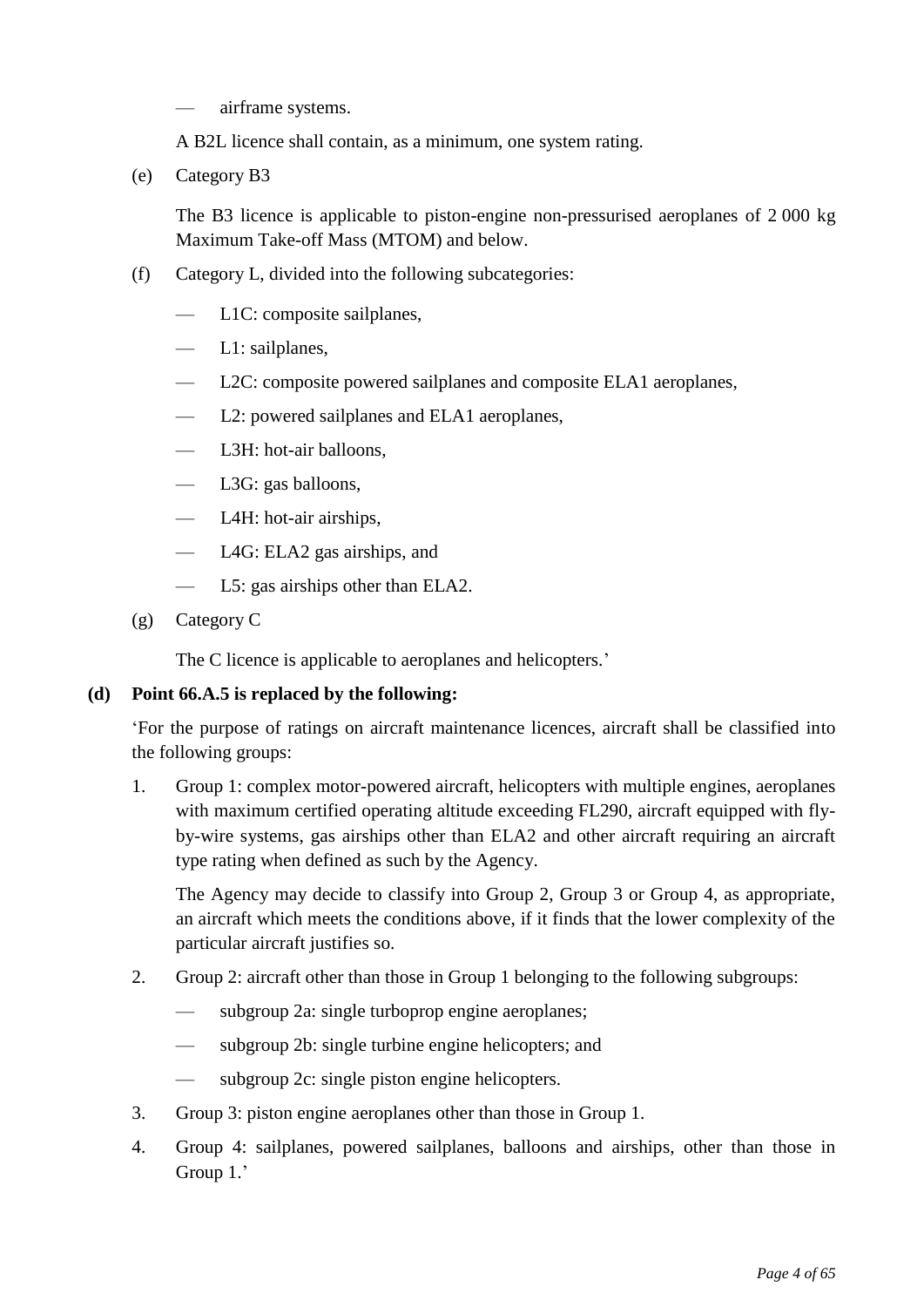### **(e) Point 66.A.20(a)(4) and (5) are replaced by the following points (4), (5), (6) and (7):**

- '4. A category B2L aircraft maintenance licence shall permit the holder to issue certificates of release to service and to act as B2L support staff for the following:
	- maintenance performed on electrical systems:
	- maintenance performed on avionics systems within the limits of the system ratings specifically endorsed on the licence, and
	- when holding the 'airframe system' rating, performance of electrical and avionics tasks within power plant and mechanical systems, requiring only simple tests to prove their serviceability.
- 5. A category B3 aircraft maintenance licence shall permit the holder to issue certificates of release to service and to act as B3 support staff for the following:
	- maintenance performed on aeroplane structure, power plant and mechanical and electrical systems; and
	- work on avionics systems requiring only simple tests to prove their serviceability and not requiring troubleshooting.
- 6. A category L aircraft maintenance licence shall permit the holder to issue certificates of release to service and to act as L support staff for the following:
	- maintenance performed on aircraft structure, power plant and mechanical and electrical systems;
	- work on radio, Emergency Locator Transmitters (ELT) and transponder systems; and
	- work on other avionics systems requiring simple tests to prove their serviceability.

Subcategory L2 includes subcategory L1. Any limitation to subcategory L2 in accordance with point 66.A.45(h) becomes also applicable to subcategory L1.

Subcategory L2C includes subcategory L1C.

7.. A category C aircraft maintenance licence shall permit the holder to issue certificates of release to service following base maintenance of the aircraft. The privileges apply to the aircraft in its entirety.'

### **(f) Point 66.A.25(a) is replaced by the following:**

'(a) For licences other than B2L and L, an applicant for an aircraft maintenance licence, or for the addition of a category or subcategory to such a licence, shall demonstrate by examination a level of knowledge of the appropriate subject modules in accordance with Appendix I to Annex III (Part-66). The examination shall comply with the standard described in Appendix II to Annex III (Part-66) and shall be conducted either by a training organisation appropriately approved in accordance with Annex IV (Part-147), or by the competent authority.'

### **(g) Point 66.A.25(b) and (c) are replaced by the following points (b), (c), (d), (e) and (f):**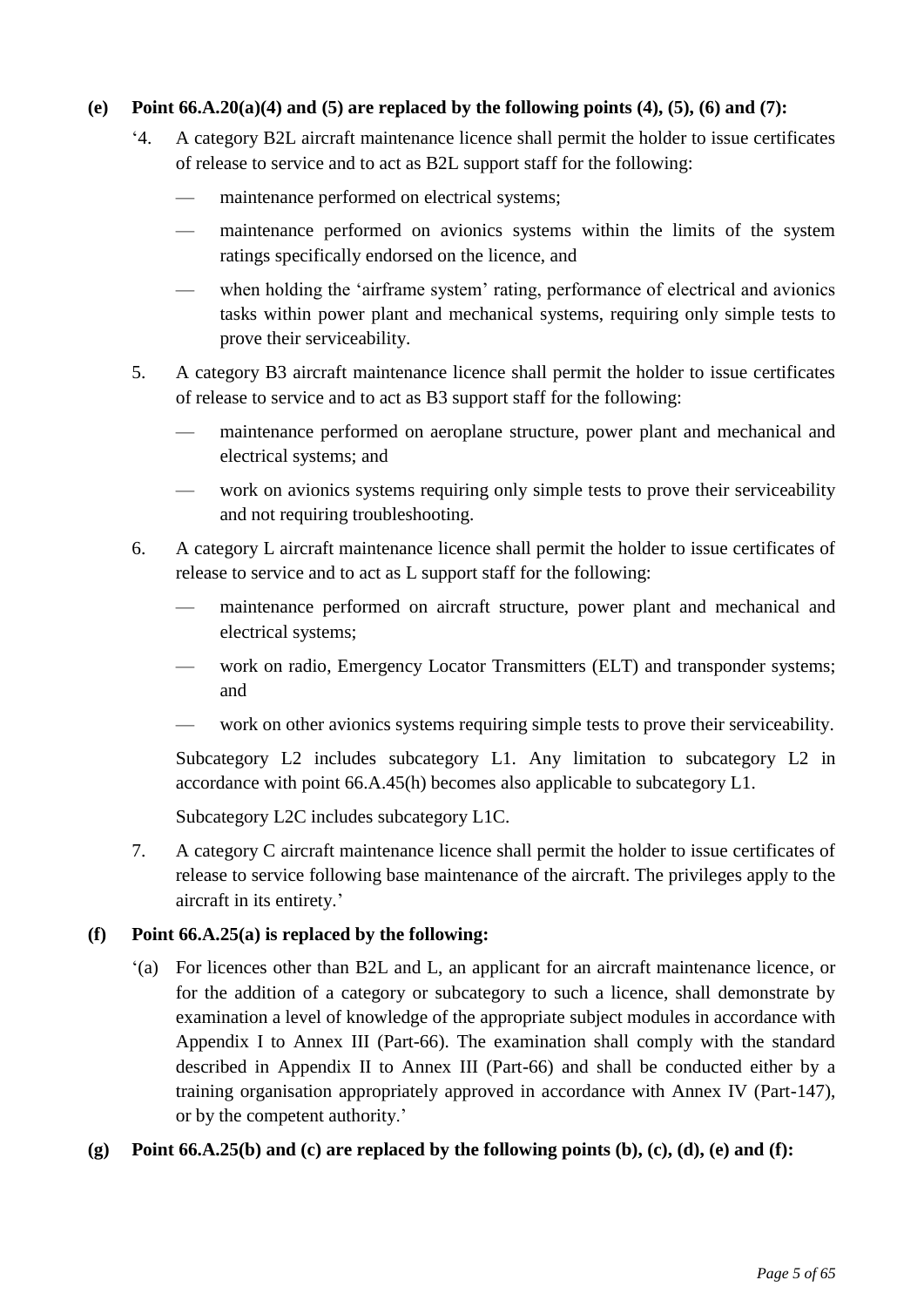'(b) An applicant for an aircraft maintenance licence in category L within a given subcategory, or for the addition of a different subcategory, shall demonstrate by examination a level of knowledge of the appropriate subject modules in accordance with Appendix VII to Annex III (Part-66). The examination shall comply with the standard described in Appendix VIII to Annex III (Part-66) and shall be conducted by a training organisation appropriately approved in accordance with Annex IV (Part-147), by the competent authority or as agreed by the competent authority.

The holder of an aircraft maintenance licence in category/subcategory B1.2 or B3 is deemed to meet the basic knowledge requirements for a licence in subcategories L1C, L1, L2C and L2.

The basic knowledge requirements for subcategory L4H include the basic knowledge requirements for subcategory L3H.

The basic knowledge requirements for subcategory L4G include the basic knowledge requirements for subcategory L3G.

- (c) An applicant for an aircraft maintenance licence in category B2L for a particular 'system rating', or for the addition of another 'system rating', shall demonstrate by examination a level of knowledge of the appropriate subject modules in accordance with Appendix I to Annex III (Part-66). The examination shall comply with the standard described in Appendix II to Annex III (Part-66) and shall be conducted either by a training organisation appropriately approved in accordance with Annex IV (Part-147), or by the competent authority.
- (d) The training courses and examinations shall have been passed within 10 years prior to the application for an aircraft maintenance licence or the addition of a category or subcategory to such a licence. Should this not be the case, examination credits may be obtained in accordance with point (e) below.
- (e) The applicant may apply to the competent authority for full or partial examination credits for the basic knowledge requirements for:
	- 1. basic knowledge examinations that do not meet the requirement described in point (d) above; and
	- 2. any other technical qualification considered by the competent authority to be equivalent to the knowledge standard of Annex III (Part-66).

Credits shall be granted in accordance with Subpart E of Section B of this Annex (Part-66).

(f) Credits expire 10 years after they were granted to the applicant by the competent authority. The applicant may apply for new credits after expiration.'

### **(h) Points 66.A.30(a)(3), (4) and (5) are renumbered as (5), (6) and (7) respectively, and the following new points (3) and (4) are added:**

'3. for category B2L: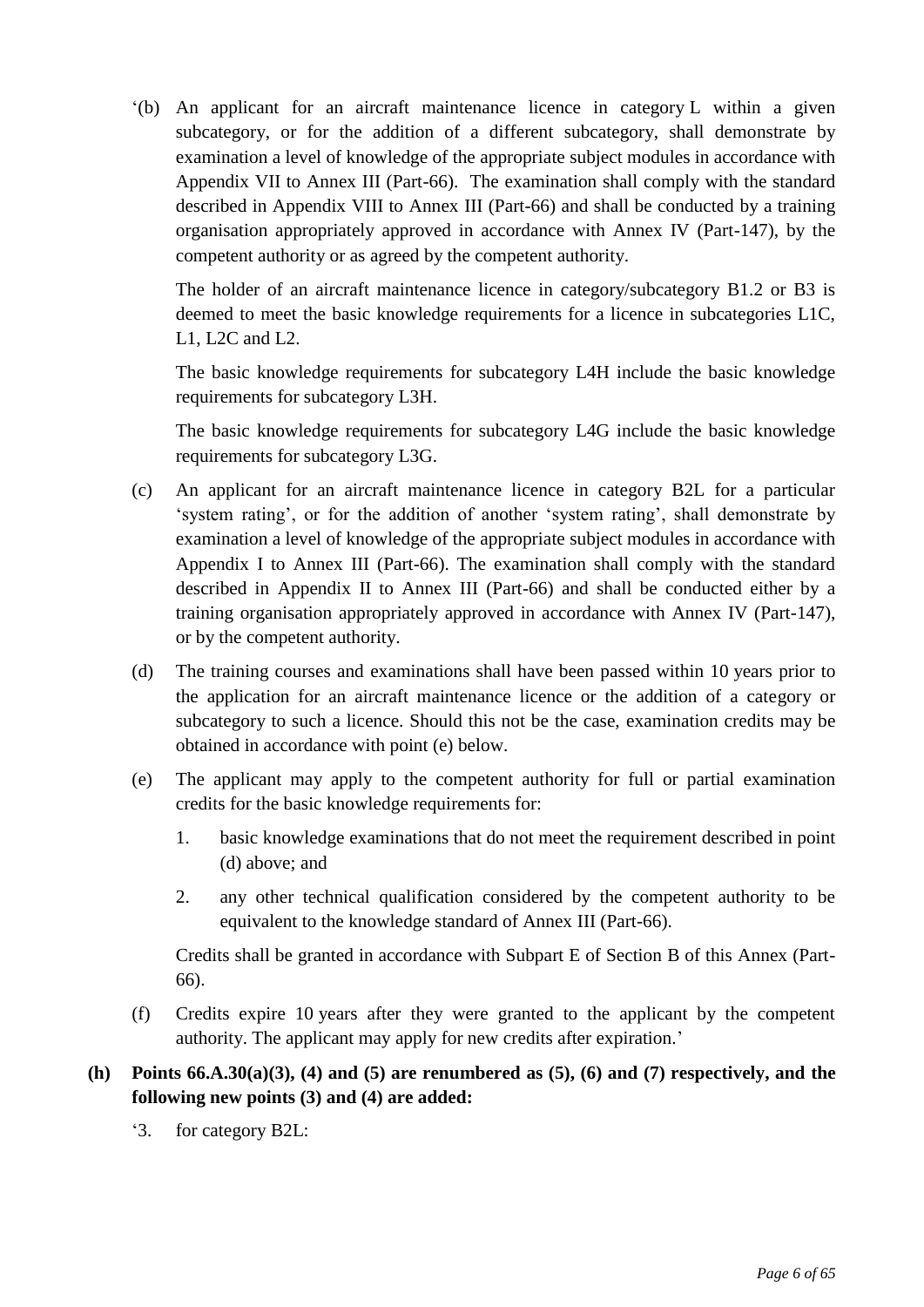- (i) three years of practical maintenance experience in operating aircraft, covering the corresponding system rating(s), if the applicant has no previous relevant technical training; or
- (ii) two years of practical maintenance experience in operating aircraft, covering the corresponding system rating(s), and completion of training, considered relevant by the competent authority, as a skilled worker in a technical trade; or
- (iii) one year of practical maintenance experience in operating aircraft, covering the corresponding system rating(s), and completion of a Part-147 approved basic training course.

For the addition of (a) new system rating(s) to an existing B2L licence, three months of practical maintenance experience relevant to the new system rating(s) shall be required for each system rating added.

- 4. for category L:
	- (i) two years of practical maintenance experience in operating aircraft covering a representative cross section of maintenance activities in the corresponding subcategory;
	- (ii) as a derogation from paragraph 4(i) above, one year of practical maintenance experience in operating aircraft covering a representative cross section of maintenance activities in the corresponding subcategory, subject to the introduction of the limitation described in point 66.A.45(h)(3).

For the inclusion of an additional subcategory in an existing L licence, the experience required by paragraphs 4(i) and 4(ii) above shall be 12 and 6 months respectively.

The holder of an aircraft maintenance licence in category/subcategory B1.2 or B3 is deemed to meet the basic experience requirements for a licence in subcategories L1C, L1, L2C and L2.'

## **(i) Point 66.A.45 is replaced by the following:**

### '66.A.45 **Endorsement with aircraft ratings**

- (a) In order to be entitled to exercise certification privileges on a specific aircraft type, the holder of an aircraft maintenance licence needs to have their licence endorsed with the relevant aircraft ratings:
	- For category B1, B2 or C, the relevant aircraft ratings are the following:
		- 1. for Group 1 aircraft, the appropriate aircraft type rating;
		- 2. for Group 2 aircraft, the appropriate aircraft type rating, manufacturer subgroup rating or full subgroup rating;
		- 3. for Group 3 aircraft, the appropriate aircraft type rating or full group rating; and
		- 4. for Group 4 aircraft, for the category B2 licence, the full group rating.
		- For category B2L, the relevant aircraft ratings are the following: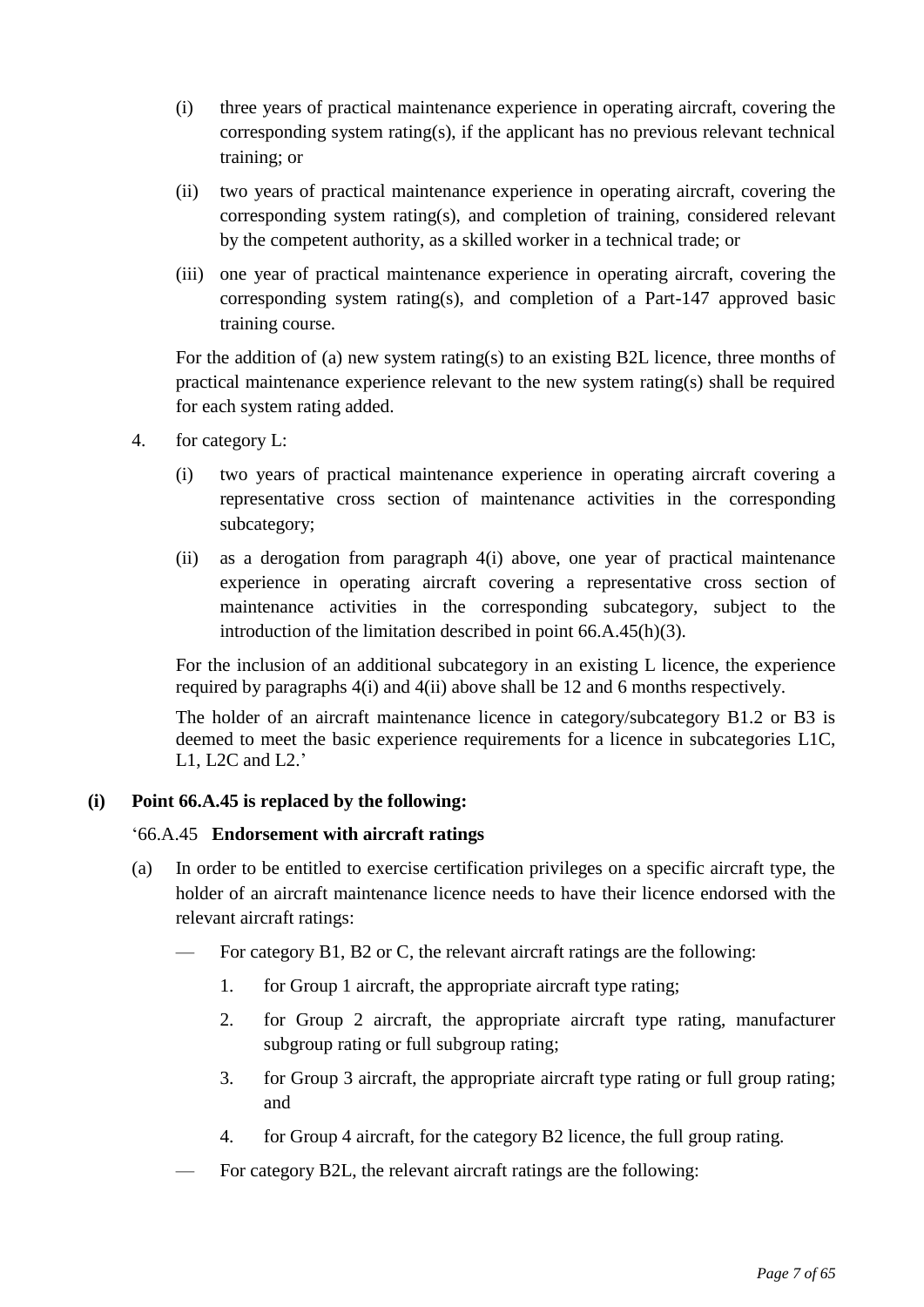- 1. for Group 2 aircraft, the appropriate manufacturer subgroup rating or full subgroup rating;
- 2. for Group 3 aircraft, the full group rating; and
- 3. for Group 4 aircraft, the full group rating.
- For category B3, the relevant rating is 'piston-engine non-pressurised aeroplanes of 2 000 kg MTOM and below'.
- For category L, the relevant aircraft ratings are the following:
	- 1. for subcategory L1C, the rating 'composite sailplanes';
	- 2. for subcategory L1, the rating 'sailplanes';
	- 3. for subcategory L2C, the rating 'composite powered sailplanes and composite ELA1 aeroplanes';
	- 4. for subcategory L2, the rating 'powered sailplanes and ELA1 aeroplanes';
	- 5. for subcategory L3H, the rating 'hot-air balloons';
	- 6. for subcategory L3G, the rating 'gas balloons';
	- 7. for subcategory L4H, the rating 'hot-air airships';
	- 8. for subcategory L4G, the rating 'ELA2 gas airships';
	- 9. for subcategory L5, the appropriate airship type rating.
- For category A, no rating is required, subject to compliance with the requirements of point 145.A.35 of Annex II (Part-145).
- (b) The endorsement of aircraft type ratings requires the satisfactory completion of:
	- the relevant category B1, B2 or C aircraft type training described in Appendix III to Annex III (Part-66); or
	- in the case of gas airship type ratings on a B2 or L5 licence, a type training approved by the competent authority in accordance with point 66.B.130.
- (c) For other than category C licences, in addition to the requirements of point (b) above, the endorsement of the first aircraft type rating within a given category/subcategory requires satisfactory completion of the corresponding on-the-job training. This on-thejob training shall comply with Appendix III to Annex III (Part-66), except in the case of gas airships, where it shall be directly approved by the competent authority.
- (d) By derogation from points (b) and (c) above, for Group 2 and 3 aircraft, aircraft type ratings may also be endorsed on a licence after:
	- satisfactory completion of the relevant category B1, B2 or C aircraft type examination described in Appendix III to this Annex (Part-66); and
	- in the case of B1 and B2 category, demonstration of practical experience in the aircraft type. In that case, the practical experience shall include a representative cross section of maintenance activities relevant to the licence category.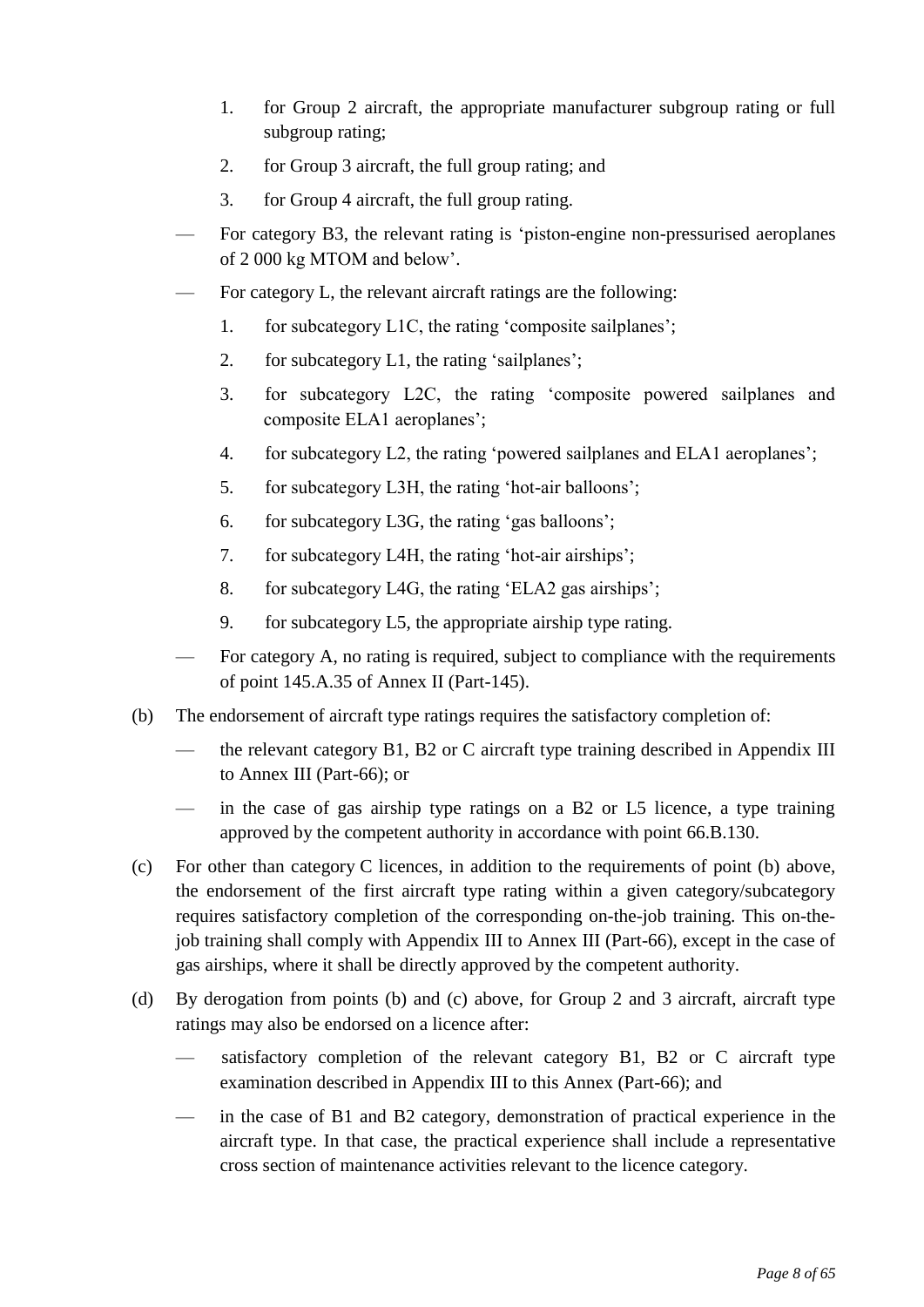In the case of a category C rating, for a person qualified by holding an academic degree as specified in point 66.A.30(a)(7), the first relevant aircraft type examination shall be at the category B1 or B2 level.

- (e) For Group 2 aircraft:
	- 1. the endorsement of manufacturer subgroup ratings for category B1 and C licence holders requires complying with the aircraft type rating requirements for at least two aircraft types from the same manufacturer, which combined are representative of the applicable manufacturer subgroup;
	- 2. the endorsement of full subgroup ratings for category B1 and C licence holders requires complying with the aircraft type rating requirements for at least three aircraft types from different manufacturers, which combined are representative of the applicable subgroup;
	- 3. the endorsement of manufacturer subgroup and full subgroup ratings for category B2 and B2L licence holders requires demonstration of practical experience which shall include a representative cross section of maintenance activities relevant to the licence category and to the applicable aircraft subgroup and, in the case of the B2L licence, relevant to the applicable system rating(s); and
	- 4. by derogation from point (e)(3) above, the holder of a B2 or B2L licence, endorsed with a full subgroup 2b, is entitled to be endorsed with a full subgroup  $2c$ .
- (f) For Group 3 and 4 aircraft:
	- 1. the endorsement of the full Group 3 rating for category B1, B2, B2L and C licence holders and the endorsement of the full Group 4 rating for B2 and B2L licence holders require demonstration of practical experience, which shall include a representative cross section of maintenance activities relevant to the licence category and to Group 3 or 4, as applicable;
	- 2. for category B1, unless the applicant provides evidence of appropriate experience, Group 3 rating shall be subject to the following limitations, which shall be endorsed on the licence:
		- pressurised aeroplanes,
		- metal-structure aeroplanes,
		- composite-structure aeroplanes,
		- wooden-structure aeroplanes, and
		- aeroplanes with metal-tubing structure covered with fabric;
	- 3. by derogation from point  $(f)(1)$  above, the holder of a B2L licence, endorsed with a full subgroup 2a or 2b, is entitled to be endorsed with Groups 3 and 4.
- (g) For the B3 licence:
	- 1. the endorsement of the rating 'piston engine non-pressurised aeroplanes of 2 000 kg MTOM and below' requires demonstration of practical experience,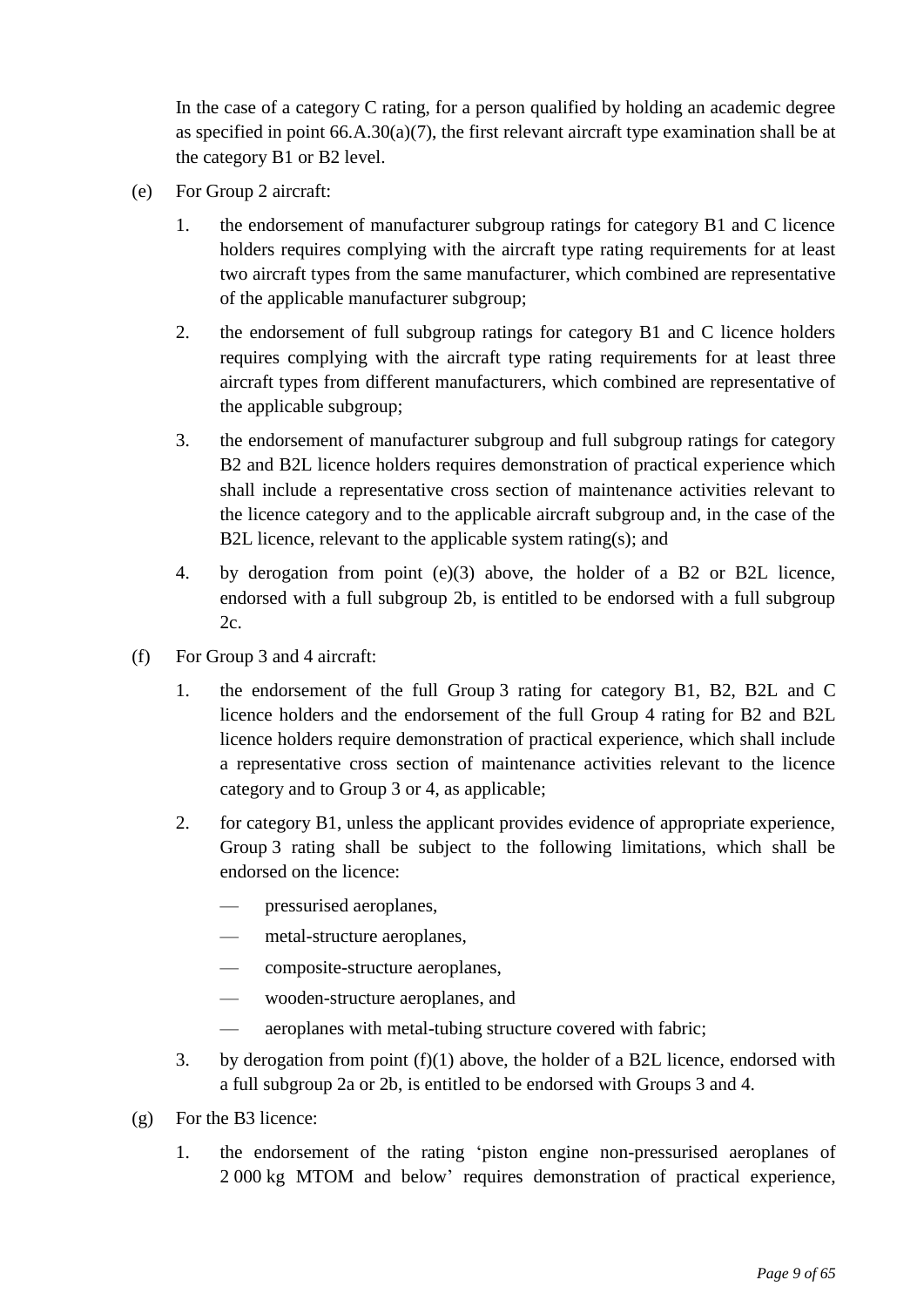which shall include a representative cross section of maintenance activities relevant to the licence category; and

- 2. unless the applicant provides evidence of appropriate experience, the rating referred to in point 1 shall be subject to the following limitations, which shall be endorsed on the licence:
	- wooden-structure aeroplanes,
	- aeroplanes with metal-tubing structure covered with fabric,
	- metal-structure aeroplanes, and
	- composite-structure aeroplanes.
- (h) For all L licence subcategories, other than L5:
	- 1. the endorsement of ratings requires demonstration of practical experience which shall include a representative cross section of maintenance activities relevant to the licence subcategory;
	- 2. unless the applicant provides evidence of appropriate experience, the ratings shall be subject to the following limitations, which shall be endorsed on the licence:
		- (i) for ratings 'sailplanes' and 'powered sailplanes and ELA1 aeroplanes':
			- wooden-structure aircraft covered with fabric,
			- aircraft with metal-tubing structure covered with fabric,
			- metal-structure aircraft,
			- composite-structure aircraft, and
		- (ii) for the rating 'gas balloons':
			- other than ELA1 gas balloons; and
	- 3. if the applicant has only provided evidence of one-year experience in accordance with the derogation contained in point  $66.A.30(a)(4)(ii)$ , the following limitation shall be endorsed on the licence:

'complex maintenance tasks described in Appendix VII to Annex I (Part-M), standard changes described in point 21.A.90B (Part-21) and standard repairs described in point 21.A.431B (Part-21).'

The holder of an aircraft maintenance licence in subcategory B1.2 endorsed with the Group 3 rating, or in category B3 endorsed with the rating 'piston engine nonpressurised aeroplanes of 2 000 kg MTOM and below', is deemed to meet the requirements for the issuance of a licence in subcategories L1 and L2 with the corresponding full ratings and with the same limitations as the B1.2/B3 licence held.'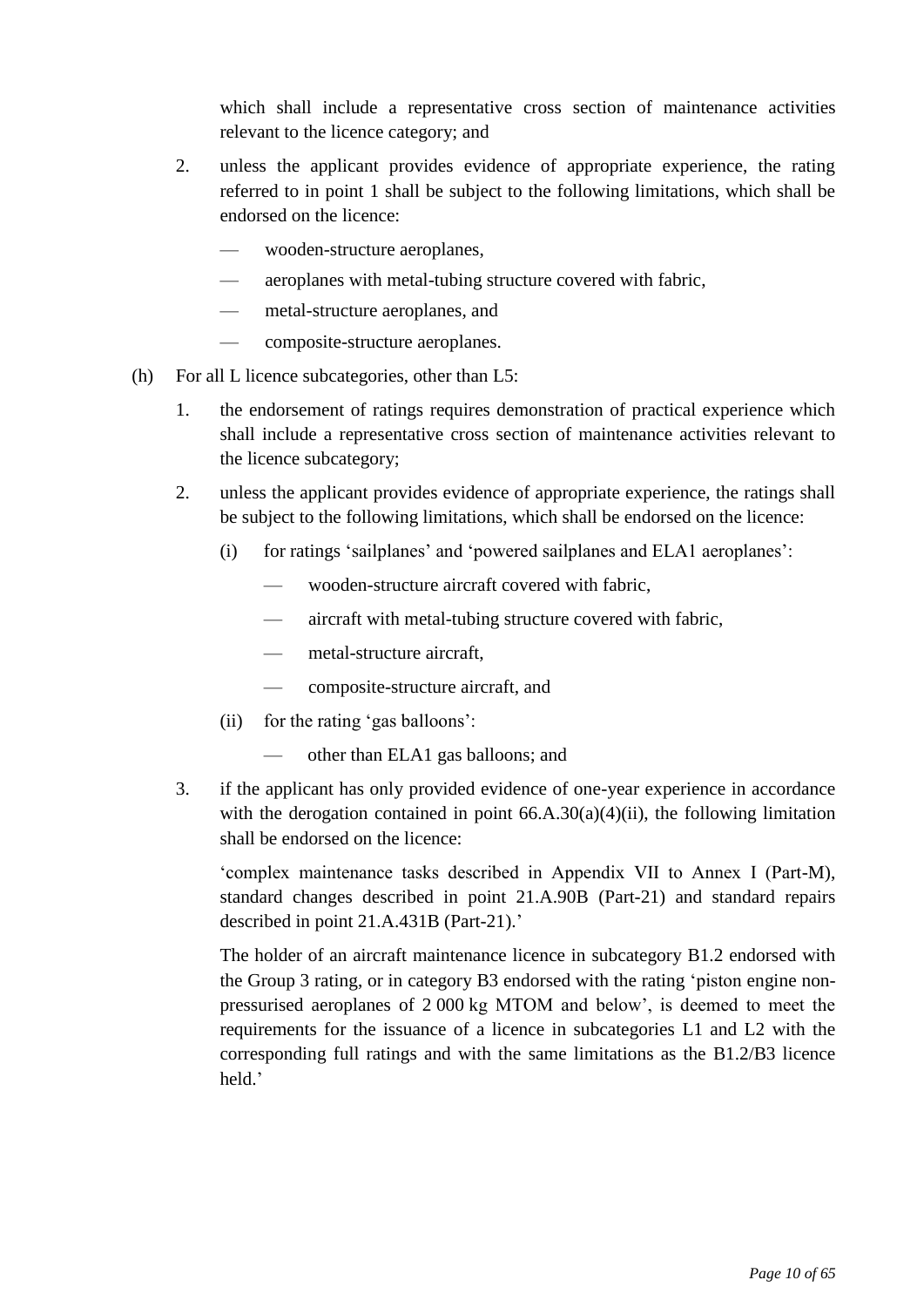### **(j) Point 66.A.50(a) is replaced by the following:**

'(a) Limitations introduced on an aircraft maintenance licence are exclusions from the certification privileges and, in the case of limitations referred to in point 66.A.45, they affect the aircraft in its entirety.'

### **(k) Points 66.A.70(c) and (d) are replaced by the following:**

- '(c) Where necessary, the aircraft maintenance licence shall contain limitations in accordance with point 66.A.50 to reflect the differences between:
	- 1. the scope of the certifying staff qualification valid in the Member State before the entry into force of the applicable Part-66 licence category/subcategory; and
	- 2. the basic knowledge requirements and the basic examination standards laid down in Appendices I and II to this Annex (Part-66).
- (d) By derogation from point (c), for aircraft other than large which are not involved in commercial air transport and for balloons, sailplanes, motor-powered sailplanes and airships, the aircraft maintenance licence shall contain limitations in accordance with point 66.A.50 to ensure that the certifying staff privileges valid in the Member State before the entry into force of the applicable Part-66 licence category/subcategory and those of the converted Part-66 aircraft maintenance licence remain the same.'

### **(l) Point 66.B.100(b) is replaced by the following:**

'(b) The competent authority shall verify an applicant's examination status and/or confirm the validity of any credits to ensure that all module requirements of Appendix I or Appendix VII, as applicable, have been met as required by this Annex (Part-66).'

### **(m) Point 66.B.110 is replaced by the following:**

## '66.B.110 **Procedure for the change of an aircraft maintenance licence to include an additional basic category or subcategory**

- (a) At the completion of the procedures specified in points 66.B.100 or 66.B.105, the competent authority shall endorse the additional basic category, subcategory or, for category B2L, system rating(s) on the aircraft maintenance licence by stamp and signature or shall reissue the licence.
- (b) The record system of the competent authority shall be changed accordingly.
- (c) Upon request by the applicant, the competent authority shall replace a licence in category B2L with a licence in category B2 endorsed with the same aircraft rating(s) when the holder has demonstrated:
	- 1. by examination the differences between the basic knowledge corresponding to the B2L licence held and the basic knowledge of the B2 licence, as described in Appendix I and;
	- 2. the practical experience required in Appendix IV.
- (d) In the case of a holder of an aircraft maintenance licence in subcategory B1.2 endorsed with the Group 3 rating or in category B3 endorsed with the rating 'piston engine non-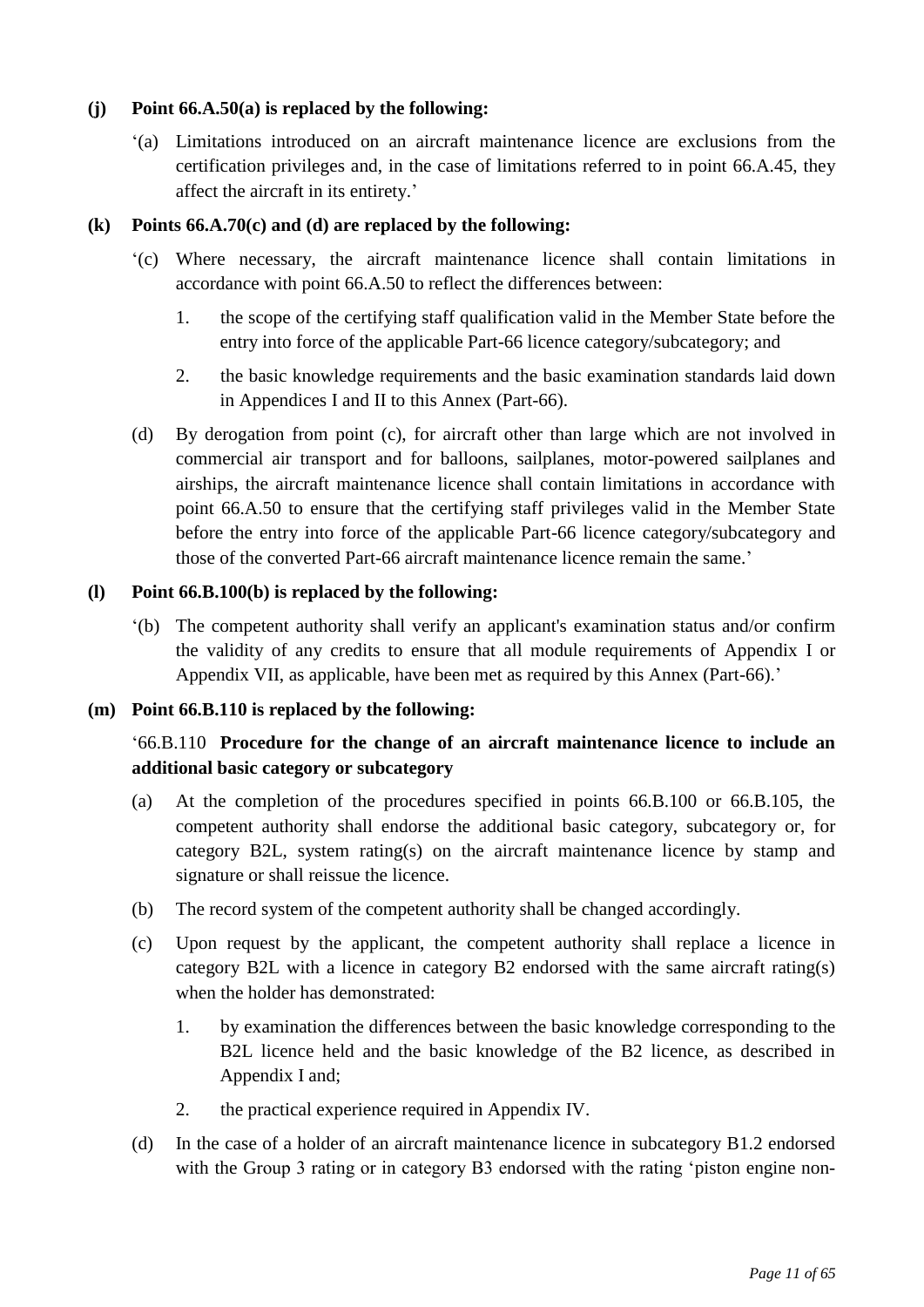pressurised aeroplanes of 2 000 kg MTOM and below', the competent authority shall issue, upon application, a fully rated licence in subcategories L1 and L2, with the same limitations as the B1.2/B3 licence held.'

### **(n) A new point 66.B.111 is added as follows:**

## **'**66.B.111 **Procedure for the change of an aircraft maintenance licence in category B2L to include an additional system rating**

- (a) When satisfied by the demonstration of knowledge required by 66.A.25(c) and of the experience required for the addition of a system rating specified in 66.A.30(a)3, the competent authority shall endorse the additional system rating on the aircraft maintenance licence for the relevant aircraft rating by stamp and signature or shall reissue the licence.
- (b) The record system of the competent authority shall be changed accordingly.'

### **(o) Point 66.B.115(f) is replaced by the following:**

- '(f) Compliance with the practical elements of the type training shall be demonstrated:
	- (i) by the provision of detailed practical training records or a logbook provided by the organisation which delivered the course directly approved by the competent authority in accordance with point 66.B.130; or
	- (ii) where available, by a training certificate, covering the practical training element, issued by a maintenance training organisation appropriately approved in accordance with Annex IV (Part-147).'

### **(p) Point 66.B.125(b)(1) is replaced by the following:**

- '1. for category B1 or C:
	- helicopter piston engine, full group: converted to 'full subgroup 2c' plus the aircraft type ratings for those single piston engine helicopters which are in Group 1;
	- helicopter piston engine, manufacturer group: converted to the corresponding 'manufacturer subgroup 2c' plus the aircraft type ratings for those single piston engine helicopters of that manufacturer which are in Group 1;
	- helicopter turbine engine, full group: converted to 'full subgroup 2b' plus the aircraft type ratings for those single turbine engine helicopters which are in Group 1;
	- helicopter turbine engine, manufacturer group: converted to the corresponding 'manufacturer subgroup 2b' plus the aircraft type ratings for those single turbine engine helicopters of that manufacturer which are in Group 1;
	- aeroplane single piston engine metal structure, either full group or manufacturer group: converted to 'full group 3'. For the B1 licence, the following limitations shall be included: composite-structure aeroplanes, wooden-structure aeroplanes, and metal-tubing and fabric aeroplanes;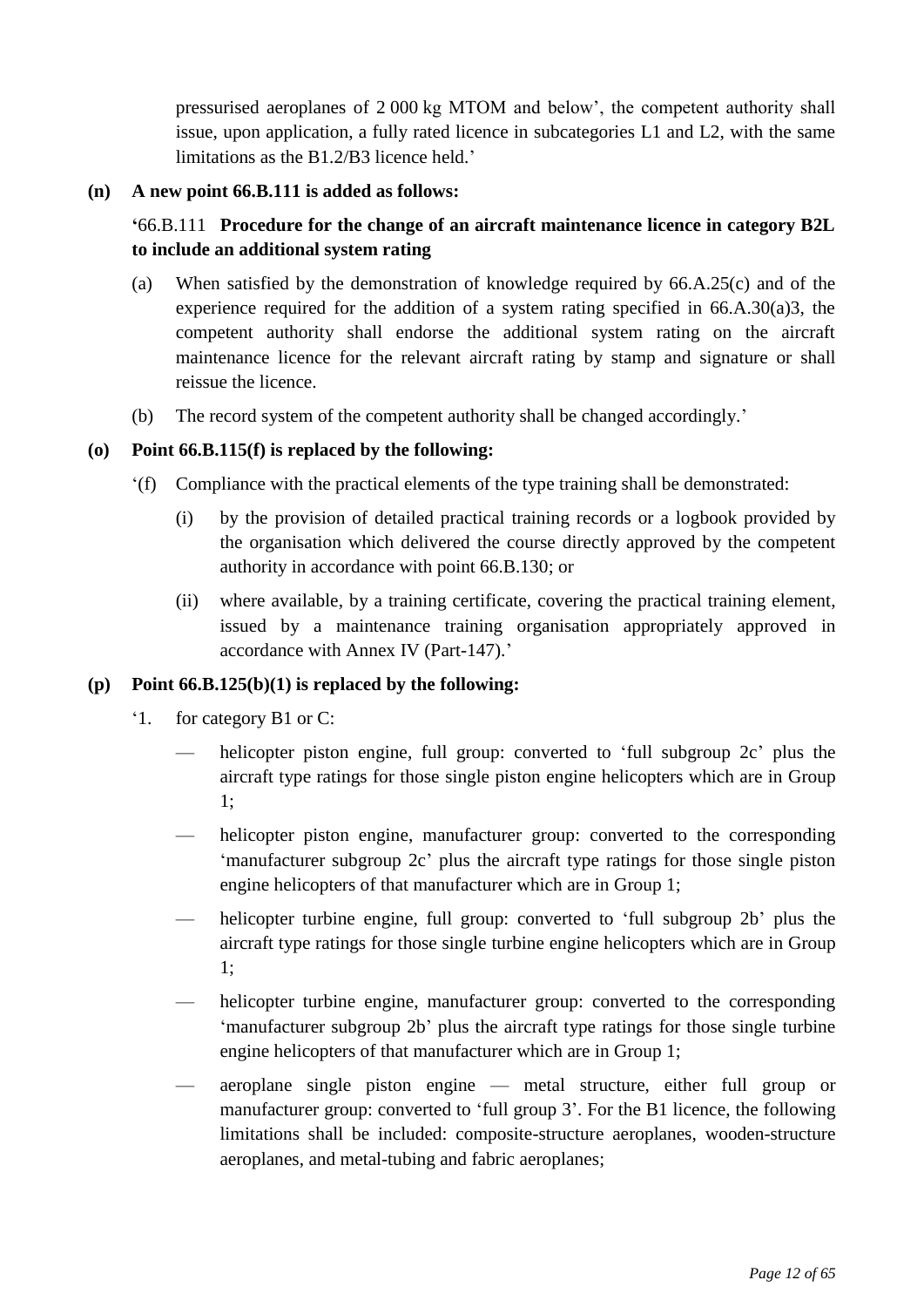- aeroplane multiple piston engines metal structure, either full group or manufacturer group: converted to 'full group 3' plus the aircraft type ratings for those aeroplanes with multiple piston engines of the corresponding full/manufacturer group which are in Group 1. For the B1 licence, the following limitations shall be included: composite-structure aeroplanes, wooden-structure aeroplanes and metal-tubing and fabric aeroplanes;
- aeroplane single piston engine wooden structure, either full group or manufacturer group: converted to 'full group 3'. For the B1 licence, the following limitations shall be included: pressurised aeroplanes, metal-structure aeroplanes, composite-structure aeroplanes and metal-tubing and fabric aeroplanes;
- aeroplane multiple piston engines wooden structure, either full group or manufacturer group: converted to 'full group 3'. For the B1 licence, the following limitations shall be included: pressurised aeroplanes, metal-structure aeroplanes, composite-structure aeroplanes and metal-tubing and fabric aeroplanes;
- aeroplane single piston engine composite structure, either full group or manufacturer group: converted to 'full group 3'. For the B1 licence, the following limitations shall be included: pressurised aeroplanes, metal-structure aeroplanes, wooden-structure aeroplanes and metal-tubing and fabric aeroplanes;
- aeroplane multiple piston engines composite structure, either full group or manufacturer group: converted to 'full group 3'. For the B1 licence, the following limitations shall be included: pressurised aeroplanes, metal-structure aeroplanes, wooden-structure aeroplanes and metal-tubing and fabric aeroplanes;
- aeroplane turbine single engine, full group: converted to 'full sub-group 2a' plus the aircraft type ratings for those single turboprop aeroplanes which did not require an aircraft type rating in the previous system and are in Group 1;
- aeroplane turbine single engine, manufacturer group: converted to the corresponding 'manufacturer subgroup 2a' plus the aircraft type ratings for those single turboprop aeroplanes of that manufacturer which did not require an aircraft type rating in the previous system and are in Group 1;
- aeroplane turbine multiple engines, full group: converted to the aircraft type ratings for those aeroplanes with multiple turboprop engines which did not require an aircraft type rating in the previous system.'

## **(q) Point 66.B.130 is replaced by the following:**

### '66.B.130 **Procedure for the direct approval of aircraft type training**

In the case of type training for aircraft other than airships, the competent authority may approve aircraft type training not conducted by a maintenance training organisation approved in accordance with Annex IV (Part-147), pursuant to point 1 of Appendix III to this Annex (Part-66). In such case, the competent authority shall have a procedure to ensure that the aircraft type training complies with Appendix III to this Annex (Part-66).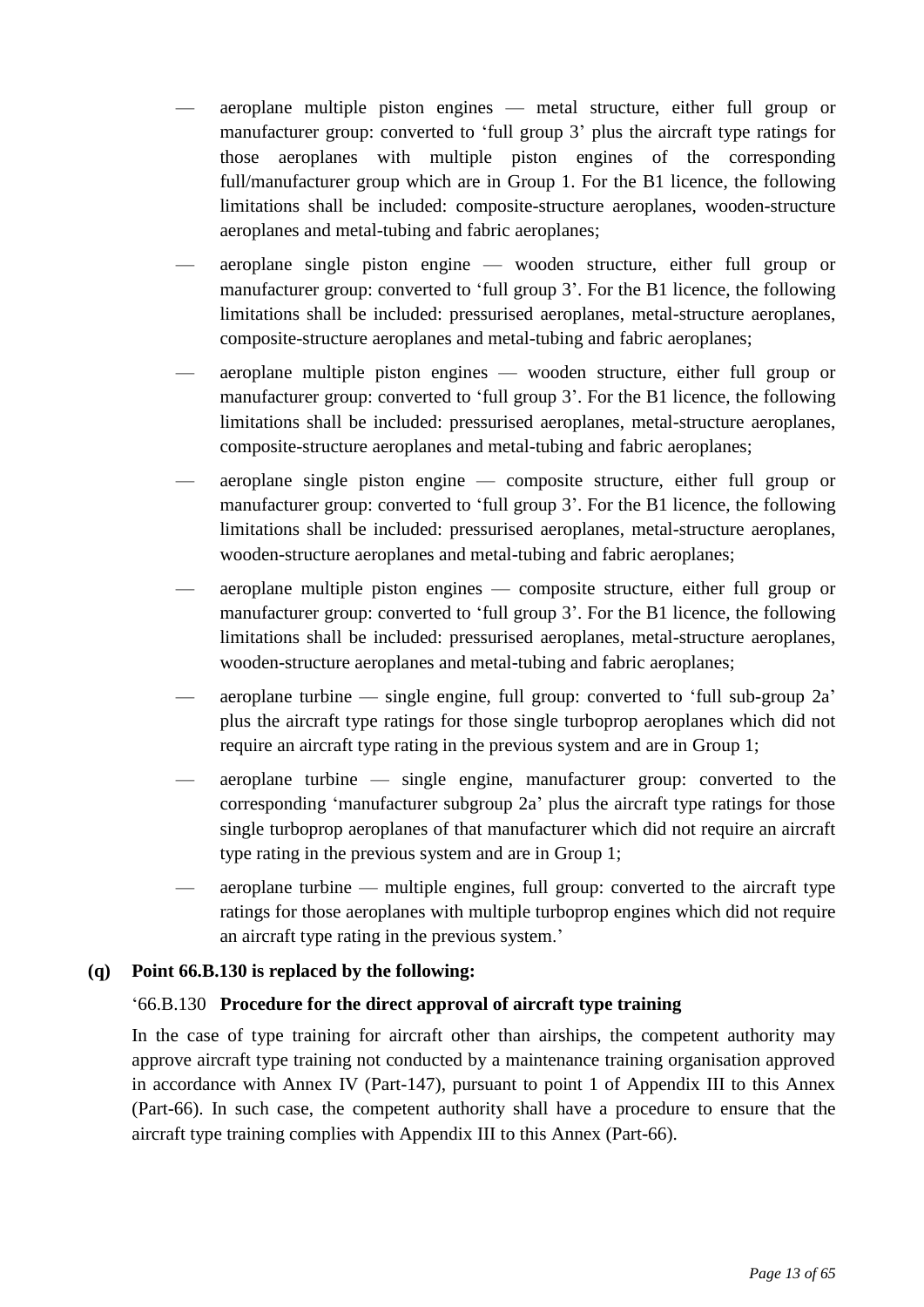In the case of type training for airships in Group 1, the courses shall be directly approved by the competent authority in all cases. The competent authority shall have a procedure to ensure that the syllabus of the airship-type training covers all the elements contained in the maintenance data from the Design Approval Holder (DAH).'

### **(r) Point 66.B.200(c) is replaced by the following:**

'(c) Basic examinations shall follow the standard specified in Appendices I and II or in Appendices VII and VIII to this Annex (Part-66), as applicable.'

### **(s) In point 66.B.305(b), 'Appendix III' is replaced by 'Appendix I'**

### **(t) Point 66.B.405 is replaced by the following:**

### '66.B.405 **Examination credit report**

- (a) The credit report shall include a comparison between:
	- (i) the modules, submodules, subjects and knowledge levels contained in Appendices I or VII to this Annex (Part-66), as applicable; and
	- (ii) the syllabus of the technical qualification concerned, relevant to the particular category being sought.

This comparison shall state if compliance is demonstrated and contain the justifications for each statement.

- (b) Credits for examinations, other than basic knowledge examinations carried out in maintenance training organisations approved in accordance with Annex IV (Part-147), can only be granted by the competent authority of the Member State in which the qualification has been obtained, unless a formal agreement exists with such competent authority advising otherwise.
- (c) No credit can be granted unless there is a statement of compliance for each module and submodule, indicating where the equivalent standard can be found in the technical qualification.
- (d) The competent authority shall check on a regular basis whether:
	- (i) the national qualification standard; or
	- (ii) Appendices I or VII to this Annex (Part-66), as applicable

have changed and assess if changes to the credit report are consequently required. Such changes shall be documented, dated and recorded.'

### **(u) Point 66.B.410(c) is replaced by the following:**

'(c) Upon expiration of the credits, the applicant may apply for new credits. The competent authority shall extend the validity of the credits for an additional period of 10 years without further consideration if the basic knowledge requirements defined in Appendices I or VII to this Annex (Part-66), as applicable, have not been changed.'

## **(v) The title and the first paragraph of point 1 of Appendix I are replaced by the following:**

'*Appendix I*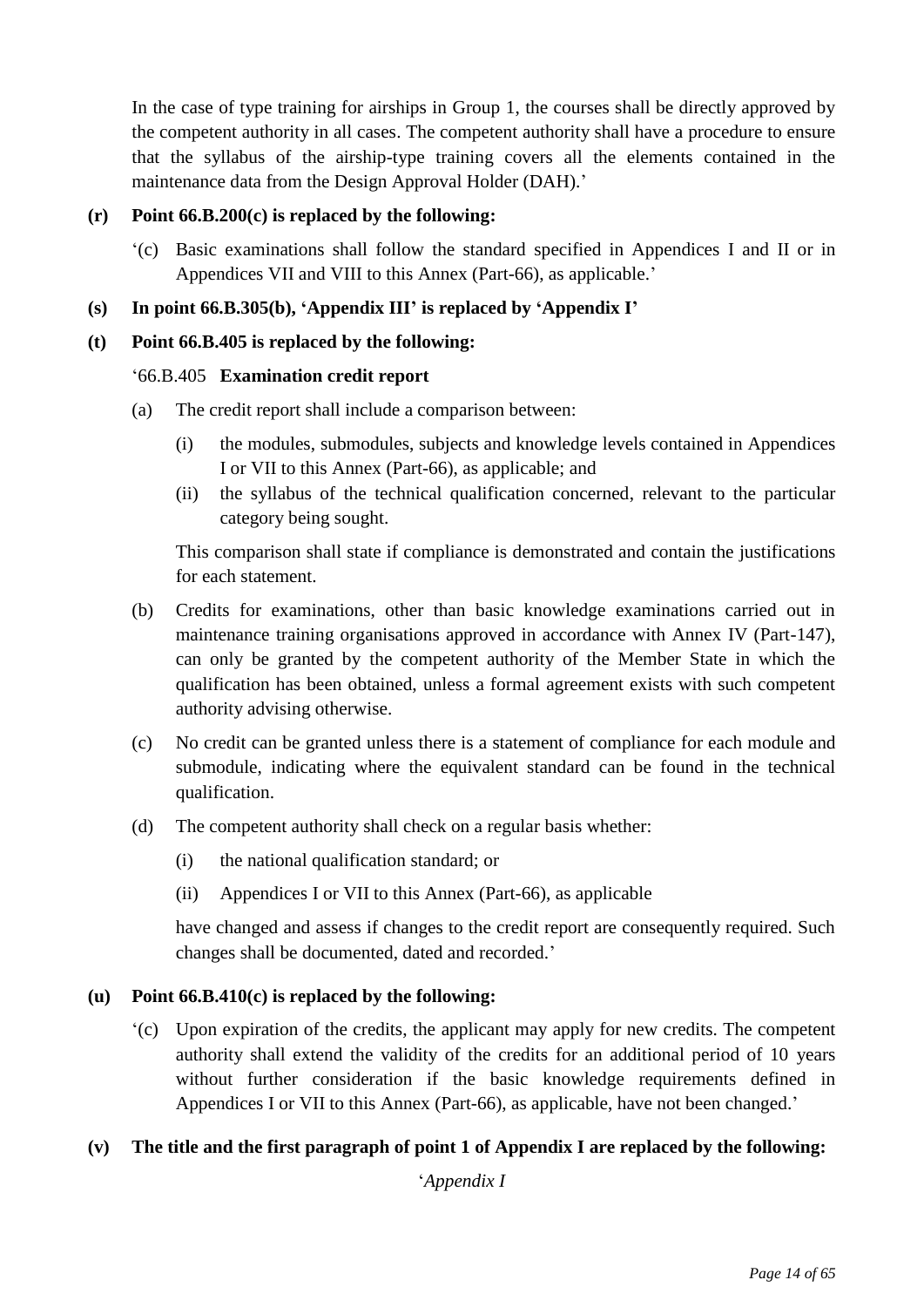### **Basic Knowledge Requirements (except for category L licence)**

### 1. **Knowledge levels for category A, B1, B2, B2L, B3 and C aircraft maintenance licences**

Basic knowledge for categories A, B1, B2, B2L and B3 is indicated by knowledge levels (1, 2 or 3) of each applicable subject. Category C applicants shall meet either the category B1 or the category B2 basic knowledge levels.'

### **(w) Point 2 of Appendix I is replaced by the following:**

'2. Modularisation

Qualification on basic subjects for each aircraft maintenance licence category or subcategory shall be in accordance with the following matrix, where applicable subjects are indicated by an 'X':

For categories A, B1 and B3:

| Subject<br>module | A or B1 aeroplane with: |                         | A or B1 helicopter with: |                         | B <sub>3</sub>                                                                      |
|-------------------|-------------------------|-------------------------|--------------------------|-------------------------|-------------------------------------------------------------------------------------|
|                   | Turbine engine(s)       | Piston engine(s)        | Turbine engine(s)        | Piston engine(s)        | Piston engine non-<br>pressurised<br>aeroplanes of<br>$2\ 000$ kg MTOM<br>and below |
| $\mathbf{1}$      | $\overline{X}$          | $\overline{X}$          | $\overline{X}$           | $\overline{\textbf{X}}$ | $\overline{X}$                                                                      |
| $\overline{2}$    | $\overline{X}$          | $\overline{X}$          | $\overline{X}$           | $\overline{X}$          | $\overline{X}$                                                                      |
| $\overline{3}$    | $\overline{X}$          | $\overline{\textbf{X}}$ | $\overline{X}$           | $\overline{X}$          | $\overline{X}$                                                                      |
| $\overline{4}$    | $\overline{X}$          | $\overline{X}$          | $\overline{X}$           | $\overline{X}$          | $\overline{X}$                                                                      |
| $\overline{5}$    | $\overline{X}$          | $\overline{X}$          | $\overline{X}$           | $\overline{X}$          | $\overline{X}$                                                                      |
| $\overline{6}$    | $\overline{\textbf{X}}$ | $\overline{\textbf{X}}$ | $\overline{\textbf{X}}$  | $\overline{\textbf{X}}$ | $\overline{\textbf{X}}$                                                             |
| $7\mathrm{A}$     | $\overline{\textbf{X}}$ | $\overline{\textbf{X}}$ | $\overline{\textbf{X}}$  | $\overline{\textbf{X}}$ |                                                                                     |
| $\overline{7B}$   |                         |                         |                          |                         | $\overline{\textbf{X}}$                                                             |
| $\overline{8}$    | $\overline{X}$          | $\overline{\textbf{X}}$ | $\overline{X}$           | $\overline{\textbf{X}}$ | $\overline{X}$                                                                      |
| <b>9A</b>         | $\overline{X}$          | $\overline{X}$          | $\overline{X}$           | $\overline{X}$          |                                                                                     |
| 9B                |                         |                         |                          |                         | $\overline{X}$                                                                      |
| 10                | $\overline{X}$          | $\overline{X}$          | $\overline{X}$           | $\mathbf X$             | $\overline{X}$                                                                      |
| 11A               | $\overline{X}$          |                         |                          |                         |                                                                                     |
| 11B               |                         | $\overline{X}$          |                          |                         |                                                                                     |
| 11C               |                         |                         |                          |                         | $\overline{X}$                                                                      |
| $\overline{12}$   |                         |                         | $\overline{X}$           | $\overline{X}$          |                                                                                     |
| $\overline{13}$   |                         |                         |                          |                         |                                                                                     |
| 14                |                         |                         |                          |                         |                                                                                     |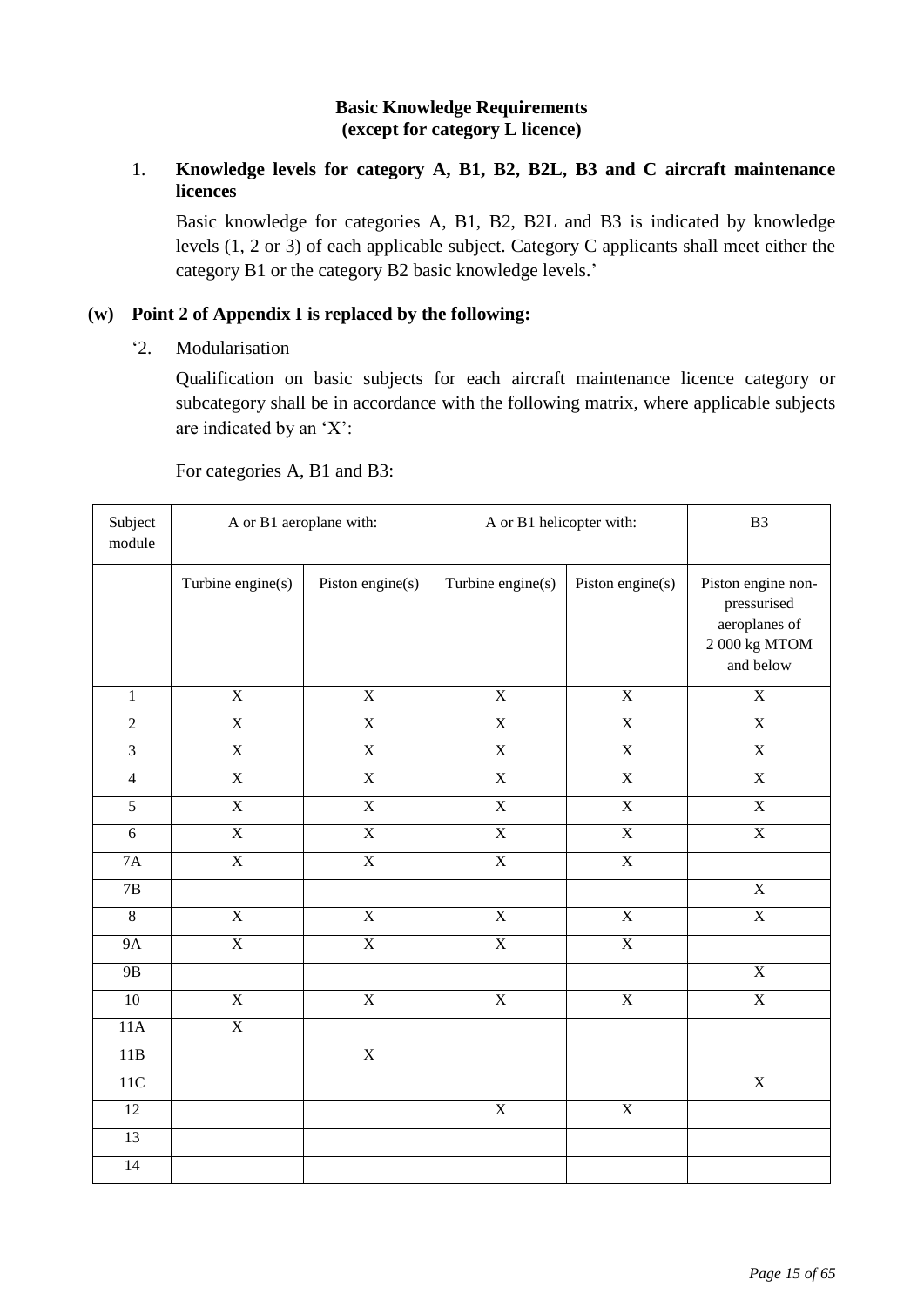| $\cdot$ $ \cdot$<br>Ά |  |  |  |
|-----------------------|--|--|--|
| 7D                    |  |  |  |

# For categories B2 and B2L:

| Subject<br>$module/submodules$ | $\mathbf{B}2$ | B2L                                  |
|--------------------------------|---------------|--------------------------------------|
| $\,1\,$                        | $\mathbf X$   | $\mathbf X$                          |
| $\sqrt{2}$                     | $\mathbf X$   | $\mathbf X$                          |
| $\ensuremath{\mathfrak{Z}}$    | $\mathbf X$   | $\mathbf X$                          |
| $\overline{4}$                 | $\mathbf X$   | $\mathbf X$                          |
| $\sqrt{5}$                     | $\mathbf X$   | $\mathbf X$                          |
| $\sqrt{6}$                     | $\mathbf X$   | $\mathbf X$                          |
| $7\mathrm{A}$                  | $\mathbf X$   | $\mathbf X$                          |
| $7\mathrm{B}$                  |               |                                      |
| $\,8\,$                        | $\mathbf X$   | $\mathbf X$                          |
| $9A$                           | $\mathbf X$   | $\mathbf X$                          |
| $9\mathrm{B}$                  |               |                                      |
| $10\,$                         | $\mathbf X$   | $\mathbf X$                          |
| $11A$                          |               |                                      |
| $11B$                          |               |                                      |
| $11\mathrm{C}$                 |               |                                      |
| $12\,$                         |               |                                      |
| 13.1 and 13.2                  | $\mathbf X$   | $\mathbf X$                          |
| 13.3(a)                        | $\mathbf X$   | X (for system rating 'Autoflight')   |
| 13.3(b)                        | $\mathbf X$   |                                      |
| 13.4(a)                        | $\mathbf X$   | X (for system rating 'Com/Nav')      |
| 13.4(b)                        | $\mathbf X$   | X (for system rating 'Surveillance') |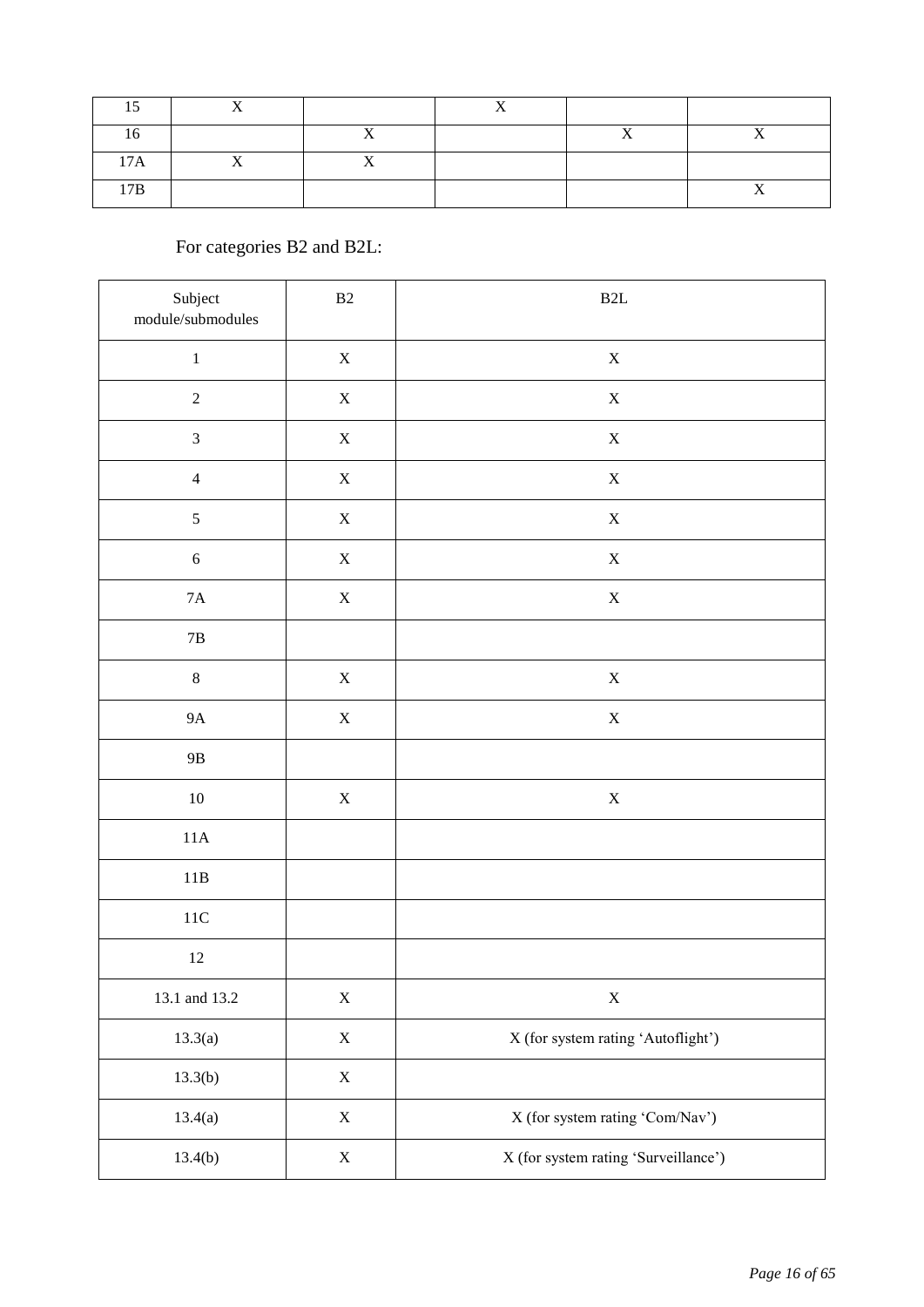| 13.4(c)        | $\mathbf X$ |                                                             |
|----------------|-------------|-------------------------------------------------------------|
| 13.5           | $\mathbf X$ | $\mathbf X$                                                 |
| 13.6           | X           |                                                             |
| 13.7           | $\mathbf X$ | X (for system rating 'Autoflight')                          |
| 13.8           | $\mathbf X$ | X (for system rating 'Instruments')                         |
| 13.9           | X           | X                                                           |
| 13.10          | $\mathbf X$ |                                                             |
| 13.11 to 13.18 | $\mathbf X$ | X (for system rating 'Airframe systems')                    |
| 13.19 to 13.22 | $\mathbf X$ |                                                             |
| 14             | $\mathbf X$ | X (for system ratings 'Instruments' and 'Airframe systems') |
| 15             |             |                                                             |
| $16\,$         |             |                                                             |
| 17A            |             |                                                             |
| 17B            |             |                                                             |

### **(x) In modules 1, 2, 3, 4, 5, 6, 7A, 8, 9A, 10 and 14 of Appendix I, the content of box**

| LEVEL |  |
|-------|--|
| В2    |  |

**is replaced by the following:**

| LEVEL |  |
|-------|--|
| B2    |  |
| B2L   |  |

- **(y) In module 5 of Appendix I, level '1' is deleted from submodule 5.5(a) for the B3 licence.**
- **(z) In module 7B of Appendix I, level '1' is added to submodule 7.4 for the B3 licence.**
- **(aa) In module 7B, submodule 7.10, of Appendix I, level '1' is replaced by level '2' for the B3 licence.**
- **(ab) In module 11A, submodule 11.8, point (b), of Appendix I, level '1' is replaced by level '2' for the B1.1 licence.**
- **(ac) In module 11A of Appendix I, submodule 11.16 is replaced by the following:**

'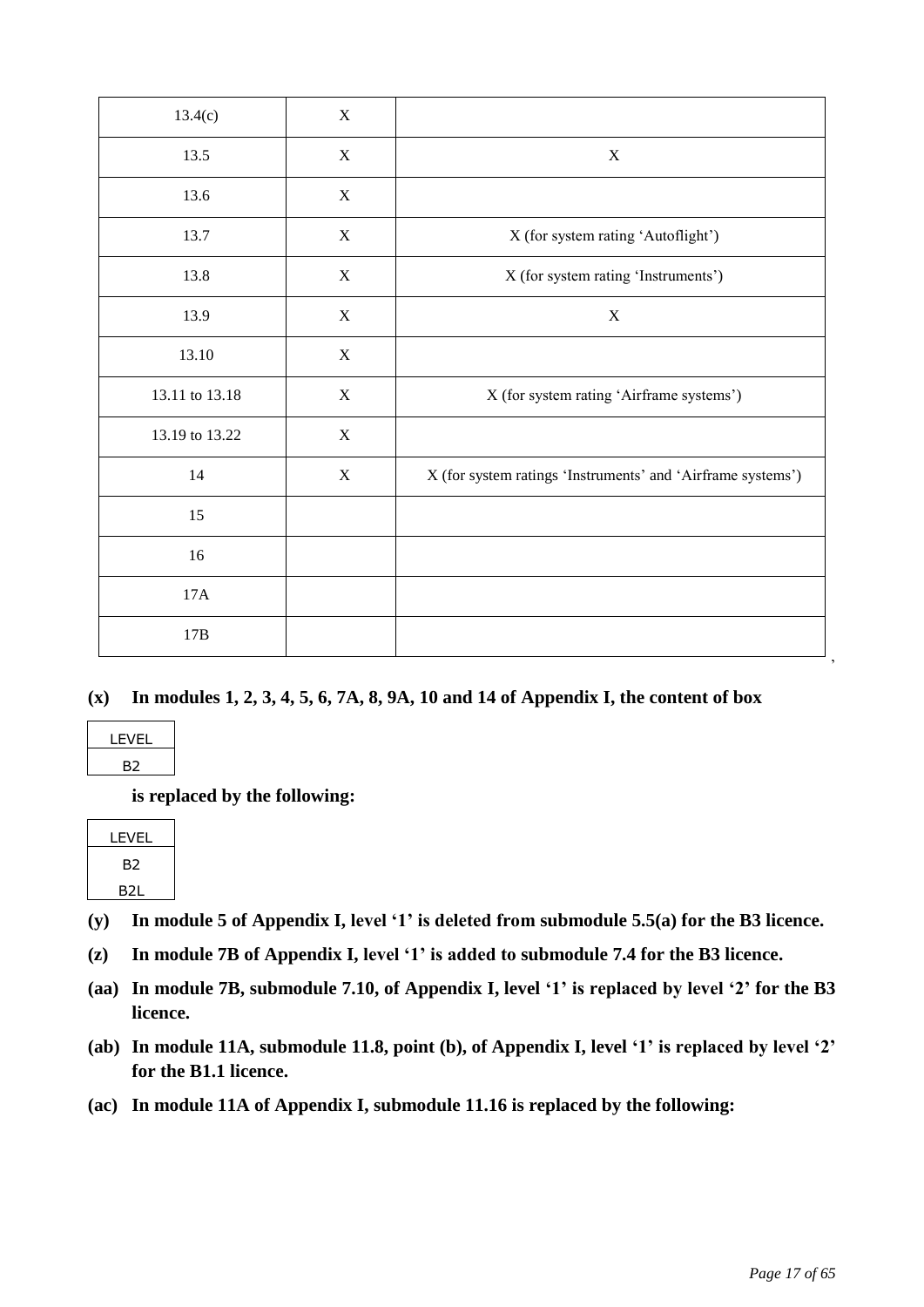'11.16 *Pneumatic/Vacuum (ATA 36)*

System lay-out;

Sources: engine/APU (Auxiliary Power Unit), compressors, reservoirs, ground supply;

Pressure and vacuum pumps

Pressure control;

Distribution;

Indications and warnings;

Interfaces with other systems.'

### **(ad) In module 11A of Appendix I, submodule 11.20 is replaced by the following:**

### '11.20 *Cabin Systems (ATA44)*

The units and components which furnish a means of entertaining the passengers and providing communication within the aircraft (Cabin Intercommunication Data System (CIDS)) and between the aircraft cabin and ground stations (Cabin Network Service (CNS)). They include voice, data, music and video transmissions.

CIDS provides an interface between cockpit/cabin crew and cabin systems. These systems support data exchange between the different related Line Replaceable Units (LRUs) and they are typically operated via Flight Attendant Panels (FAPs).

CNS typically consists of a server, interfacing with, among others, the following systems:

- Data/Radio Communication;
- Cabin Core System (CCS);
- In-flight Entertainment System (IFES);
- External Communication System (ECS);
- Cabin Mass Memory System (CMMS);
- Cabin Monitoring System (CMS); and
- Miscellaneous Cabin Systems (MCSs).

CNS may host functions such as:

- access to pre-departure/departure reports;
- e-mail/intranet/internet access; and
- passenger database.'
- **(ae) In module 11B, submodule 11.8, point (b) of Appendix I, level '3' is replaced by level '2' for the B1.2 licence.**
- **(af) In module 11B of Appendix I, submodule 11.16 is replaced by the following:** '11.16 *Pneumatic/Vacuum (ATA 36)*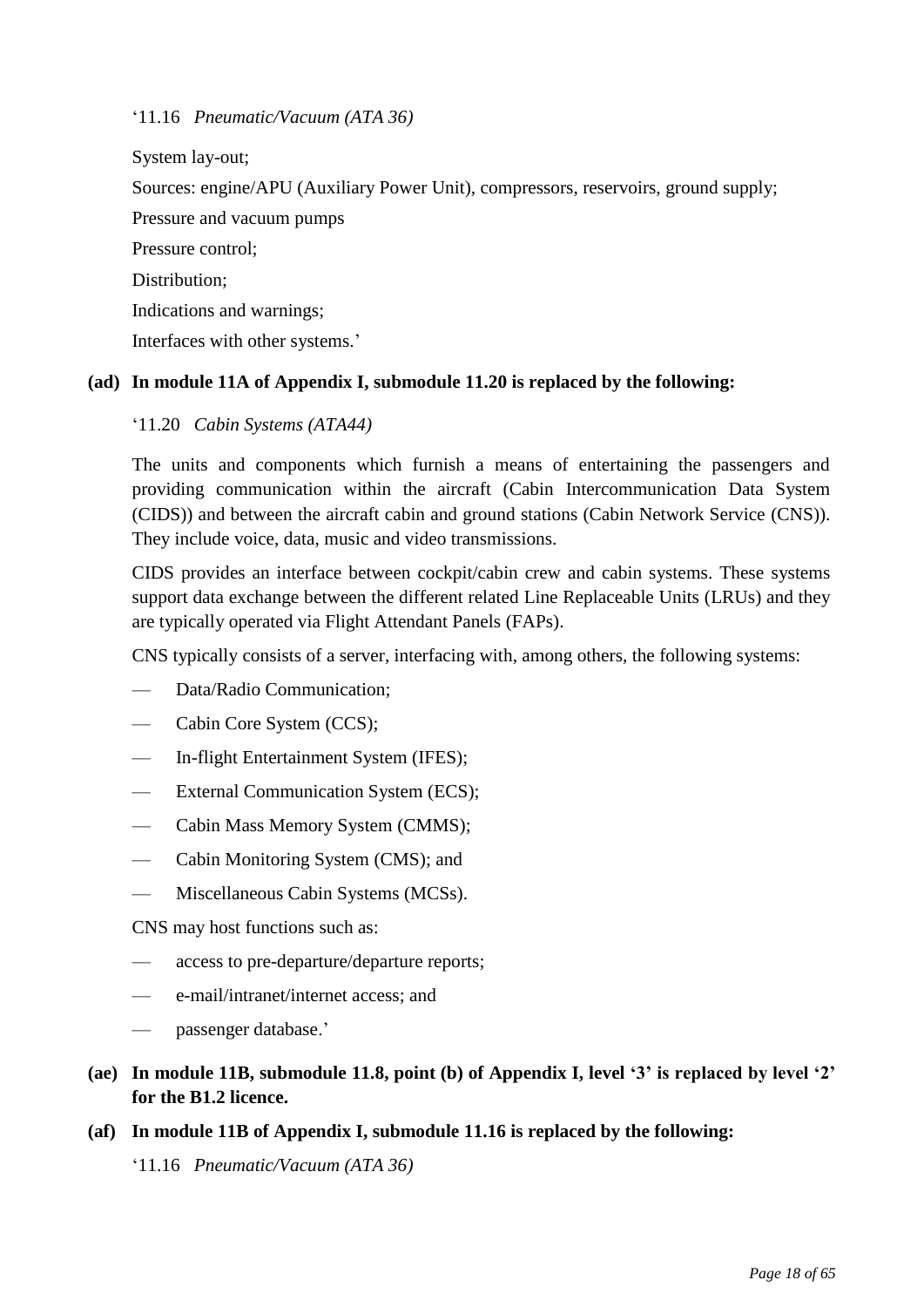System lay-out; Sources: engine/APU, compressors, reservoirs, ground supply; Pressure and vacuum pumps Pressure control; Distribution; Indications and warnings; Interfaces with other systems.'

### **(ag) In module 12 of Appendix I, submodule 12.16 is replaced by the following:**

'12.16 *Pneumatic/Vacuum (ATA 36)*

System lay-out;

Sources: engine/APU, compressors, reservoirs, ground supply;

Pressure and vacuum pumps

Pressure control;

Distribution;

Indications and warnings;

Interfaces with other systems.'

### **(ah) Module 13 of Appendix I is replaced by the following:**

#### 'MODULE 13 — AIRCRAFT AERODYNAMICS, STRUCTURES AND SYSTEMS

|      |                  |                                                                                           | <b>LEVEL</b>          |
|------|------------------|-------------------------------------------------------------------------------------------|-----------------------|
|      |                  |                                                                                           | B <sub>2</sub><br>B2L |
| 13.1 |                  | <b>Theory of Flight</b>                                                                   |                       |
|      | $\left(a\right)$ | Aeroplane Aerodynamics and Flight Controls                                                | 1                     |
|      |                  | Operation and effect of:                                                                  |                       |
|      |                  | roll control: allerons and spoilers;                                                      |                       |
|      |                  | pitch control: elevators, stabilators, variable incidence stabilisers and<br>canards; and |                       |
|      |                  | yaw control: rudder limiters;                                                             |                       |
|      |                  | Control using elevons, ruddervators;                                                      |                       |
|      |                  | High lift devices: slots, slats, flaps;                                                   |                       |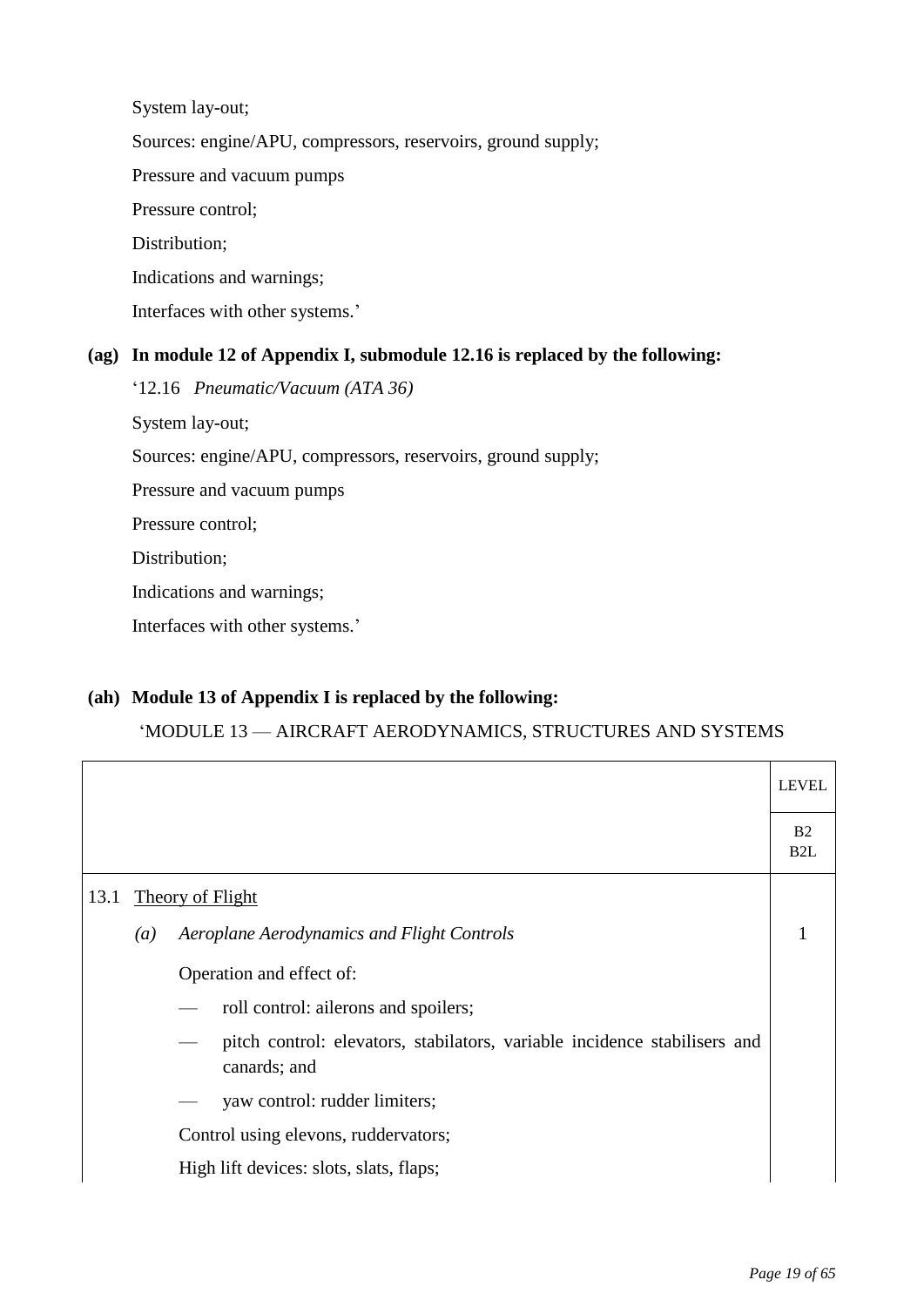|      |                  |                                                                                                   | <b>LEVEL</b>                       |
|------|------------------|---------------------------------------------------------------------------------------------------|------------------------------------|
|      |                  |                                                                                                   | B <sub>2</sub><br>B <sub>2</sub> L |
|      |                  | Drag inducing devices: spoilers, lift dumpers, speed brakes; and                                  |                                    |
|      |                  | Operation and effect of trim tabs, servo tabs and control surface bias.                           |                                    |
|      | (b)              | <b>High-Speed Flight</b>                                                                          | 1                                  |
|      |                  | Speed of sound, subsonic flight, transonic flight, supersonic flight;                             |                                    |
|      |                  | Mach number, critical Mach number.                                                                |                                    |
|      | (c)              | <b>Rotary Wing Aerodynamics</b>                                                                   | 1                                  |
|      |                  | Terminology;                                                                                      |                                    |
|      |                  | Operation and effect of cyclic, collective and anti-torque controls.                              |                                    |
|      |                  |                                                                                                   |                                    |
| 13.2 |                  | <b>Structures — General Concepts</b>                                                              |                                    |
|      |                  | <b>Fundamentals of Structural Systems</b>                                                         | 1                                  |
|      |                  | Zonal and Station Identification Systems                                                          | $\mathbf{2}$                       |
|      |                  | <b>Electrical bonding</b>                                                                         | $\overline{2}$                     |
|      |                  | Lightning strike protection provision.                                                            | $\overline{2}$                     |
| 13.3 |                  | <b>Autoflight (ATA 22)</b>                                                                        |                                    |
|      | $\left(a\right)$ |                                                                                                   | 3                                  |
|      |                  | Fundamentals of automatic flight control including working principles and current<br>terminology; |                                    |
|      |                  | Command signal processing;                                                                        |                                    |
|      |                  | Modes of operation: roll, pitch and yaw channels;                                                 |                                    |
|      |                  | Yaw dampers;                                                                                      |                                    |
|      |                  | Stability Augmentation System in helicopters;                                                     |                                    |
|      |                  | Automatic trim control;                                                                           |                                    |
|      |                  | Autopilot navigation aids interface;                                                              |                                    |
|      | (b)              |                                                                                                   | 3                                  |
|      |                  | Autothrottle systems;                                                                             |                                    |
|      |                  | Automatic landing systems: principles and categories, modes of operation, approach,               |                                    |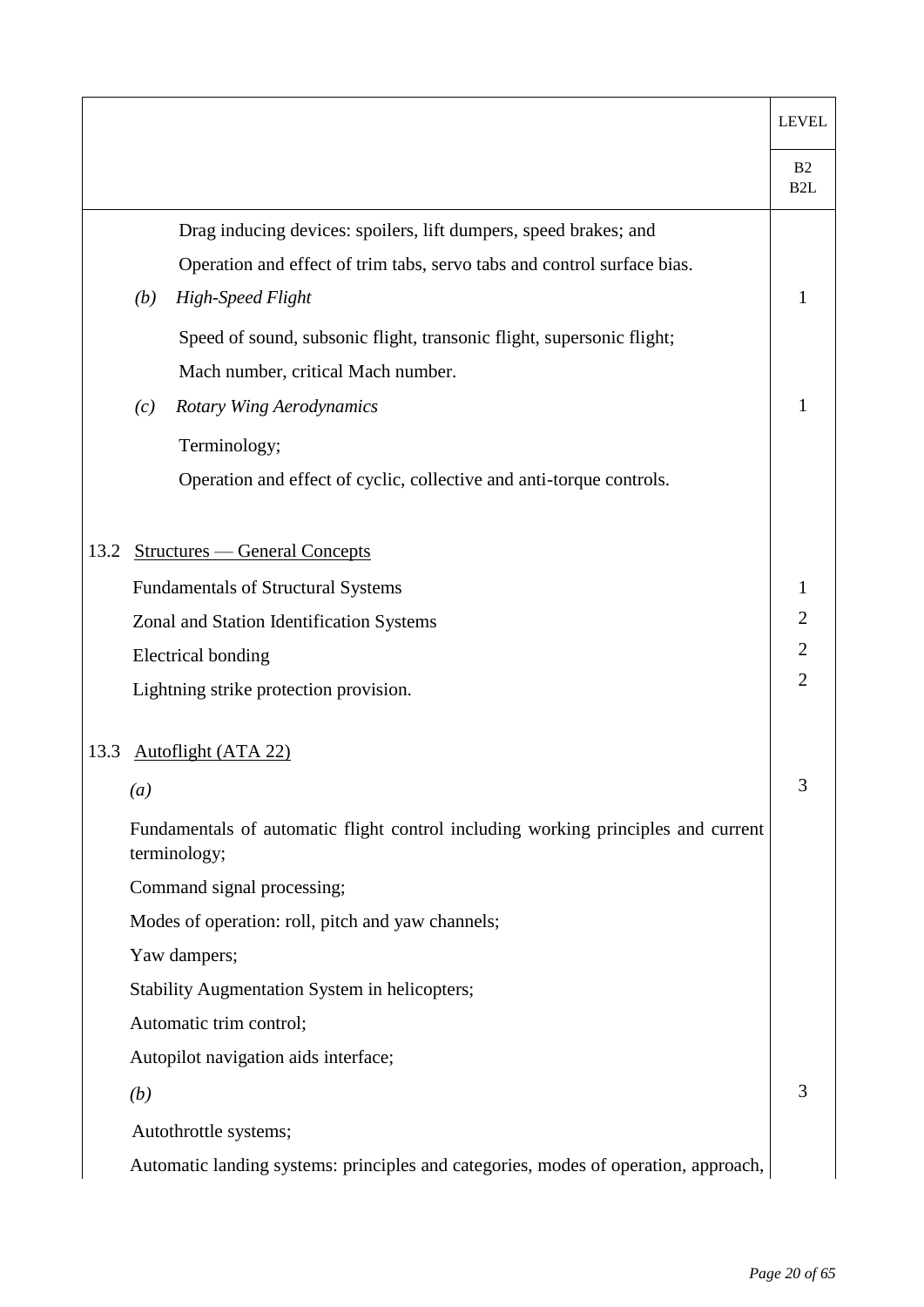|      |     |                                                                                                                                        | <b>LEVEL</b>                       |
|------|-----|----------------------------------------------------------------------------------------------------------------------------------------|------------------------------------|
|      |     |                                                                                                                                        | B <sub>2</sub><br>B <sub>2</sub> L |
|      |     | glideslope, land, go-around, system monitors and failure conditions.                                                                   |                                    |
|      |     |                                                                                                                                        |                                    |
| 13.4 |     | Communication/Navigation (ATA 23/34)                                                                                                   |                                    |
|      | (a) |                                                                                                                                        | 3                                  |
|      |     | Fundamentals<br>of<br>radio<br>propagation,<br>wave<br>antennas,<br>transmission<br>lines,<br>communication, receiver and transmitter; |                                    |
|      |     | Working principles of following systems:                                                                                               |                                    |
|      |     | Very High Frequency (VHF) communication;                                                                                               |                                    |
|      |     | High Frequency (HF) communication;                                                                                                     |                                    |
|      |     | Audio;                                                                                                                                 |                                    |
|      |     | Emergency Locator Transmitters (ELTs);                                                                                                 |                                    |
|      |     | Cockpit Voice Recorder (CVR);                                                                                                          |                                    |
|      |     | Very High Frequency Omnidirectional Range (VOR);                                                                                       |                                    |
|      |     | Automatic Direction Finding (ADF);                                                                                                     |                                    |
|      |     | Instrument Landing System (ILS);                                                                                                       |                                    |
|      |     | Flight Director Systems (FDSs), Distance Measuring Equipment (DME);                                                                    |                                    |
|      |     | Area navigation, RNAV systems;                                                                                                         |                                    |
|      |     | Flight Management Systems (FMSs);                                                                                                      |                                    |
|      |     | Global Positioning System (GPS), Global Navigation Satellite Systems<br>(GNSSS);                                                       |                                    |
|      |     | Data Link, Automatic Dependent Surveillance — Broadcast (ADS-B).                                                                       |                                    |
|      | (b) |                                                                                                                                        | 3                                  |
|      |     | Air Traffic Control transponder, secondary surveillance radar;                                                                         |                                    |
|      |     | Traffic Alert and Collision Avoidance System (TCAS);                                                                                   |                                    |
|      |     | Weather avoidance radar;                                                                                                               |                                    |
|      |     | Radio altimeter;                                                                                                                       |                                    |
|      | (c) |                                                                                                                                        | 3                                  |
|      |     | Microwave Landing System (MLS);                                                                                                        |                                    |
|      |     | Very Low Frequency and hyperbolic navigation (VLF/Omega);                                                                              |                                    |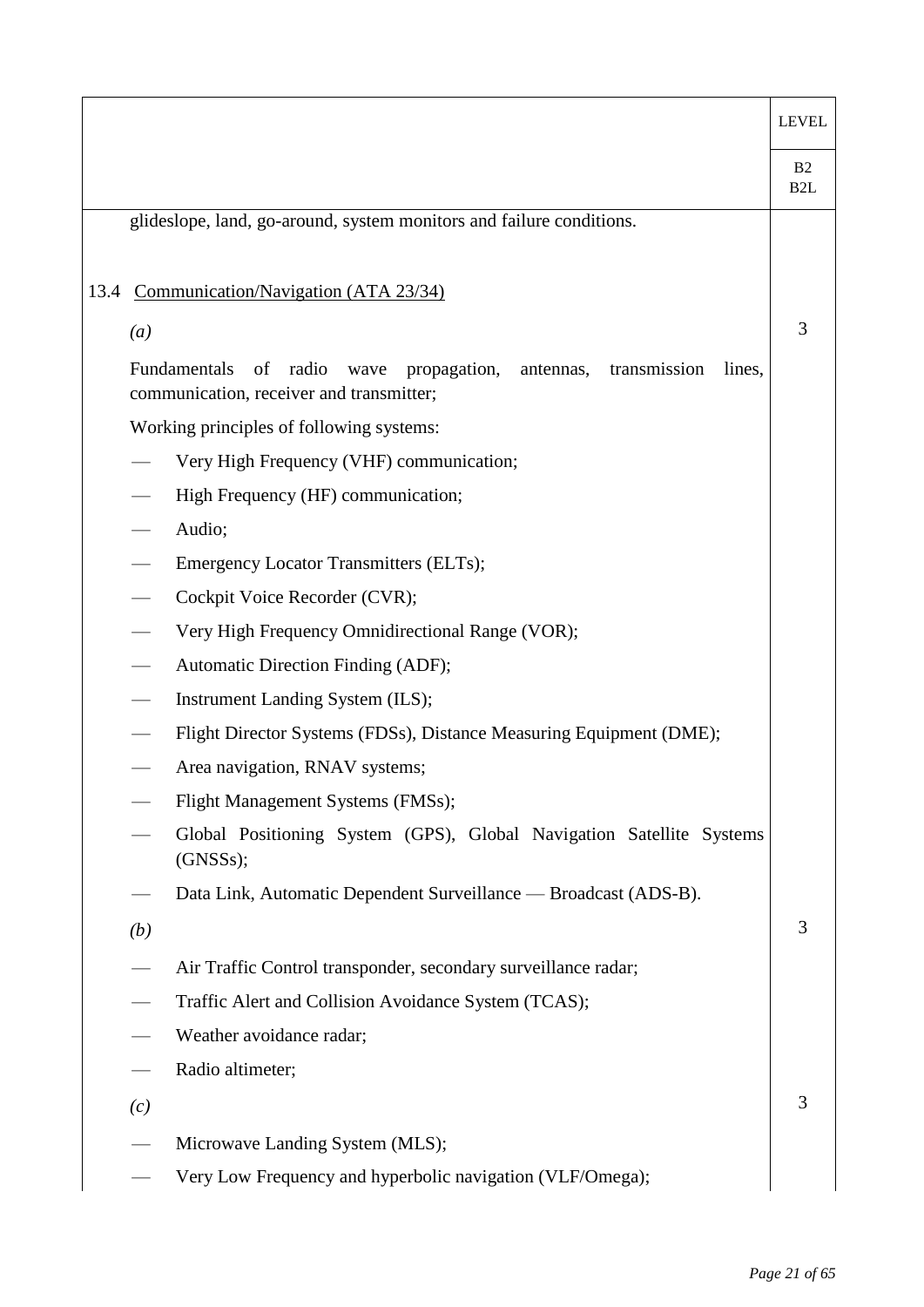|      |                                                                     | <b>LEVEL</b>           |
|------|---------------------------------------------------------------------|------------------------|
|      |                                                                     | B2<br>B <sub>2</sub> L |
|      | Doppler navigation;                                                 |                        |
|      | Inertial Navigation System (INS);                                   |                        |
|      | ARINC (Aircraft Radio Incorporated) communication and reporting.    |                        |
| 13.5 | Electrical Power (ATA 24)                                           | 3                      |
|      | Batteries installation and operation;                               |                        |
|      | Direct Current (DC) power generation;                               |                        |
|      | Alternating Current (AC) power generation;                          |                        |
|      | Emergency power generation;                                         |                        |
|      | Voltage regulation;                                                 |                        |
|      | Power distribution;                                                 |                        |
|      | Inverters, transformers, rectifiers;                                |                        |
|      | Circuit protection;                                                 |                        |
|      | External/Ground power.                                              |                        |
| 13.6 | Equipment and Furnishings (ATA 25)                                  |                        |
|      | Electronic emergency equipment requirements;                        | 3                      |
|      | Cabin entertainment equipment.                                      |                        |
| 13.7 | Flight Controls (ATA 27)                                            |                        |
|      | (a)                                                                 | 2                      |
|      | Primary controls: aileron, elevator, rudder, spoiler;               |                        |
|      | Trim control;                                                       |                        |
|      | Active load control;                                                |                        |
|      | High lift devices;                                                  |                        |
|      | Lift dump, speed brakes;                                            |                        |
|      | System operation: manual, hydraulic, pneumatic;                     |                        |
|      | Artificial feel, Yaw damper, Mach trim, rudder limiter, gust locks; |                        |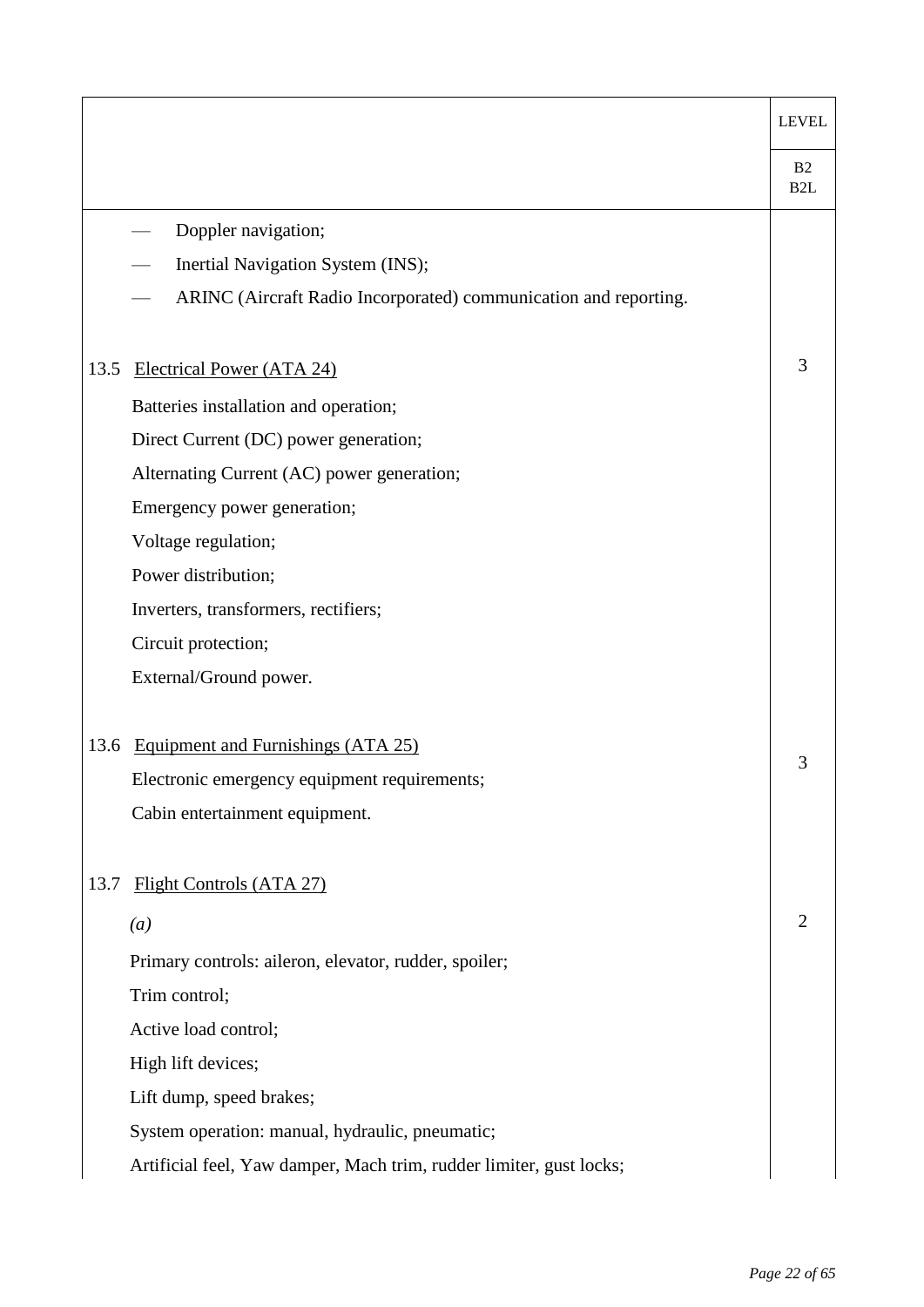|      |                                                 | <b>LEVEL</b>           |
|------|-------------------------------------------------|------------------------|
|      |                                                 | B2<br>B <sub>2</sub> L |
|      | Stall protection systems.                       |                        |
|      | (b)                                             | 3                      |
|      | System operation: electrical, fly-by-wire.      |                        |
| 13.8 | <b>Instruments (ATA 31)</b>                     | 3                      |
|      | Classification;                                 |                        |
|      | Atmosphere;                                     |                        |
|      | Terminology;                                    |                        |
|      | Pressure-measuring devices and systems;         |                        |
|      | Pitot-static systems;                           |                        |
|      | Altimeters;                                     |                        |
|      | Vertical-speed indicators;                      |                        |
|      | Airspeed indicators;                            |                        |
|      | Machmeters;                                     |                        |
|      | Altitude-reporting/alerting systems;            |                        |
|      | Air data computers;                             |                        |
|      | Instrument pneumatic systems;                   |                        |
|      | Direct-reading pressure and temperature gauges; |                        |
|      | Temperature-indicating systems;                 |                        |
|      | Fuel-quantity-indicating systems;               |                        |
|      | Gyroscopic principles;                          |                        |
|      | Artificial horizons;                            |                        |
|      | Slip indicators;                                |                        |
|      | Directional gyros;                              |                        |
|      | Ground Proximity Warning Systems (GPWSs);       |                        |
|      | Compass systems;                                |                        |
|      | Flight Data Recording Systems (FDRSs);          |                        |
|      | Electronic Flight Instrument Systems (EFISs);   |                        |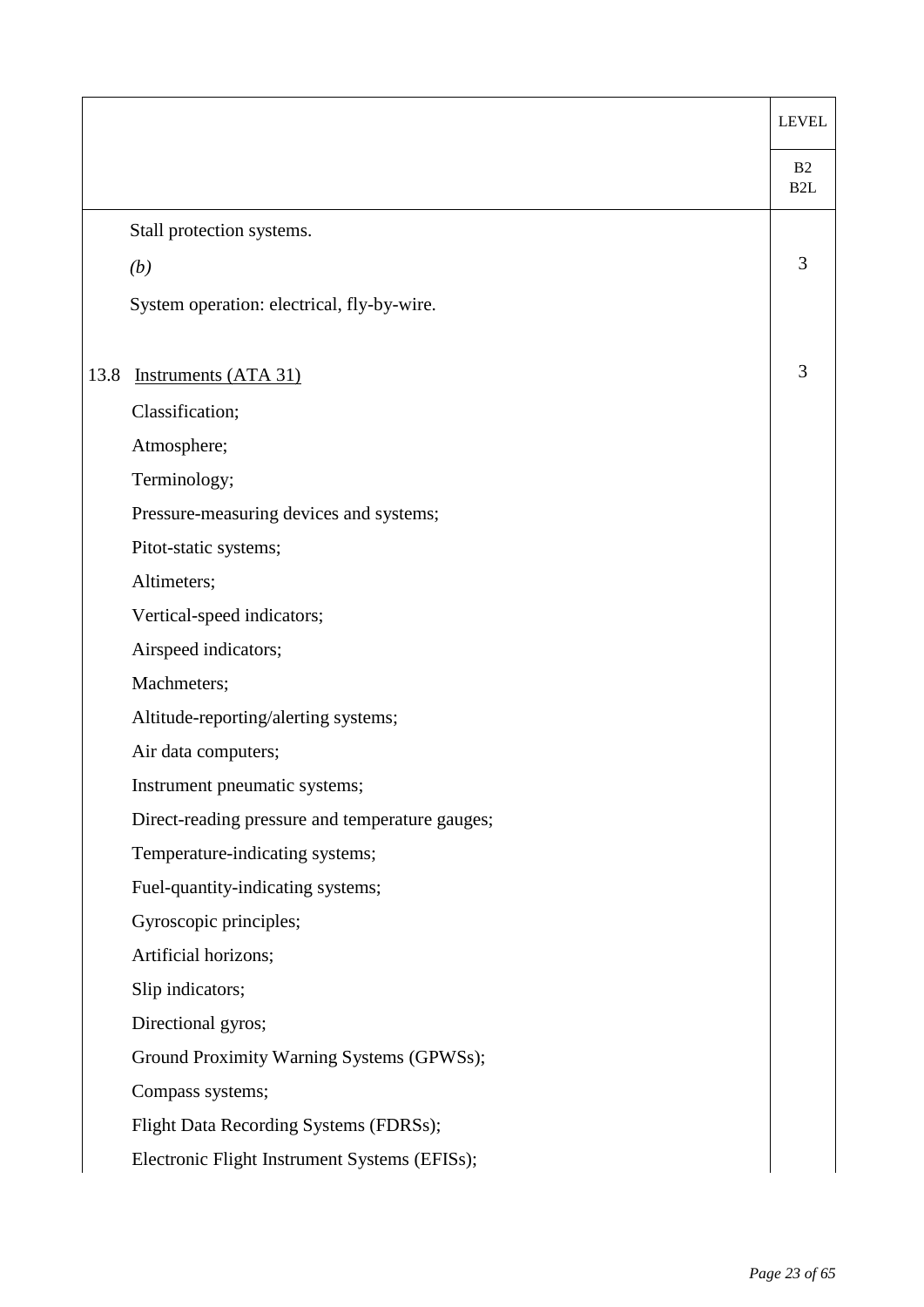|                                                                                                | <b>LEVEL</b>                       |
|------------------------------------------------------------------------------------------------|------------------------------------|
|                                                                                                | B <sub>2</sub><br>B <sub>2</sub> L |
| Instrument warning systems including master warning systems and centralised<br>warning panels; |                                    |
| Stall warning systems and angle of attack-indicating systems;                                  |                                    |
| Vibration measurement and indication;                                                          |                                    |
| Glass cockpit.                                                                                 |                                    |
| Lights (ATA 33)<br>13.9                                                                        | 3                                  |
| External: navigation, landing, taxiing, ice;                                                   |                                    |
| Internal: cabin, cockpit, cargo;                                                               |                                    |
| Emergency.                                                                                     |                                    |
| 13.10 On-Board Maintenance Systems (ATA 45)                                                    | 3                                  |
| Central maintenance computers;                                                                 |                                    |
| Data-loading system;                                                                           |                                    |
| Electronic-library system;                                                                     |                                    |
| Printing system;                                                                               |                                    |
| Structure-monitoring system (damage tolerance monitoring).                                     |                                    |
| 13.11 Air Conditioning and Cabin Pressurisation (ATA 21)                                       |                                    |
| 13.11.1 Air Supply                                                                             | 2                                  |
| Sources of air supply including engine bleed, APU and ground cart;                             |                                    |
| 13.11.2 Air Conditioning                                                                       |                                    |
| Air-conditioning systems;                                                                      |                                    |
| Air cycle and vapour cycle machines;                                                           | 3                                  |
| Distribution systems;                                                                          |                                    |
| Flow, temperature and humidity control system.                                                 | 3                                  |
| 13.11.3 Pressurisation                                                                         | 3                                  |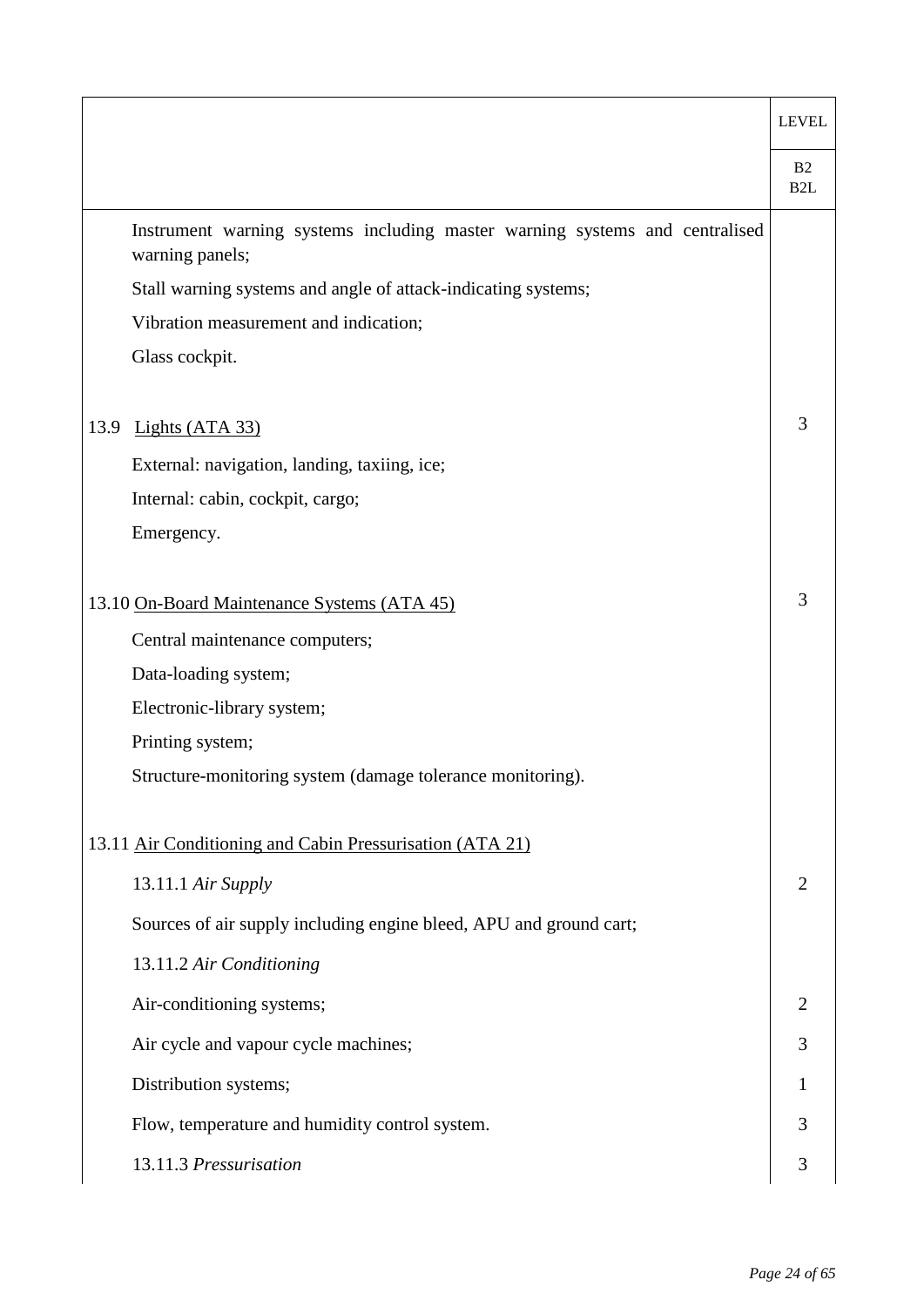|                                                             | <b>LEVEL</b>           |
|-------------------------------------------------------------|------------------------|
|                                                             | B2<br>B <sub>2</sub> L |
| Pressurisation systems;                                     |                        |
| Control and indication including control and safety valves; |                        |
| Cabin pressure controllers.                                 |                        |
| 13.11.4 Safety and Warning Devices                          | 3                      |
| Protection and warning devices.                             |                        |
| 13.12 Fire Protection (ATA 26)                              |                        |
| (a)                                                         | 3                      |
| Fire and smoke detection and warning systems;               |                        |
| Fire-extinguishing systems;                                 |                        |
| System tests.                                               |                        |
| (b)                                                         | 1                      |
| Portable fire extinguisher.                                 |                        |
| 13.13 Fuel Systems (ATA 28)                                 |                        |
| System layout;                                              | 1                      |
| Fuel tanks;                                                 | 1                      |
| Supply systems;                                             | 1                      |
| Dumping, venting and draining;                              | $\mathbf{1}$           |
| Cross feed and transfer;                                    | $\overline{2}$         |
| Indications and warnings;                                   | 3                      |
| Refuelling and defuelling;                                  | $\overline{2}$         |
| Longitudinal-balance fuel systems.                          | 3                      |
| 13.14 Hydraulic Power (ATA 29)                              |                        |
| System layout;                                              | $\mathbf{1}$           |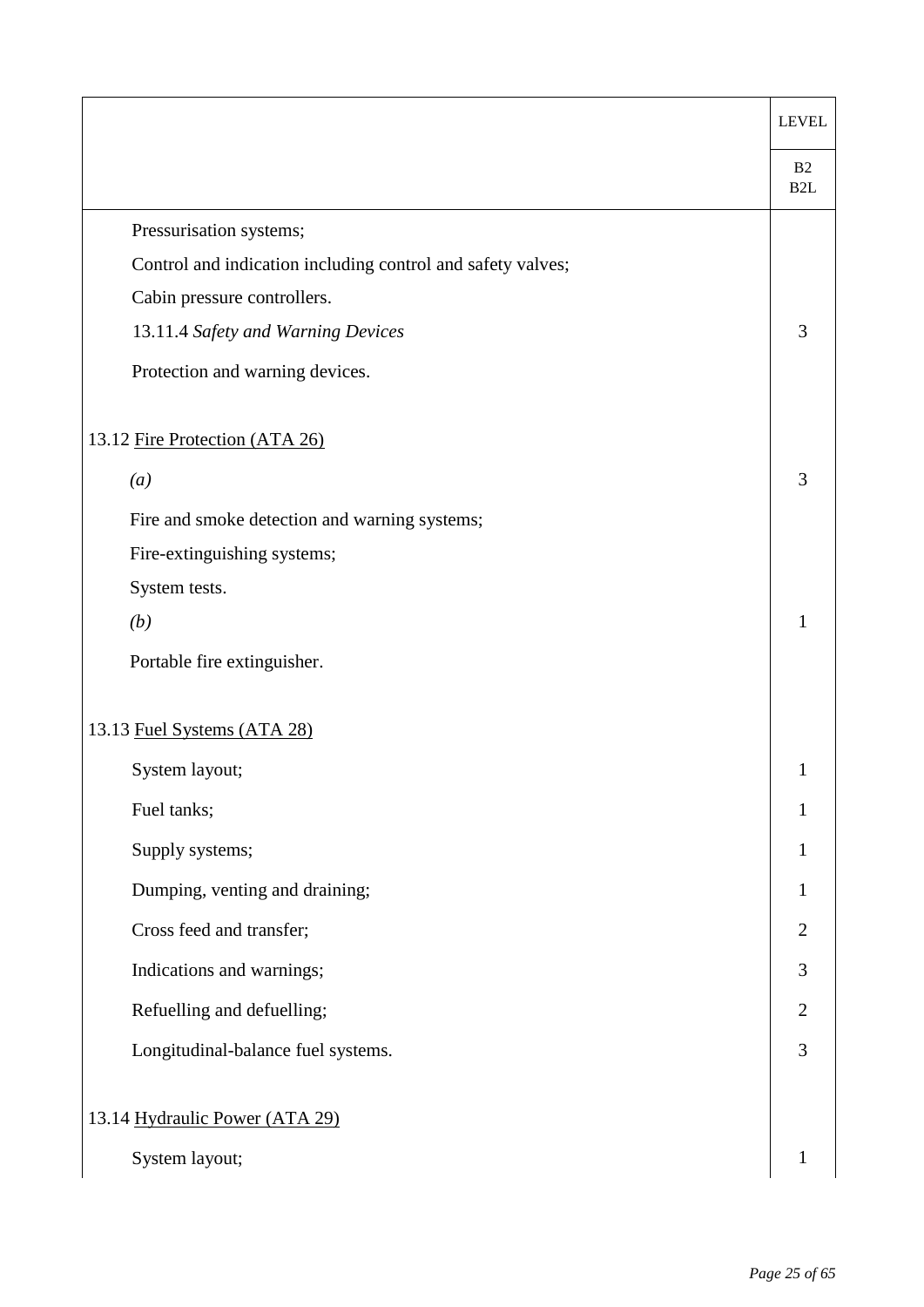|                                                             | <b>LEVEL</b>                       |
|-------------------------------------------------------------|------------------------------------|
|                                                             | B <sub>2</sub><br>B <sub>2</sub> L |
| Hydraulic fluids;                                           | 1                                  |
| Hydraulic reservoirs and accumulators;                      | 1                                  |
| Pressure generation: electrical, mechanical, pneumatic;     | 3                                  |
| Emergency pressure generation;                              | 3                                  |
| Filters;                                                    |                                    |
| Pressure control;                                           | 3                                  |
| Power distribution;                                         |                                    |
| Indication and warning systems;                             | 3                                  |
| Interface with other systems.                               | 3                                  |
| 13.15 Ice and Rain Protection (ATA 30)                      |                                    |
| Ice formation, classification and detection;                | 2                                  |
| Anti-icing systems: electrical, hot-air and chemical;       | $\overline{2}$                     |
| De-icing systems: electrical, hot-air, pneumatic, chemical; | 3                                  |
| Rain-repellent;                                             | 1                                  |
| Probe and drain-heating;                                    | 3                                  |
| Wiper systems.                                              |                                    |
| 13.16 Landing Gear (ATA 32)                                 |                                    |
| Construction, shock absorbing;                              |                                    |
| Extension and retraction systems: normal and emergency;     | 3                                  |
| Indications and warnings;                                   | 3                                  |
| Wheels, brakes, antiskid and automatic braking systems;     | 3                                  |
| Tyres;                                                      |                                    |
| Steering;                                                   | 3                                  |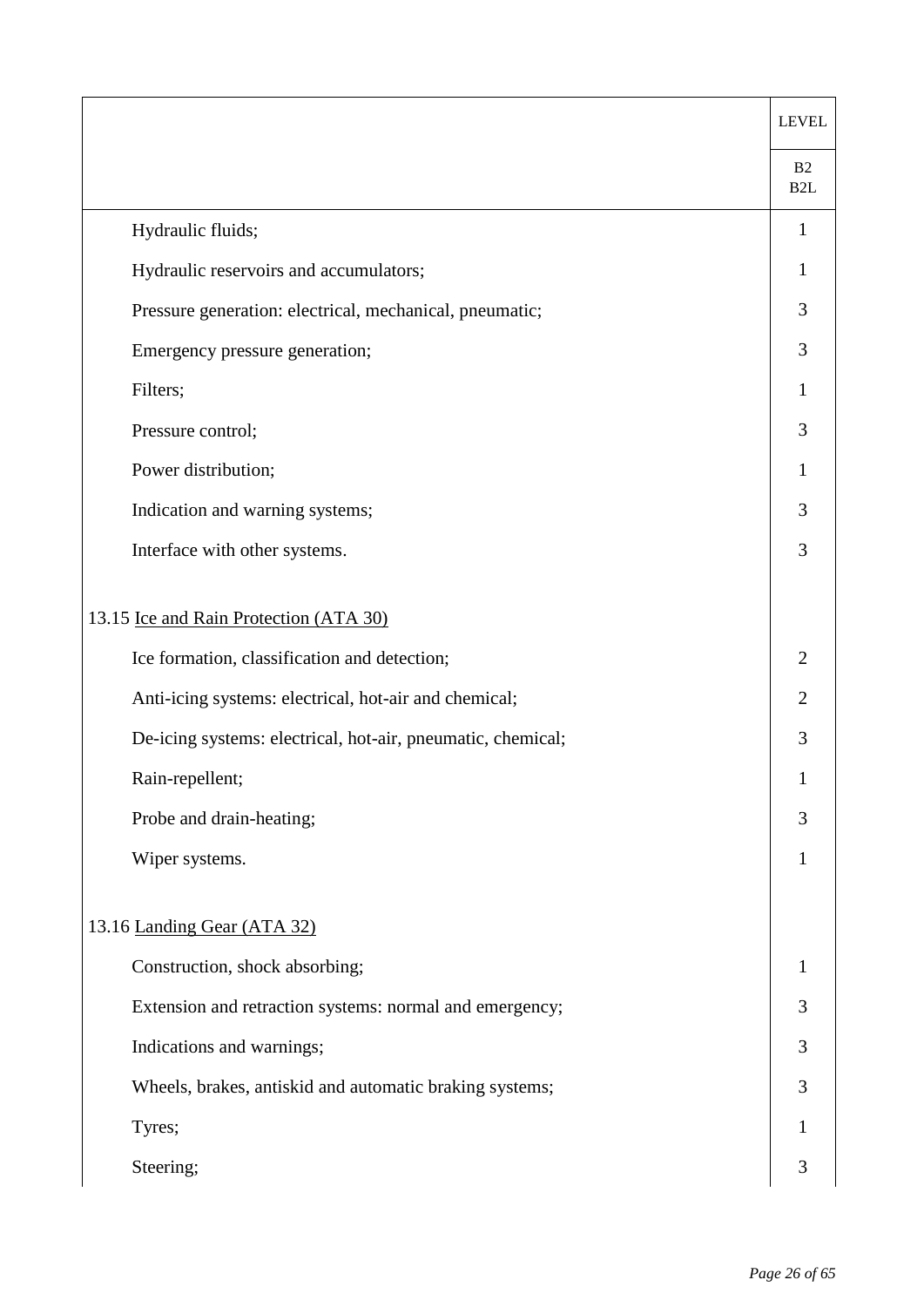|                                                                                            | <b>LEVEL</b>           |
|--------------------------------------------------------------------------------------------|------------------------|
|                                                                                            | B2<br>B <sub>2</sub> L |
| Air-ground sensing.                                                                        | 3                      |
|                                                                                            |                        |
| 13.17 Oxygen (ATA 35)                                                                      |                        |
| System layout: cockpit, cabin;                                                             | 3                      |
| Sources, storage, charging and distribution;                                               | 3                      |
| Supply regulation;                                                                         | 3                      |
| Indications and warnings.                                                                  | 3                      |
|                                                                                            |                        |
| 13.18 Pneumatic/Vacuum (ATA 36)                                                            |                        |
| System layout;                                                                             | $\overline{2}$         |
| Sources: engine/APU, compressors, reservoirs, ground supply;                               | $\overline{2}$         |
| Pressure control;                                                                          | 3                      |
| Distribution;                                                                              | 1                      |
| Indications and warnings;                                                                  | 3                      |
| Interfaces with other systems.                                                             | 3                      |
| 13.19 Water/Waste (ATA 38)                                                                 | $\overline{2}$         |
| Water system layout, supply, distribution, servicing and draining;                         |                        |
| Toilet system layout, flushing and servicing.                                              |                        |
|                                                                                            |                        |
| 13.20 Integrated Modular Avionics (IMA) (ATA 42)                                           | 3                      |
| Core system;                                                                               |                        |
| Network components.                                                                        |                        |
| Note: Functions that may be typically integrated into the IMA modules are among<br>others: |                        |
| bleed management;                                                                          |                        |
| air pressure control;                                                                      |                        |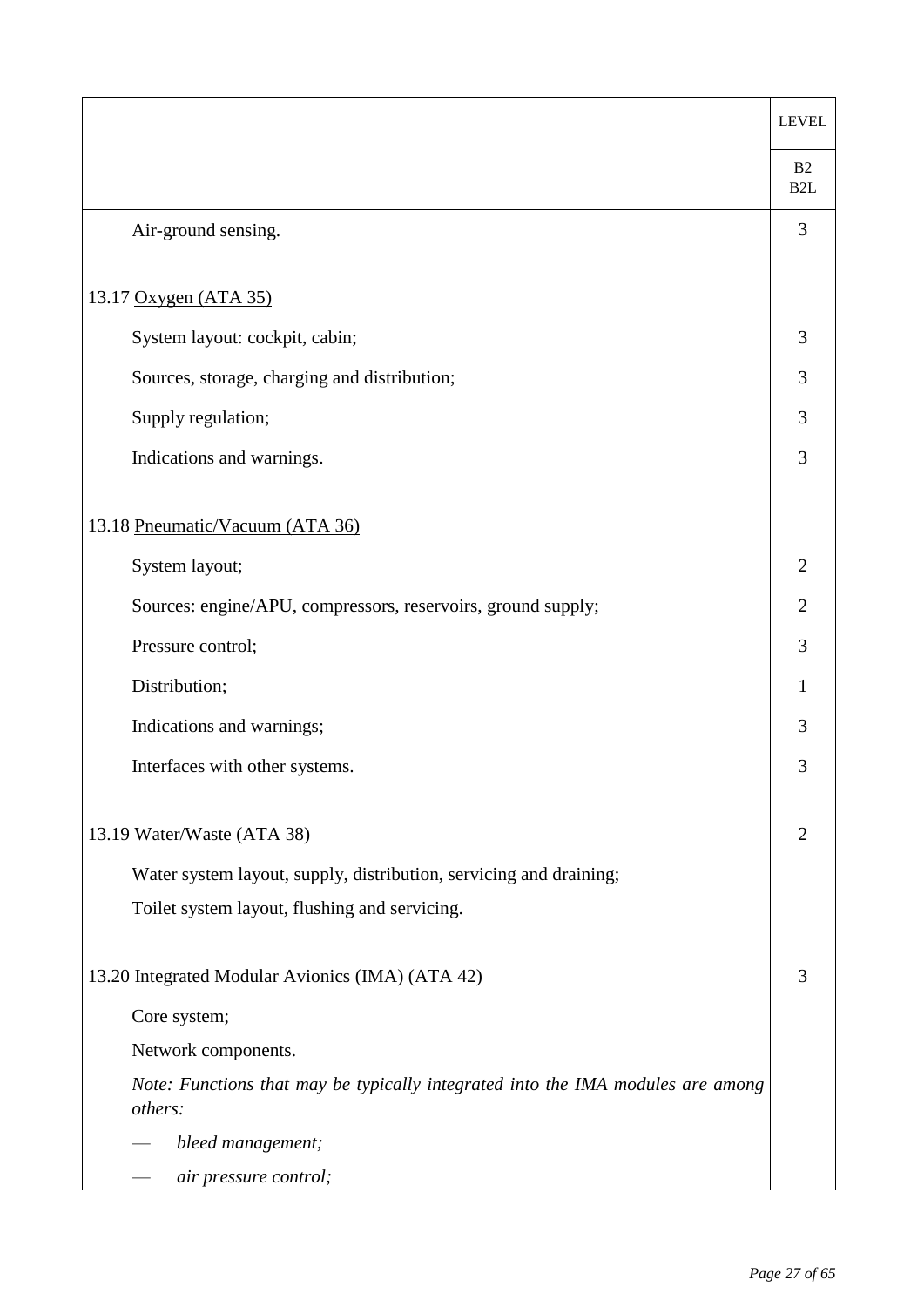|                                                                                                                                                                                                                                                                                                                                 | <b>LEVEL</b>                       |
|---------------------------------------------------------------------------------------------------------------------------------------------------------------------------------------------------------------------------------------------------------------------------------------------------------------------------------|------------------------------------|
|                                                                                                                                                                                                                                                                                                                                 | B <sub>2</sub><br>B <sub>2</sub> L |
| air ventilation and control;                                                                                                                                                                                                                                                                                                    |                                    |
| avionics and cockpit ventilation control, temperature control;                                                                                                                                                                                                                                                                  |                                    |
| air traffic communication;                                                                                                                                                                                                                                                                                                      |                                    |
| avionics communication router;                                                                                                                                                                                                                                                                                                  |                                    |
| electrical load management;                                                                                                                                                                                                                                                                                                     |                                    |
| circuit breaker monitoring;                                                                                                                                                                                                                                                                                                     |                                    |
| electrical system Built-In Test Equipment (BITE);                                                                                                                                                                                                                                                                               |                                    |
| fuel management;                                                                                                                                                                                                                                                                                                                |                                    |
| braking control;                                                                                                                                                                                                                                                                                                                |                                    |
| steering control;                                                                                                                                                                                                                                                                                                               |                                    |
| landing gear extension and retraction;                                                                                                                                                                                                                                                                                          |                                    |
| tyre pressure indication;                                                                                                                                                                                                                                                                                                       |                                    |
| oleo pressure indication; and                                                                                                                                                                                                                                                                                                   |                                    |
| brake temperature monitoring.                                                                                                                                                                                                                                                                                                   |                                    |
| 13.21 Cabin Systems (ATA 44)                                                                                                                                                                                                                                                                                                    | 3                                  |
| The units and components which furnish a means of entertaining the passengers<br>and providing communication within the aircraft (Cabin Intercommunication Data<br>System (CIDS)) and between the aircraft cabin and ground stations (Cabin Network<br>Service (CNS)). They include voice, data, music and video transmissions. |                                    |
| CIDS provides an interface between cockpit/cabin crew and cabin systems. These<br>systems support data exchange between the different related Line Replaceable<br>Units (LRUs) and they are typically operated via Flight Attendant Panels (FAPs).                                                                              |                                    |
| CNS typically consists of a server, interfacing with, among others, the following<br>systems:                                                                                                                                                                                                                                   |                                    |
| Data/Radio Communication;                                                                                                                                                                                                                                                                                                       |                                    |
| Cabin Core System (CCS);                                                                                                                                                                                                                                                                                                        |                                    |

- In-flight Entertainment System (IFES);
- External Communication System (ECS);
- Cabin Mass Memory System (CMMS);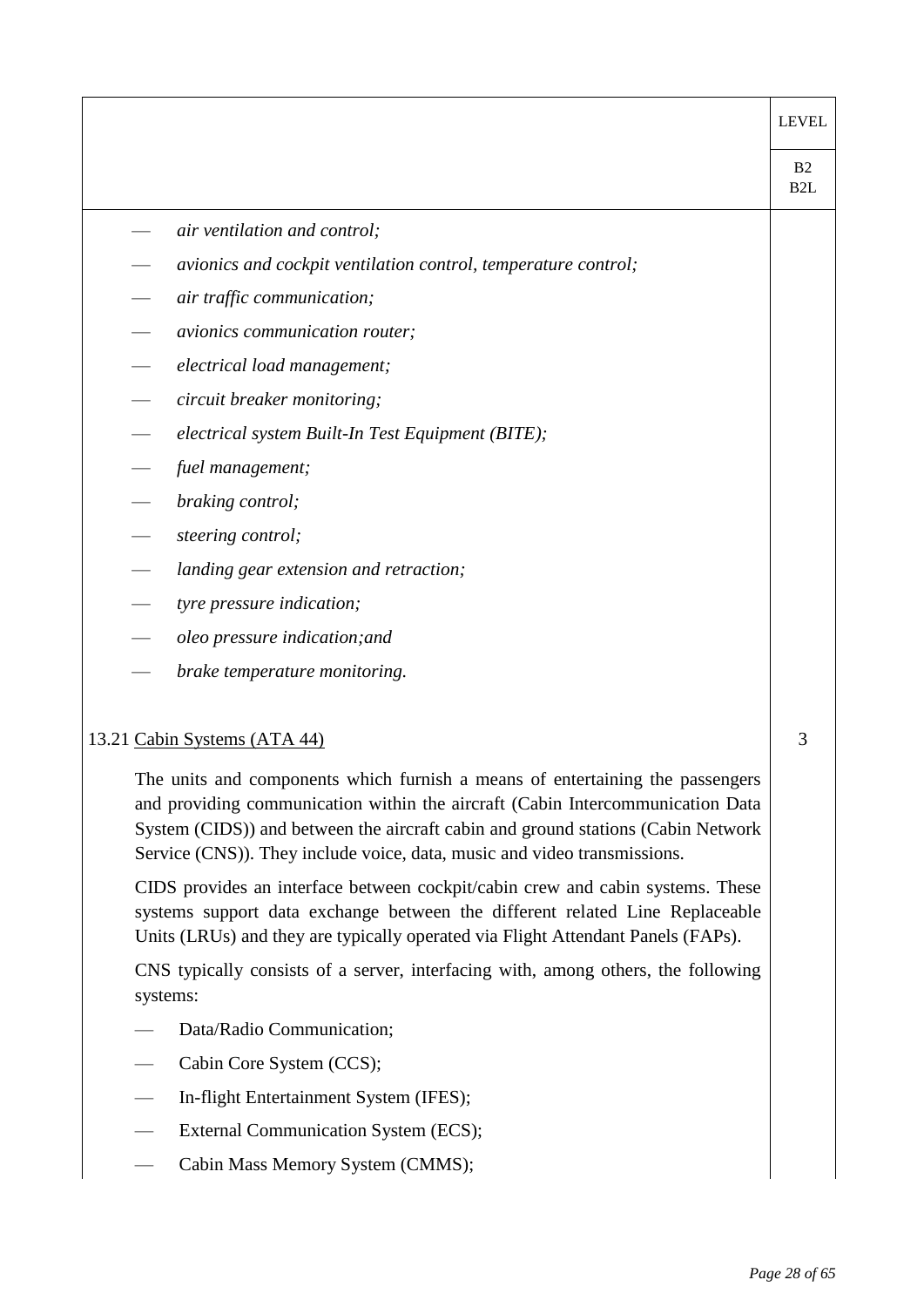|                                                                                                                                                                                                                                                                                                                                                                                                                                                                                                                                                                                                                                                                                         | <b>LEVEL</b>                       |
|-----------------------------------------------------------------------------------------------------------------------------------------------------------------------------------------------------------------------------------------------------------------------------------------------------------------------------------------------------------------------------------------------------------------------------------------------------------------------------------------------------------------------------------------------------------------------------------------------------------------------------------------------------------------------------------------|------------------------------------|
|                                                                                                                                                                                                                                                                                                                                                                                                                                                                                                                                                                                                                                                                                         | B <sub>2</sub><br>B <sub>2</sub> L |
| Cabin Monitoring System (CMS); and                                                                                                                                                                                                                                                                                                                                                                                                                                                                                                                                                                                                                                                      |                                    |
| Miscellaneous Cabin Systems (MCSs).                                                                                                                                                                                                                                                                                                                                                                                                                                                                                                                                                                                                                                                     |                                    |
| CNS may host functions such as:                                                                                                                                                                                                                                                                                                                                                                                                                                                                                                                                                                                                                                                         |                                    |
| access to pre-departure/departure reports;                                                                                                                                                                                                                                                                                                                                                                                                                                                                                                                                                                                                                                              |                                    |
| e-mail/intranet/internet access; and                                                                                                                                                                                                                                                                                                                                                                                                                                                                                                                                                                                                                                                    |                                    |
| passenger database.                                                                                                                                                                                                                                                                                                                                                                                                                                                                                                                                                                                                                                                                     |                                    |
| 13.22 Information Systems (ATA 46)<br>The units and components which furnish a means of storing, updating and<br>retrieving digital information traditionally provided on paper, microfilm or<br>microfiche. They include units that are dedicated to the information storage and<br>retrieval function such as the electronic library mass storage and controller, but<br>they do not include units or components installed for other uses and shared with<br>other systems, such as flight deck printer or general-use display.<br>Typical examples include:<br>Air Traffic and Information Management systems and Network Server<br>systems.<br>Aircraft general information system; | 3                                  |
| Flight deck information system;                                                                                                                                                                                                                                                                                                                                                                                                                                                                                                                                                                                                                                                         |                                    |
| Maintenance information system;                                                                                                                                                                                                                                                                                                                                                                                                                                                                                                                                                                                                                                                         |                                    |
| Passenger cabin information system;                                                                                                                                                                                                                                                                                                                                                                                                                                                                                                                                                                                                                                                     |                                    |
| Miscellaneous information systems.                                                                                                                                                                                                                                                                                                                                                                                                                                                                                                                                                                                                                                                      |                                    |

### **(ai) The title of Appendix II is replaced by the following:**

 $\overline{\phantom{a}}$ 

'Appendix II

Basic Examination Standard

(except for category L licence)'

## **(aj) In points 2.2.1 to 2.2.10 of Appendix II, 'Category B2' is replaced by 'Category B2 and B2L'.**

**(ak) Points 2.2.13 and 2.2.14 of Appendix II are replaced by the following:**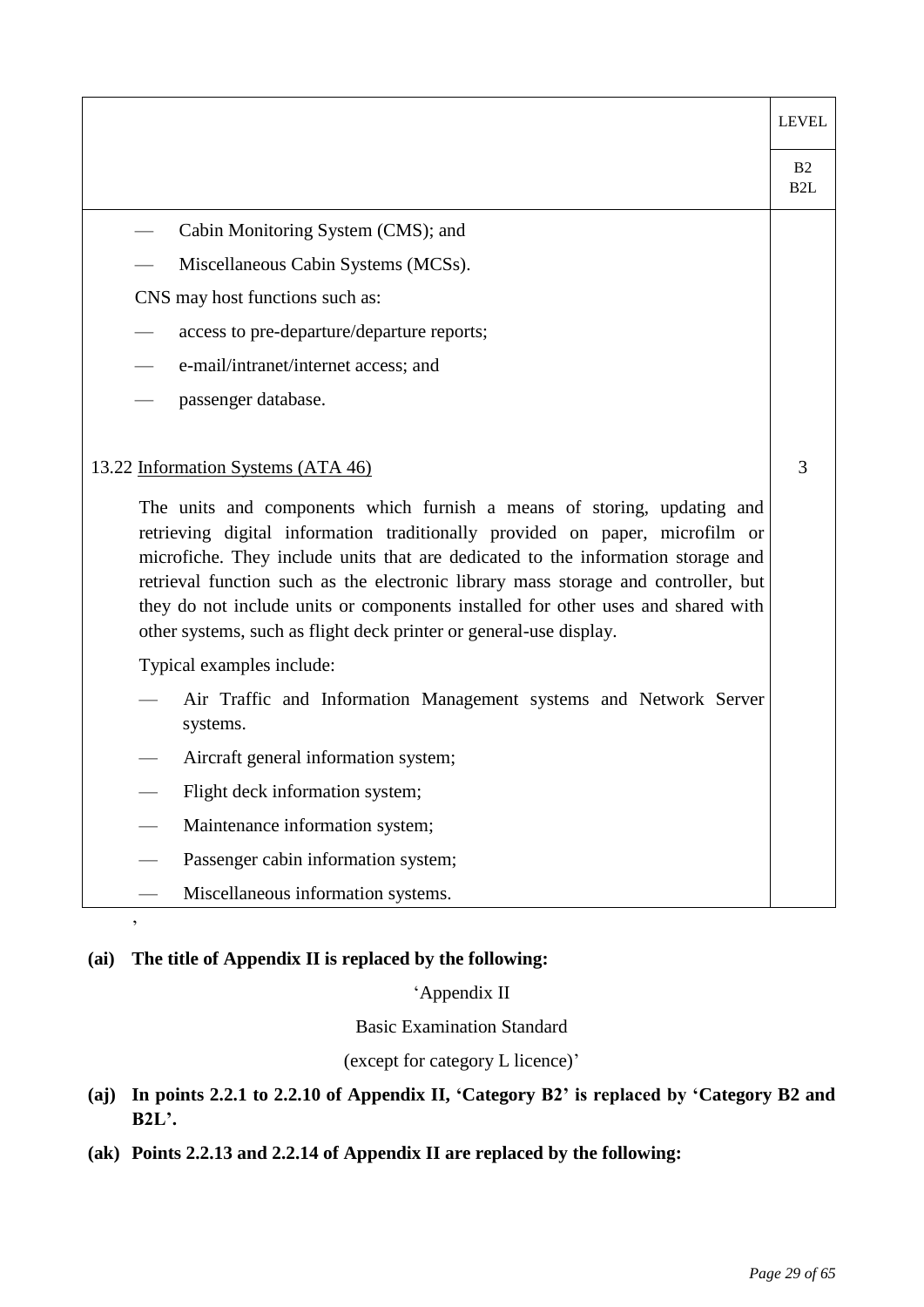### '2.13. MODULE 13 — AIRCRAFT AERODYNAMICS, STRUCTURES AND SYSTEMS

Category B2: 180 multiple-choice and 0 essay questions. Time allowed: 225 minutes. Questions and time allowed may be split into two examinations, as appropriate.

### Category B2L:

| System rating                                                | Number of multiple-choice questions | Time allowed (minutes) |
|--------------------------------------------------------------|-------------------------------------|------------------------|
| Basic requirements<br>(Submodules 13.1, 13.2, 13.5 and 13.9) | 28                                  | 35                     |
| <b>COM/NAV</b><br>(Submodule $13.4(a)$ )                     | 24                                  | 30                     |
| <b>INSTRUMENTS</b><br>(Submodule 13.8)                       | 20                                  | 25                     |
| <b>AUTOFLIGHT</b><br>(Submodules $13.3(a)$ and $13.7$ )      | 28                                  | 35                     |
| <b>SURVEILLANCE</b><br>(Submodule 13.4(b))                   | 8                                   | 10                     |
| <b>AIRFRAME SYSTEMS</b><br>(Submodules 13.11 to 13.18)       | 32                                  | 40                     |

### 2.14. MODULE 14 — PROPULSION

Category B2 and B2L: 24 multiple-choice and 0 essay questions. Time allowed: 30 minutes.

NOTE: The B2L examination for module 14 is only applicable to the 'Instruments' and 'Airframe Systems' ratings.'

## **(al) The footnotes included in the table of point 3.1(c) of Appendix III are replaced by the following:**

- '(1) For non-pressurised piston engine aeroplanes below 2 000 kg MTOM, the minimum duration can be reduced by 50 %.
- (2) For helicopters in Group 2 (as defined in point 66.A.5), the minimum duration can be reduced by 30 %.'
- **(am) The level of training for the airframe system 21A 'Air Supply', corresponding to the column 'Helicopters Turbine', in point 3.1(e) of Appendix III, is replaced by the following:**

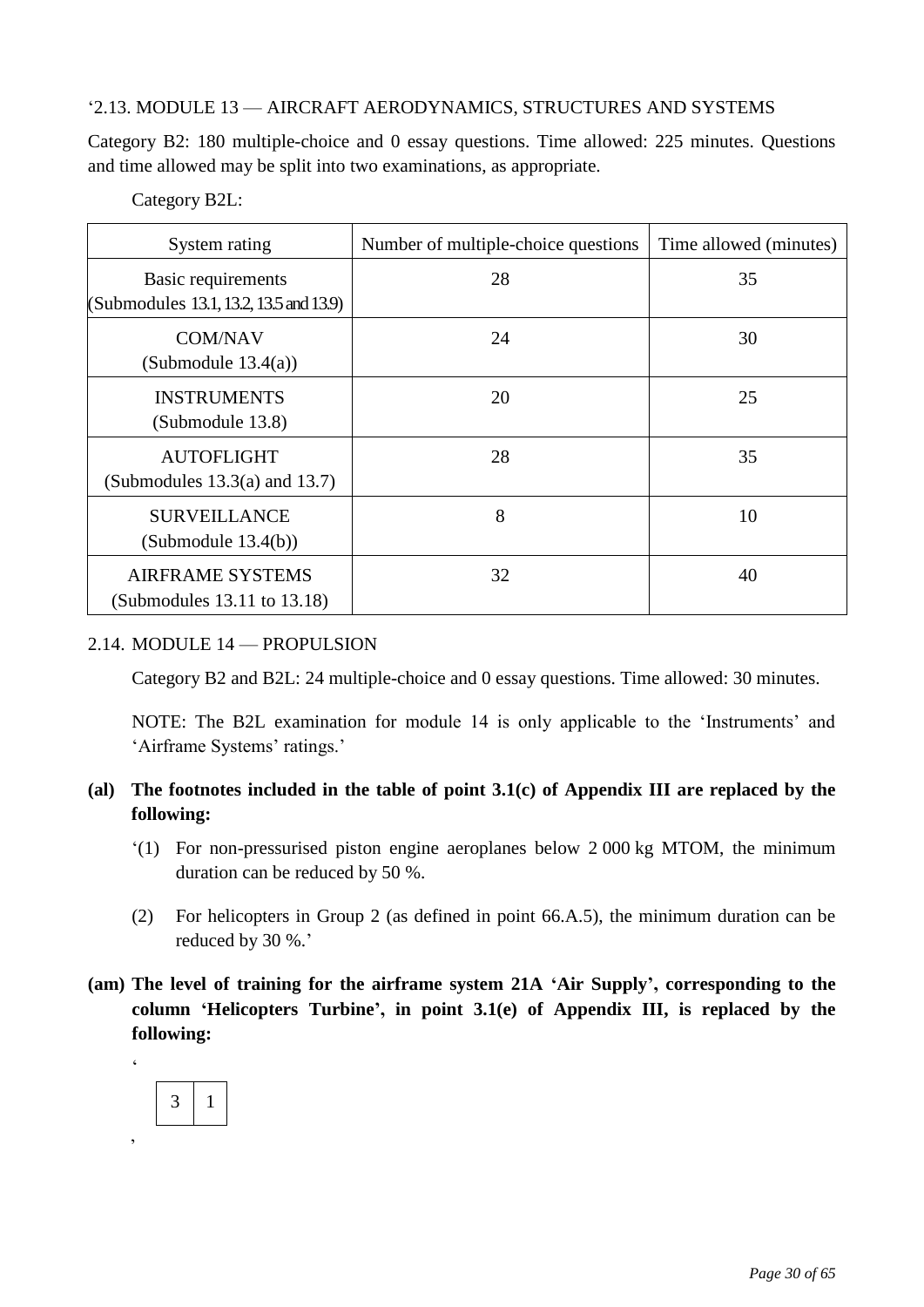**(an) The level of training for the airframe system 31A 'Instrument Systems', corresponding to the column 'Helicopters piston', in point 3.1(e) of Appendix III, is replaced by the following:**



'

#### **(ao) Appendix IV is replaced by the following:**

#### 'Appendix IV

#### **Experience requirements for extending a Part-66 aircraft maintenance licence.**

The table below shows the experience requirements for adding a new category or subcategory to an existing Part-66 licence.

The experience shall be practical maintenance experience in operating aircraft in the subcategory relevant to the application.

The experience requirement will be reduced by 50 % if the applicant has completed an approved Part-147 course relevant to the subcategory.

| To<br>From       | A <sub>1</sub>           | A <sub>2</sub>           | A <sub>3</sub>  | A <sup>4</sup> | B1.1                     | <b>B1.2</b> | <b>B1.3</b>     | <b>B1.4</b>              | B <sub>2</sub>           | B2L    | B <sub>3</sub> |
|------------------|--------------------------|--------------------------|-----------------|----------------|--------------------------|-------------|-----------------|--------------------------|--------------------------|--------|----------------|
|                  |                          |                          |                 |                |                          |             |                 |                          |                          |        |                |
| A1               | $\overline{\phantom{0}}$ | 6 months                 | 6 months        | 6 months       | 2 years                  | 6 months    | 2 years         | 1 year                   | 2 years                  | 1 year | 6 months       |
| A2               | 6 months                 | $\overline{\phantom{0}}$ | 6 months        | 6 months       | 2 years                  | 6 months    | 2 years         | 1 year                   | 2 years                  | 1 year | 6 months       |
| A3               | 6 months                 | 6 months                 | $\qquad \qquad$ | 6 months       | 2 years                  | 1 year      | 2 years         | 6 months                 | 2 years                  | 1 year | 1 year         |
| A4               | 6 months                 | 6 months                 | 6 months        |                | 2 years                  | 1 year      | 2 years         | 6 months                 | 2 years                  | 1 year | 1 year         |
| B1.1             | None                     | 6 months                 | 6 months        | 6 months       | $\overline{\phantom{0}}$ | 6 months    | 6 months        | 6 months                 | 1 year                   | 1 year | 6 months       |
| <b>B1.2</b>      | 6 months                 | None                     | 6 months        | 6 months       | 2 years                  |             | 2 years         | 6 months                 | 2 years                  | 1 year | None           |
| <b>B1.3</b>      | 6 months                 | 6 months                 | None            | 6 months       | 6 months                 | 6 months    | $\qquad \qquad$ | 6 months                 | 1 year                   | 1 year | 6 months       |
| <b>B1.4</b>      | 6 months                 | 6 months                 | 6 months        | None           | 2 years                  | 6 months    | 2 years         | $\overline{\phantom{0}}$ | 2 years                  | 1 year | 6 months       |
| B2               | 6 months                 | 6 months                 | 6 months        | 6 months       | 1 year                   | 1 year      | 1 year          | 1 year                   | $\overline{\phantom{m}}$ |        | 1 year         |
| B <sub>2</sub> L | 6 months                 | 6 months                 | 6 months        | 6 months       | 1 year                   | 1 year      | 1 year          | 1 year                   | 1 year                   |        | 1 year         |
| B <sub>3</sub>   | 6 months                 | None                     | 6 months        | 6 months       | 2 years                  | 6 months    | 2 years         | 1 year                   | 2 years                  | 1 year |                |

#### **(ap) Appendix V is replaced by the following:**

'

#### 'Appendix V

#### **Application Form — EASA Form 19**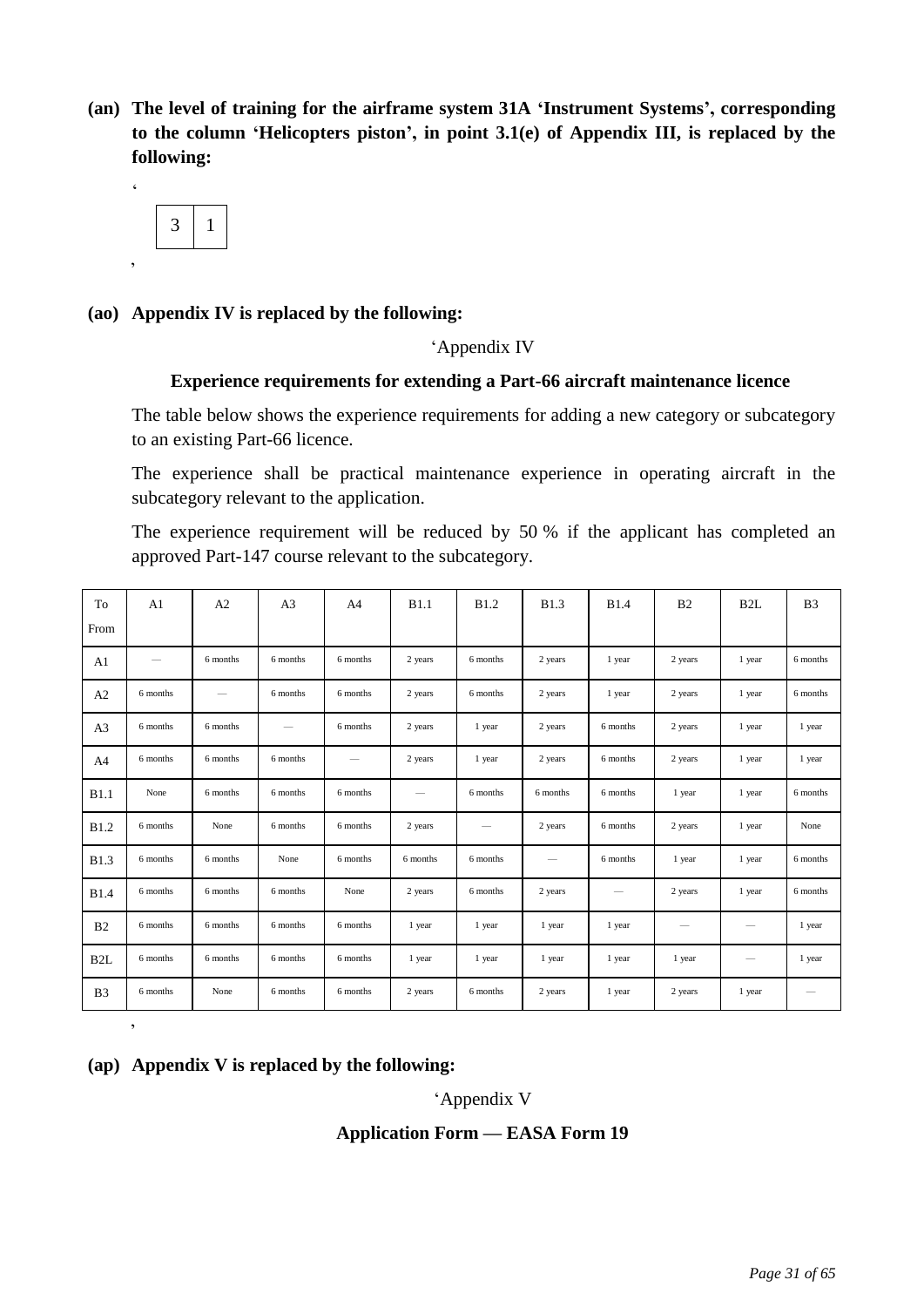- 1. This Appendix contains an example of the form used for applying for the aircraft maintenance licence referred to in Annex III (Part-66).
- 2. The competent authority of the Member State may modify the EASA Form 19 only to include additional information necessary to support the case where the national requirements permit or require the aircraft maintenance licence issued in accordance with Annex III (Part-66) to be used outside the requirements of Annex I (Part-M) and Annex II (Part-145).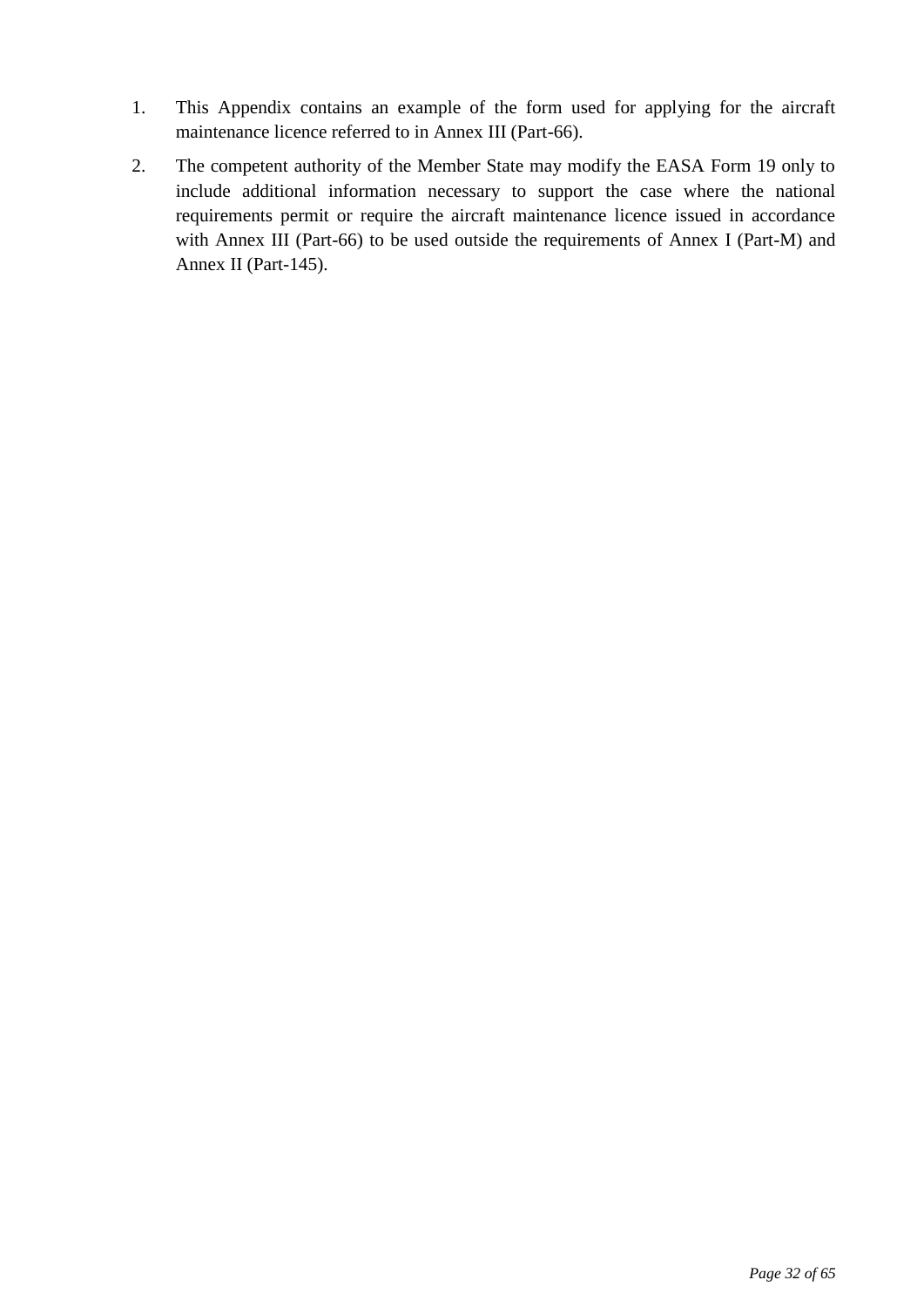|                                                                         |              |                  |                | <b>LICENCE (AML)</b> |                                 |             | APPLICATION FOR INITIAL/AMENDMENT OF/RENEWAL OF PART-66 AIRCRAFT MAINTENANCE | <b>EASA FORM 19</b> |  |
|-------------------------------------------------------------------------|--------------|------------------|----------------|----------------------|---------------------------------|-------------|------------------------------------------------------------------------------|---------------------|--|
| APPLICANT'S DETAILS:                                                    |              |                  |                |                      |                                 |             |                                                                              |                     |  |
|                                                                         |              |                  |                |                      |                                 |             |                                                                              |                     |  |
|                                                                         |              |                  |                |                      |                                 |             |                                                                              |                     |  |
|                                                                         |              |                  |                |                      |                                 |             |                                                                              |                     |  |
|                                                                         |              |                  |                |                      |                                 |             |                                                                              |                     |  |
| PART-66 AML DETAILS (if applicable):                                    |              |                  |                |                      |                                 |             |                                                                              |                     |  |
|                                                                         |              |                  |                |                      |                                 |             |                                                                              |                     |  |
| <b>EMPLOYER'S DETAILS:</b>                                              |              |                  |                |                      |                                 |             |                                                                              |                     |  |
|                                                                         |              |                  |                |                      |                                 |             |                                                                              |                     |  |
|                                                                         |              |                  |                |                      |                                 |             |                                                                              |                     |  |
|                                                                         |              |                  |                |                      |                                 |             |                                                                              |                     |  |
|                                                                         |              |                  |                |                      |                                 |             |                                                                              |                     |  |
|                                                                         |              |                  |                |                      |                                 |             |                                                                              |                     |  |
| APPLICATION FOR: (Tick relevant boxes)                                  |              |                  |                |                      |                                 |             |                                                                              |                     |  |
| Initial AML $\Box$                                                      |              | Amendment of AML | $\perp$        |                      | Renewal of AML                  | $\pm$       |                                                                              |                     |  |
| (Sub)categories                                                         | A            | <b>B1</b>        | B <sub>2</sub> | B2L                  | B <sub>3</sub>                  | $\mathbf C$ | L (see below)                                                                |                     |  |
| Aeroplane Turbine                                                       | $\Box$       | $\Box$           |                |                      |                                 |             |                                                                              |                     |  |
| Aeroplane Piston                                                        | $\perp$      |                  |                |                      |                                 |             |                                                                              |                     |  |
| Helicopter Turbine                                                      | $\Box$       |                  |                |                      |                                 |             |                                                                              |                     |  |
| <b>Helicopter Piston</b>                                                | $\mathsf{L}$ |                  |                |                      |                                 |             |                                                                              |                     |  |
| Avionics                                                                |              |                  | $\blacksquare$ |                      | $\Box$ See system ratings below |             |                                                                              |                     |  |
| Piston engine non-pressurised aeroplanes of MTOM of 2t and below $\Box$ |              |                  |                |                      |                                 |             |                                                                              |                     |  |
| Large aircraft                                                          |              |                  |                |                      |                                 |             |                                                                              |                     |  |
| Aircraft other than large                                               |              |                  |                |                      |                                 |             |                                                                              |                     |  |
| <b>System ratings for B2L licence:</b>                                  |              |                  |                |                      |                                 |             |                                                                              |                     |  |
| autoflight,<br>3.                                                       |              |                  |                | $\Box$               |                                 |             |                                                                              |                     |  |
| instruments<br>4.                                                       |              |                  |                | $\Box$               |                                 |             |                                                                              |                     |  |
| com/nav<br>5.                                                           |              |                  |                | $\Box$               |                                 |             |                                                                              |                     |  |
| surveillance<br>6.                                                      |              |                  |                | $\Box$               |                                 |             |                                                                              |                     |  |
| airframe systems<br>7.                                                  |              |                  |                | $\Box$               |                                 |             |                                                                              |                     |  |
| L-licence subcategories:                                                |              |                  |                |                      |                                 |             |                                                                              |                     |  |
| L1C: Composite sailplanes                                               |              |                  |                |                      |                                 |             | $\perp$                                                                      |                     |  |
| L1: Sailplanes                                                          |              |                  |                |                      |                                 |             |                                                                              |                     |  |
| L2C: Composite powered sailplanes and composite ELA1 aeroplanes         |              |                  |                |                      |                                 |             |                                                                              |                     |  |
| L2: Powered sailplanes and ELA1 aeroplanes                              |              |                  |                |                      |                                 |             |                                                                              |                     |  |
| L3H: Hot-air balloons                                                   |              |                  |                |                      |                                 |             |                                                                              |                     |  |
| L3G: Gas balloons                                                       |              |                  |                |                      |                                 |             | $\Box$                                                                       |                     |  |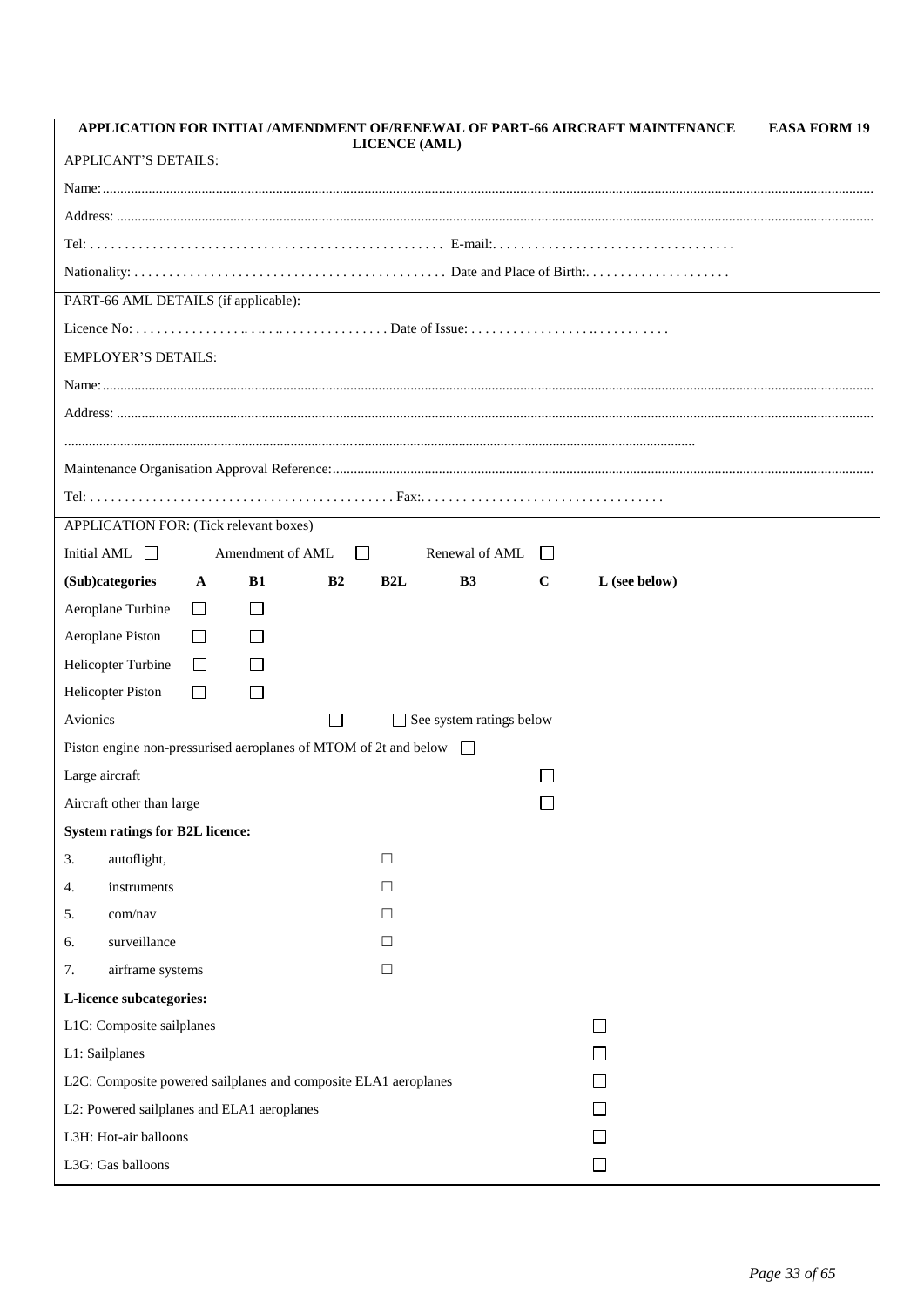| L4H: Hot-air airships<br>×.                                                                                                                                                       |
|-----------------------------------------------------------------------------------------------------------------------------------------------------------------------------------|
| L4G: ELA2 gas airships                                                                                                                                                            |
| L5: Gas airships other than ELA2                                                                                                                                                  |
| Type endorsement/Rating endorsement/Limitation removal (if applicable):                                                                                                           |
|                                                                                                                                                                                   |
|                                                                                                                                                                                   |
| I wish to apply for initial/amendment of/renewal of Part-66 AML, as indicated, and confirm that the information contained in this form was<br>correct at the time of application. |
| I herewith confirm that:                                                                                                                                                          |
| I am not holding any Part-66 AML issued in another Member State;<br>1.                                                                                                            |
| I have not applied for any Part-66 AML in another Member State; and<br>2.                                                                                                         |
| I never had a Part-66 AML issued in another Member State which was revoked or suspended in any other Member State.<br>3.                                                          |
| I also understand that any incorrect information could disqualify me from holding a Part-66 AML.                                                                                  |
|                                                                                                                                                                                   |
|                                                                                                                                                                                   |
| I wish to claim the following credits (if applicable):                                                                                                                            |
|                                                                                                                                                                                   |
|                                                                                                                                                                                   |
|                                                                                                                                                                                   |
| Experience credits for Part-147 training                                                                                                                                          |
|                                                                                                                                                                                   |
|                                                                                                                                                                                   |
|                                                                                                                                                                                   |
| Examination credits for equivalent exam certificates                                                                                                                              |
|                                                                                                                                                                                   |
|                                                                                                                                                                                   |
|                                                                                                                                                                                   |
| Please enclose all relevant certificates                                                                                                                                          |
| Recommendation (if applicable): It is hereby certified that the applicant has met the relevant Part-66 maintenance knowledge and experience                                       |
| requirements and it is recommended that the competent authority grants or endorses the Part-66 AML.                                                                               |
| Name:                                                                                                                                                                             |
|                                                                                                                                                                                   |
| Date:                                                                                                                                                                             |
|                                                                                                                                                                                   |

#### EASA FORM 19 Issue 4'

# **(aq) Points 5 and 13 of Appendix VI are replaced by the following:**

'5. The document may have the pages in any order and need not have any divider lines as long as the information contained is positioned in a way that each page layout can be clearly identified with the format of the AML example contained herein. In particular,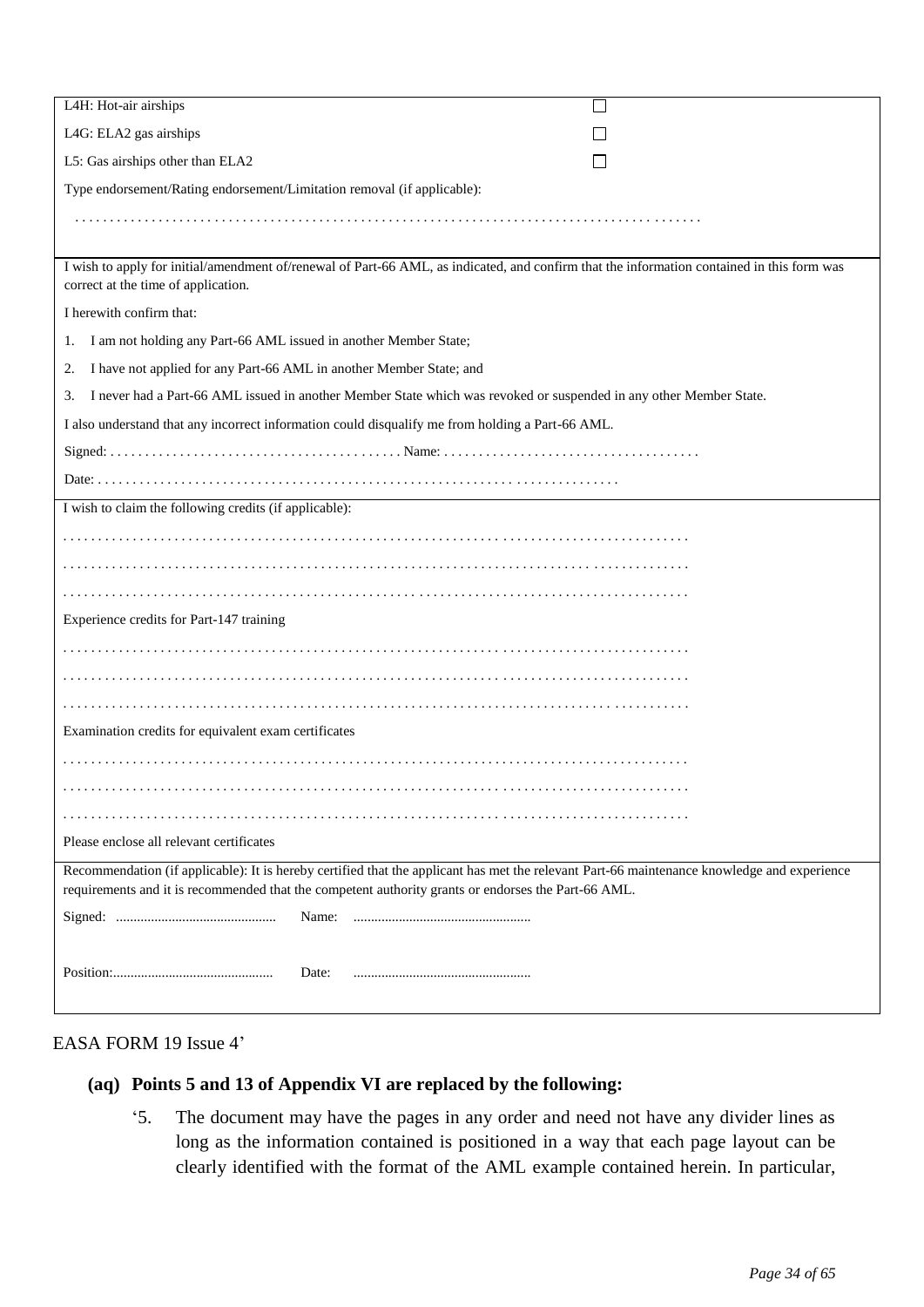under IX. 'Part-66 CATEGORIES' of the EASA Form 26, the competent authority may create separate tables for the different licence categories if including each one of them into the same table is not possible.

13. With regard to the rating page, the competent authority of the Member State shall indicate the licence subcategory, when applicable, even in the case of basic licences with no aircraft ratings. If no subcategory is applicable, the competent authority may choose not to issue this page until the first aircraft type rating will have to be endorsed, and it will need to issue more than one aircraft type rating page when there are several ratings to be listed.'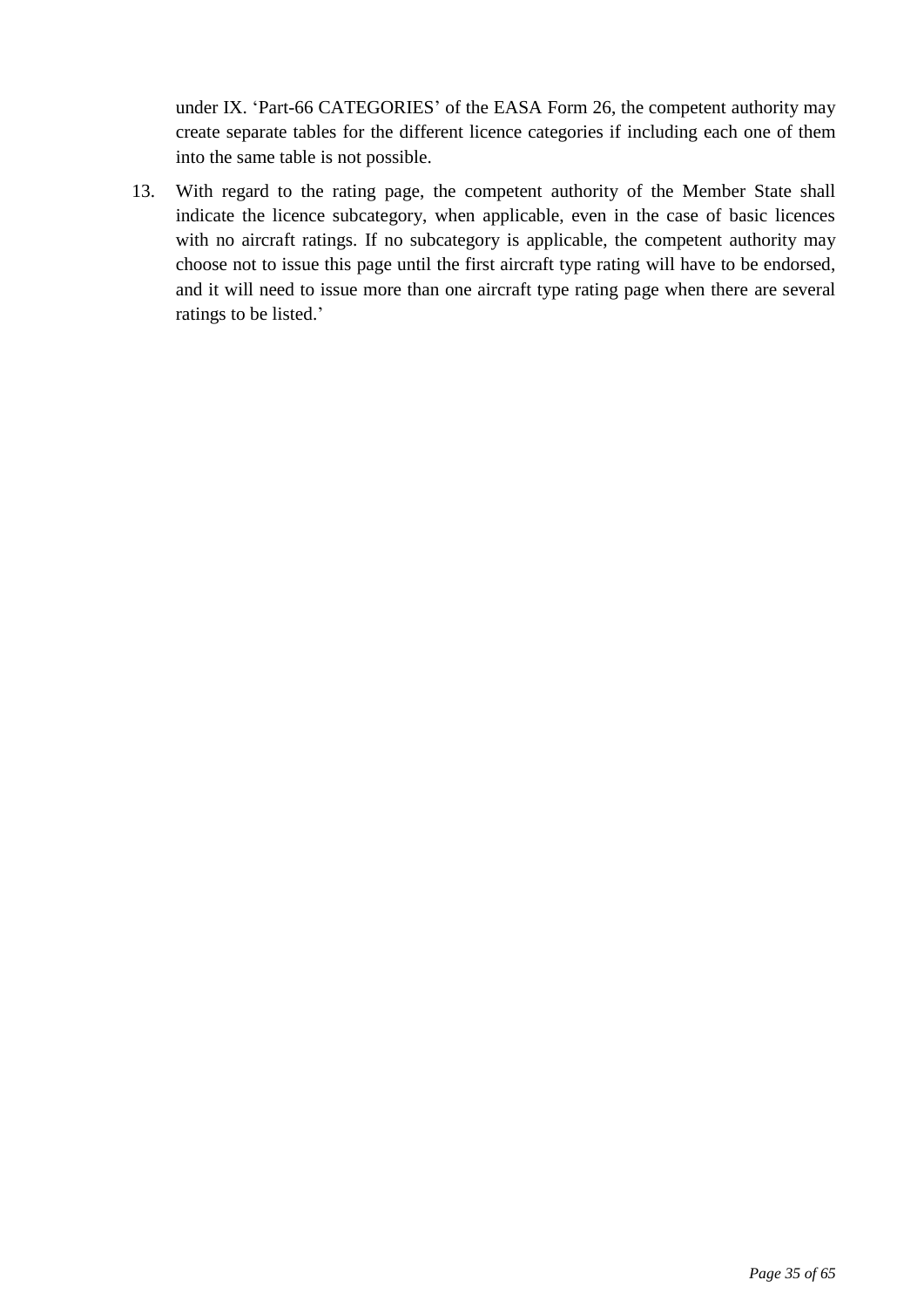### **(ar) Form 26 of Appendix VI is replaced by the following:**

 $\overline{\phantom{a}}$ 

.

**I. EUROPEAN UNION (\*) [STATE] [AUTHORITY NAME & LOGO] II. Part-66 AIRCRAFT MAINTENANCE LICENCE III. Licence No [MEMBER STATE CODE].66.[XXXX]**

EASA FORM 26 Issue 4 III. Licence No:

#### VIII. CONDITIONS:

This licence shall be signed by the holder and be accompanied by an identity document containing a photograph of the licence holder.

Endorsement of any categories on the page(s) entitled 'Part-66 CATEGORIES' only, does not permit the holder to issue a certificate of release to service for an aircraft.

This licence, when endorsed with an aircraft rating, meets the intent of ICAO Annex 1.

The privileges of this licence holder are prescribed by Regulation (EU) No 1321/2014 and, in particular, Annex III (Part-66) thereto.

This licence remains valid until the date specified on the limitation page unless previously suspended or revoked.

The privileges of this licence may not be exercised unless in the preceding two-year period, the holder had either six months of maintenance experience in accordance with the privileges granted by the licence, or met the provisions for the issue of the appropriate privileges.

IVa. Full name of holder:

IVb. Date and place of birth:

V. Address of holder:

VI. Nationality of holder:

VII. Signature of holder:

| IX. Part-66 CATEGORIES                                                          |     |     |    |     |                |     |     |
|---------------------------------------------------------------------------------|-----|-----|----|-----|----------------|-----|-----|
|                                                                                 |     |     |    |     |                |     |     |
| <b>VALIDITY</b>                                                                 | A   | B1  | B2 | B2I | B <sub>3</sub> | L   | C   |
| Aeroplanes Turbine                                                              |     |     |    | n/a | n/a            | n/a | n/a |
| Aeroplanes Piston                                                               |     |     |    | n/a | n/a            | n/a | n/a |
| Helicopters Turbine                                                             |     |     |    | n/a | n/a            | n/a | n/a |
| <b>Helicopters Piston</b>                                                       |     |     |    | n/a | n/a            | n/a | n/a |
| <b>Avionics</b>                                                                 | n/a | n/a |    |     | n/a            | n/a | n/a |
| Large Aircraft                                                                  | n/a | n/a |    | n/a | n/a            | n/a |     |
| Aircraft other than<br>large                                                    | n/a | n/a |    | n/a | n/a            | n/a |     |
| Sailplanes, powered<br>sailplanes, ELA1<br>aeroplanes, balloons<br>and airships | n/a | n/a |    | n/a | n/a            |     | n/a |
| Piston engine non<br>pressurised<br>aeroplanes<br>of 2000 kg MTOM<br>and below  | n/a | n/a |    | n/a |                | n/a | n/a |
| X. Signature of issuing officer & date:                                         |     |     |    |     |                |     |     |

XI. Seal or stamp of issuing authority:

III. Licence No: **III. Licence No: III.** Licence No: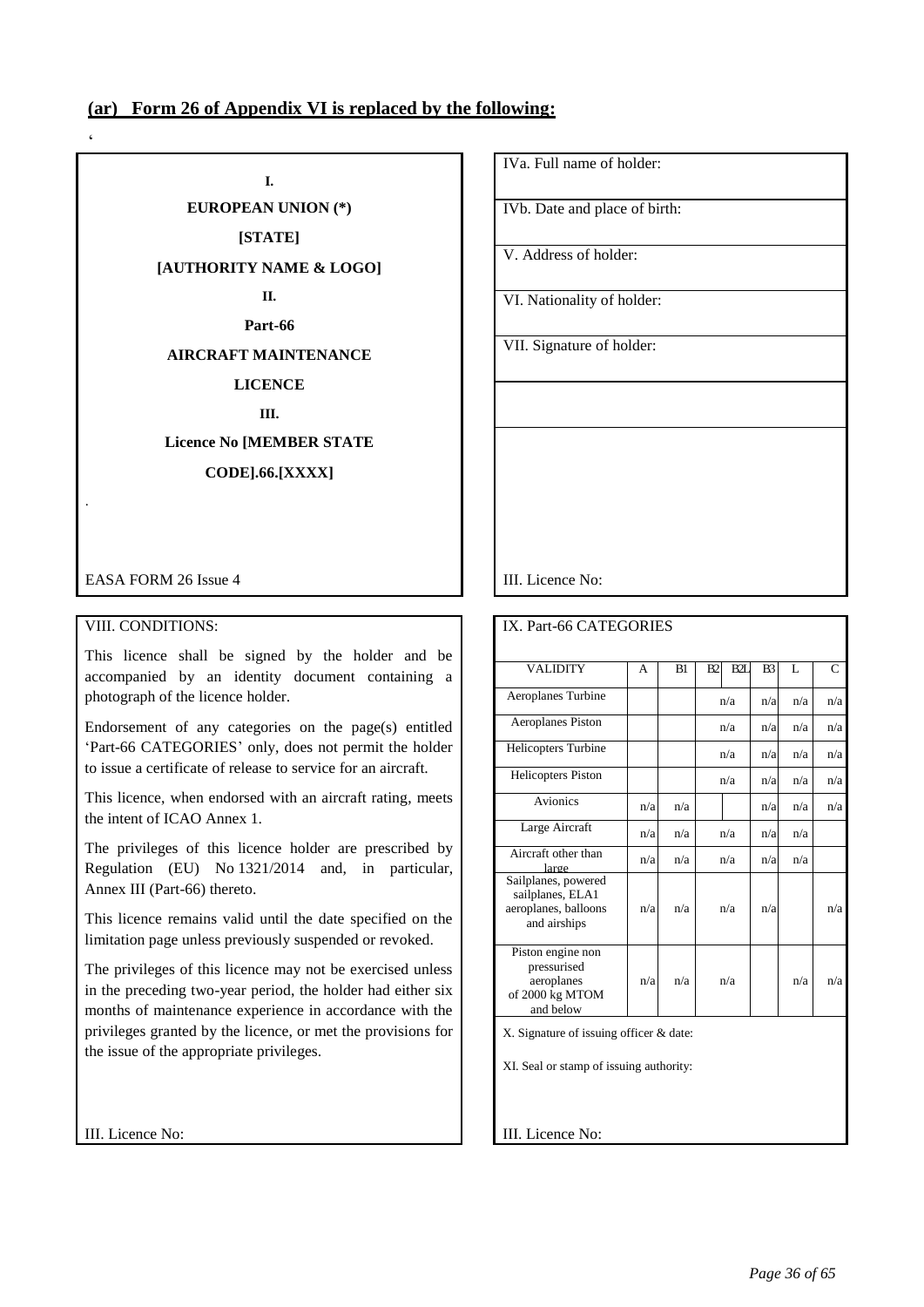| XII. PART-66 RATINGS               |                                                                                                                                                     |              | XIII. PART-66 LIMITATIONS       |
|------------------------------------|-----------------------------------------------------------------------------------------------------------------------------------------------------|--------------|---------------------------------|
| Aircraft rating/<br>System ratings | Category/Subcategory                                                                                                                                | Stamp & Date |                                 |
|                                    |                                                                                                                                                     |              |                                 |
|                                    |                                                                                                                                                     |              |                                 |
|                                    |                                                                                                                                                     |              |                                 |
|                                    |                                                                                                                                                     |              |                                 |
|                                    |                                                                                                                                                     |              | Valid until:                    |
| III. Licence No:                   |                                                                                                                                                     |              | III. Licence No:                |
| [Member State])                    | <b>Annex to EASA FORM 26</b><br>XIV. NATIONAL PRIVILEGES outside the scope of Part-<br>66, in accordance with [National Legislation] (Valid only in |              |                                 |
|                                    |                                                                                                                                                     |              |                                 |
|                                    |                                                                                                                                                     |              | <b>INTENTIONALLY LEFT BLANK</b> |
| Official Stamp & Date              |                                                                                                                                                     |              |                                 |
| III. Licence No:                   |                                                                                                                                                     |              |                                 |

EASA Form 26 Issue 4'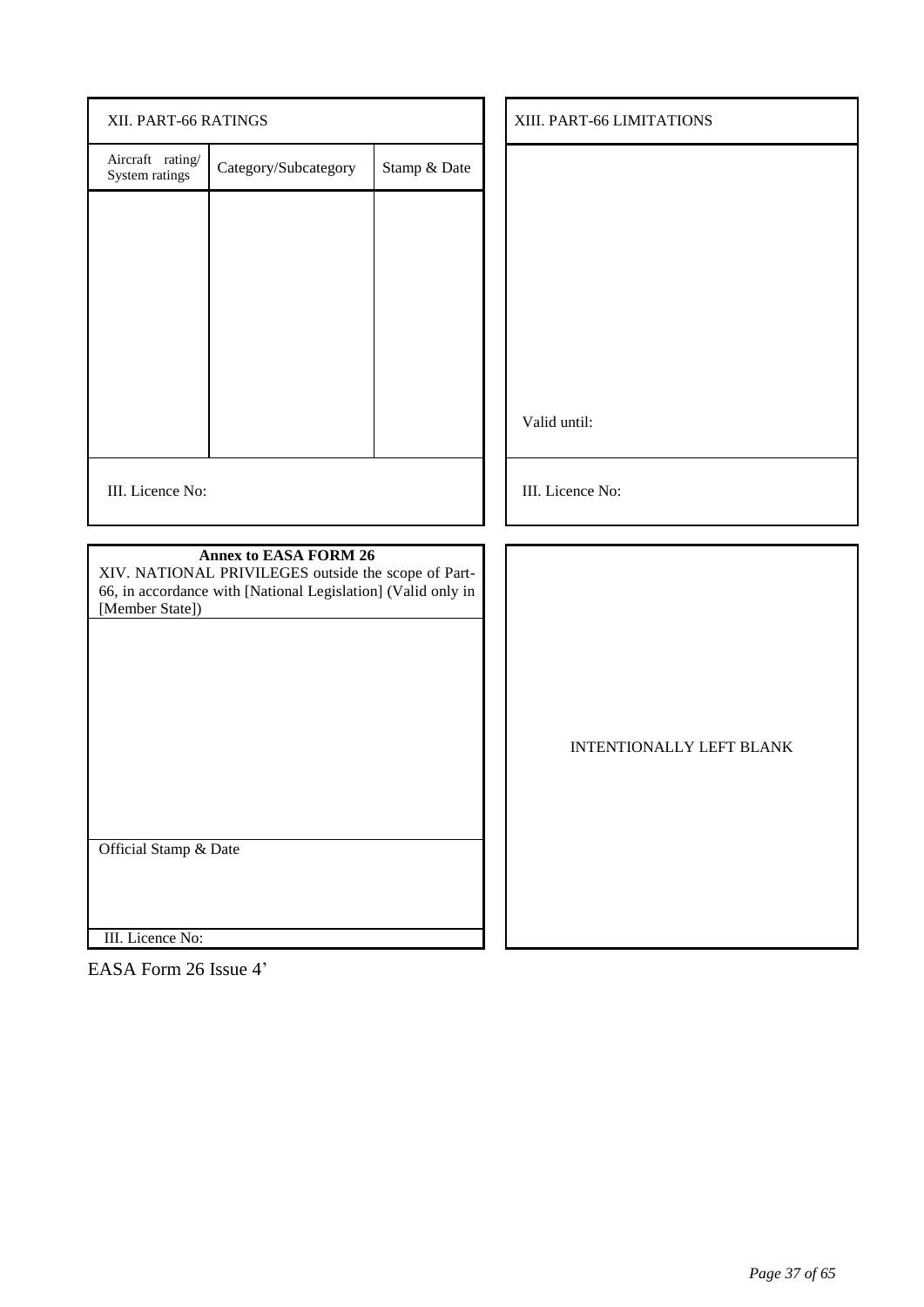# **(as) A new Appendix VII is added as follows:**

## 'Appendix VII

### **Basic knowledge requirements for category L aircraft maintenance licence**

The definitions of the different levels of knowledge required in this Appendix are the same as those contained in point 1 of Appendix I to Annex IV (Part-66).

| Subcategories                                                      | Modules required for each subcategory<br>(refer to the syllabus table below) |
|--------------------------------------------------------------------|------------------------------------------------------------------------------|
| L1C: composite sailplanes                                          | 1L, 2L, 3L, 5L, 7L and 12L                                                   |
| $L1:$ sailplanes                                                   | 1L, 2L, 3L, 4L, 5L, 6L, 7L and 12L                                           |
| L2C: composite powered sailplanes and composite<br>ELA1 aeroplanes | 1L, 2L, 3L, 5L, 7L, 8L and 12L                                               |
| L2: powered sailplanes and ELA1 aeroplanes                         | 1L, 2L, 3L, 4L, 5L, 6L, 7L, 8L and 12L                                       |
| L3H: hot-air balloons                                              | 1L, 2L, 3L, 9L and 12L                                                       |
| L3G: gas balloons                                                  | 1L, 2L, 3L, 10L and 12L                                                      |
| L4H: hot-air airships                                              | 1L, 2L, 3L, 8L, 9L, 11L and 12L                                              |
| LAG: ELA2 gas airships                                             | 1L, 2L, 3L, 8L, 10L, 11L and 12L                                             |
| L5: gas airships above ELA2                                        | Basic knowledge requirements for any<br>B1 subcategory                       |
|                                                                    | plus                                                                         |
|                                                                    | 8L (for B1.1 and B1.3), 10L, 11L and<br>12L                                  |

### TABLE OF CONTENTS:

| <b>Module Designation</b>                   |
|---------------------------------------------|
| 1L 'Basic knowledge'                        |
| 2L 'Human factors'                          |
| 3L 'Aviation legislation'                   |
| 4L 'Airframe wooden/metal tube and fabric'  |
| 5L 'Airframe composite'                     |
| 6L 'Airframe metal'                         |
| 7L 'Airframe general'                       |
| 8L 'Power plant'                            |
| 9L 'Balloon/Airship hot air'                |
| 10L 'Balloon/Airship gas (free/tethered)'   |
| 11L 'Airships hot air/gas'                  |
| 12L 'Radio Com/ELT/Transponder/Instruments' |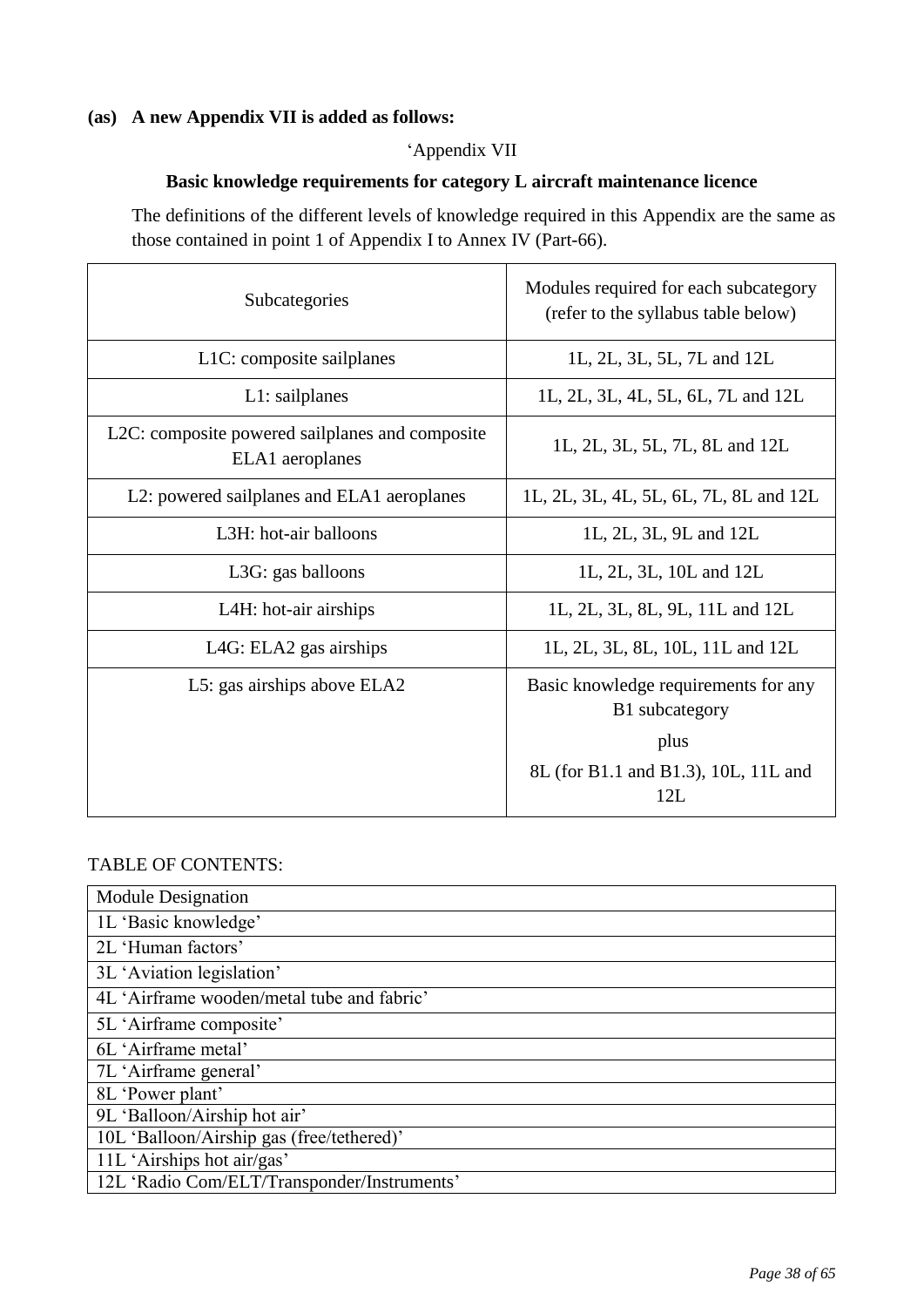# $\operatorname{MODULE}$  1L — BASIC KNOWLEDGE

|                   |                                                                                                 | Level |
|-------------------|-------------------------------------------------------------------------------------------------|-------|
| 1L.1 Mathematics  |                                                                                                 | 1     |
| <b>Arithmetic</b> |                                                                                                 |       |
|                   | Arithmetical terms and signs;                                                                   |       |
|                   | Methods of multiplication and division;                                                         |       |
|                   | Fractions and decimals;                                                                         |       |
|                   | Factors and multiples;                                                                          |       |
|                   | Weights, measures and conversion factors;                                                       |       |
|                   | Ratio and proportion;                                                                           |       |
|                   | Averages and percentages;                                                                       |       |
|                   | Areas and volumes, squares, cubes.                                                              |       |
| <b>Algebra</b>    |                                                                                                 |       |
|                   | Evaluating simple algebraic expressions: addition, subtraction, multiplication<br>and division; |       |
|                   | Use of brackets;                                                                                |       |
|                   | Simple algebraic fractions.                                                                     |       |
| <b>Geometry</b>   |                                                                                                 |       |
|                   | Simple geometrical constructions;                                                               |       |
|                   | Graphical representation: nature and uses of graphs.                                            |       |
| 1L.2 Physics      |                                                                                                 | 1     |
| Matter            |                                                                                                 |       |
|                   | Nature of matter: the chemical elements;                                                        |       |
|                   | Chemical compounds;                                                                             |       |
|                   | States: solid, liquid and gaseous;                                                              |       |
|                   | Changes between states.                                                                         |       |
| Mechanics         |                                                                                                 |       |
|                   | Forces, moments and couples, representation as vectors;                                         |       |
|                   | Centre of gravity;                                                                              |       |
|                   | Tension, compression, shear and torsion;                                                        |       |
|                   | Nature and properties of solids, fluids and gases.                                              |       |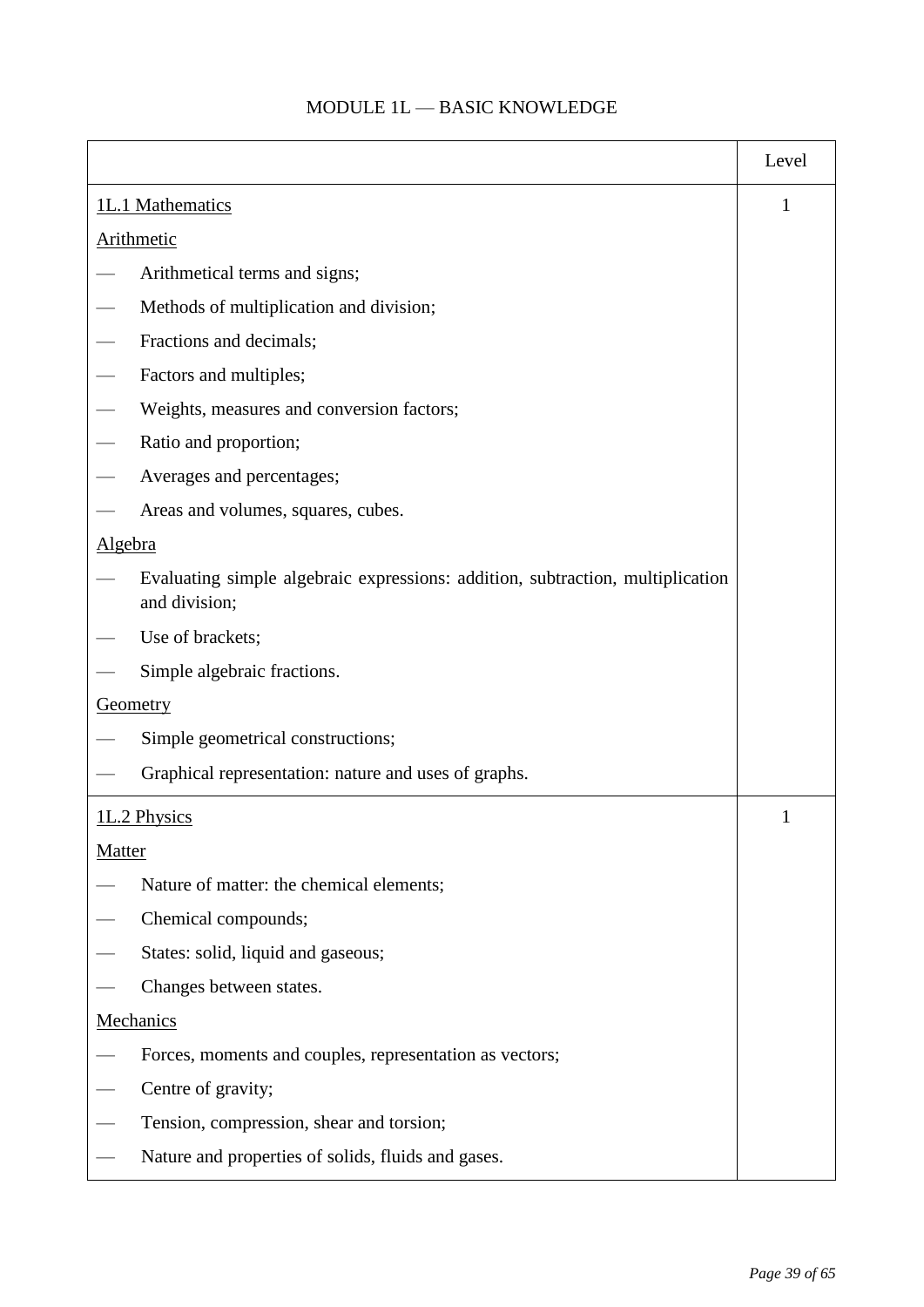|                                                                                                                                      | Level          |  |
|--------------------------------------------------------------------------------------------------------------------------------------|----------------|--|
| <b>Temperature</b>                                                                                                                   |                |  |
| Thermometers and temperature scales: Celsius, Fahrenheit and Kelvin;                                                                 |                |  |
| Heat definition.                                                                                                                     |                |  |
| 1L.3 Electrics                                                                                                                       | 1              |  |
| <b>DC</b> Circuits                                                                                                                   |                |  |
| Ohm's law, Kirchoff's voltage and current laws;                                                                                      |                |  |
| Significance of the internal resistance of a supply;                                                                                 |                |  |
| Resistance/resistor;                                                                                                                 |                |  |
| Resistor colour code, values and tolerances, preferred values, wattage ratings;                                                      |                |  |
| Resistors in series and parallel.                                                                                                    |                |  |
| 1L.4 Aerodynamics/Aerostatics                                                                                                        |                |  |
| International Standard Atmosphere (ISA), application to aerodynamics and<br>aerostatics.                                             |                |  |
| <b>Aerodynamics</b>                                                                                                                  |                |  |
| Airflow around a body;                                                                                                               |                |  |
| Boundary layer, laminar and turbulent flow;                                                                                          |                |  |
| Thrust, weight, aerodynamic resultant;                                                                                               |                |  |
| Generation of lift and drag: angle of attack, polar curve, stall.                                                                    |                |  |
| Aerostatics                                                                                                                          |                |  |
| Effect on envelopes, wind effect, altitude and temperature effects.                                                                  |                |  |
| 1L.5 Workplace Safety and Environmental Protection                                                                                   | $\overline{2}$ |  |
| Safe working practices and precautions when working with electricity, gases<br>(especially oxygen), oils and chemicals;              |                |  |
| Labelling, storage and disposition of hazardous (to safety and environment)<br>materials;                                            |                |  |
| Remedial action in the event of a fire or another accident with one or more<br>hazards, including knowledge of extinguishing agents. |                |  |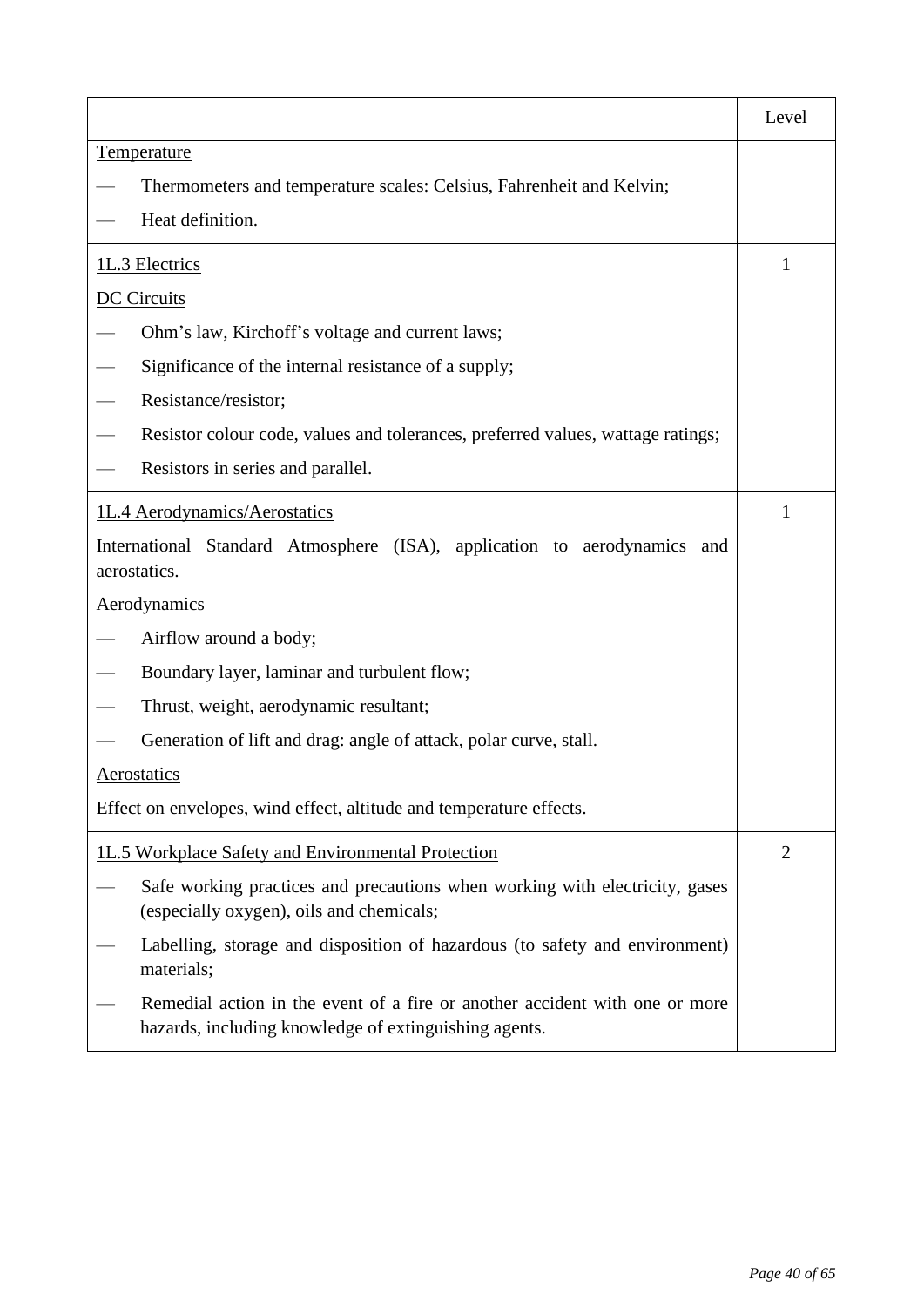|                                                                            | Level |
|----------------------------------------------------------------------------|-------|
| 2L.1 General                                                               | 1     |
| The need to take human factors into account;                               |       |
| Incidents attributable to human factors/human error;                       |       |
| Murphy's Law.                                                              |       |
| 2L.2. Human Performance and Limitations                                    |       |
| Vision, hearing, information processing, attention and perception, memory. |       |
| 2L.3 Social Psychology                                                     |       |
| Responsibility, motivation, peer pressure, teamwork.                       |       |
| 2L.4 Factors Affecting Performance                                         |       |
| Fitness/health, stress, sleep, fatigue, alcohol, medication, drug abuse.   |       |
| <b>2L.5 Physical Environment</b>                                           |       |
| Working environment (climate, noise, illumination).                        |       |

# MODULE 3L — AVIATION LEGISLATION

|                                                                                                        | Level |
|--------------------------------------------------------------------------------------------------------|-------|
| <b>3L.1 Regulatory Framework</b>                                                                       |       |
| Role of the European Commission, EASA and National Aviation Authorities<br>(NAAs);                     |       |
| Applicable parts of Part-M and Part-66.                                                                |       |
| 3L.2 Repairs and Modifications                                                                         |       |
| Approval of changes (repairs and modifications);                                                       |       |
| Standard changes and standard repairs.                                                                 |       |
| 3L.3 Maintenance Data                                                                                  |       |
| Airworthiness Directives (ADs), Instructions for Continuing Airworthiness<br>$(ICA)$ (AMM, IPC, etc.); |       |
| Flight Manual;                                                                                         |       |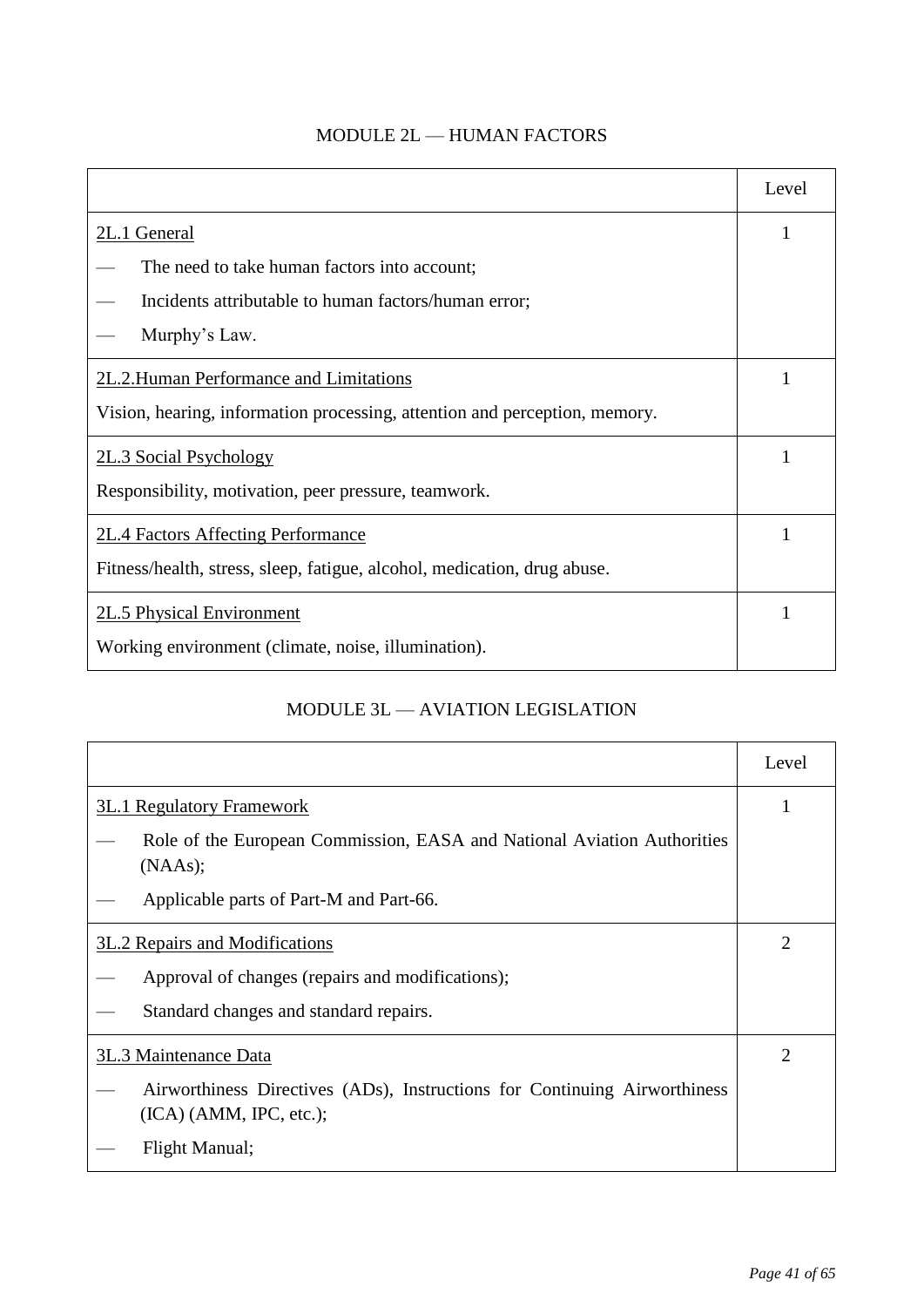— Maintenance records.

## MODULE 4L — AIRFRAME WOODEN/METAL TUBE AND FABRIC

|                                                           |                                                                                                                                                     | Level          |
|-----------------------------------------------------------|-----------------------------------------------------------------------------------------------------------------------------------------------------|----------------|
| 4L.1 Airframe wooden/combination of metal tube and fabric |                                                                                                                                                     | $\overline{2}$ |
|                                                           | Timber, plywood, adhesives, preservation, power line, properties, machining;                                                                        |                |
|                                                           | Covering (covering materials, adhesives and finishes, natural and synthetic<br>covering materials and adhesives);                                   |                |
|                                                           | Paint assembly and repair processes;                                                                                                                |                |
| structures;                                               | Recognition of damages from overstressing of wooden/metal-tube and fabric                                                                           |                |
|                                                           | Deterioration of wood components and coverings;                                                                                                     |                |
|                                                           | Crack test (optical procedure, e.g., magnifying glass) of metal components.<br>Corrosion and preventive methods Health and fire safety protections. |                |
| 4L.2 Material                                             |                                                                                                                                                     | $\overline{2}$ |
|                                                           | Types of wood, stability, and machining properties;                                                                                                 |                |
|                                                           | Steel and light alloy tubes and fittings, fracture inspections of welded seams;                                                                     |                |
|                                                           | Plastics (overview, understanding of the properties);                                                                                               |                |
|                                                           | Colours and paints, paint removal;                                                                                                                  |                |
| Glues, adhesives;                                         |                                                                                                                                                     |                |
|                                                           | Covering materials and technologies (natural and synthetic polymers).                                                                               |                |
| 4L.3 Identifying damage                                   |                                                                                                                                                     | 3              |
|                                                           | Overstress of wood / metal-tubing and fabric structures;                                                                                            |                |
| Load transfers;                                           |                                                                                                                                                     |                |
|                                                           | Fatigue strength and crack testing.                                                                                                                 |                |
| 4L.4 Performance of practical activities                  |                                                                                                                                                     | $\overline{2}$ |
|                                                           | Locking of pins, screws, castellated nuts, turnbuckles;                                                                                             |                |
| Thimble splice;                                           |                                                                                                                                                     |                |
| Nicopress and Talurit repairs;                            |                                                                                                                                                     |                |
| Repair of coverings;                                      |                                                                                                                                                     |                |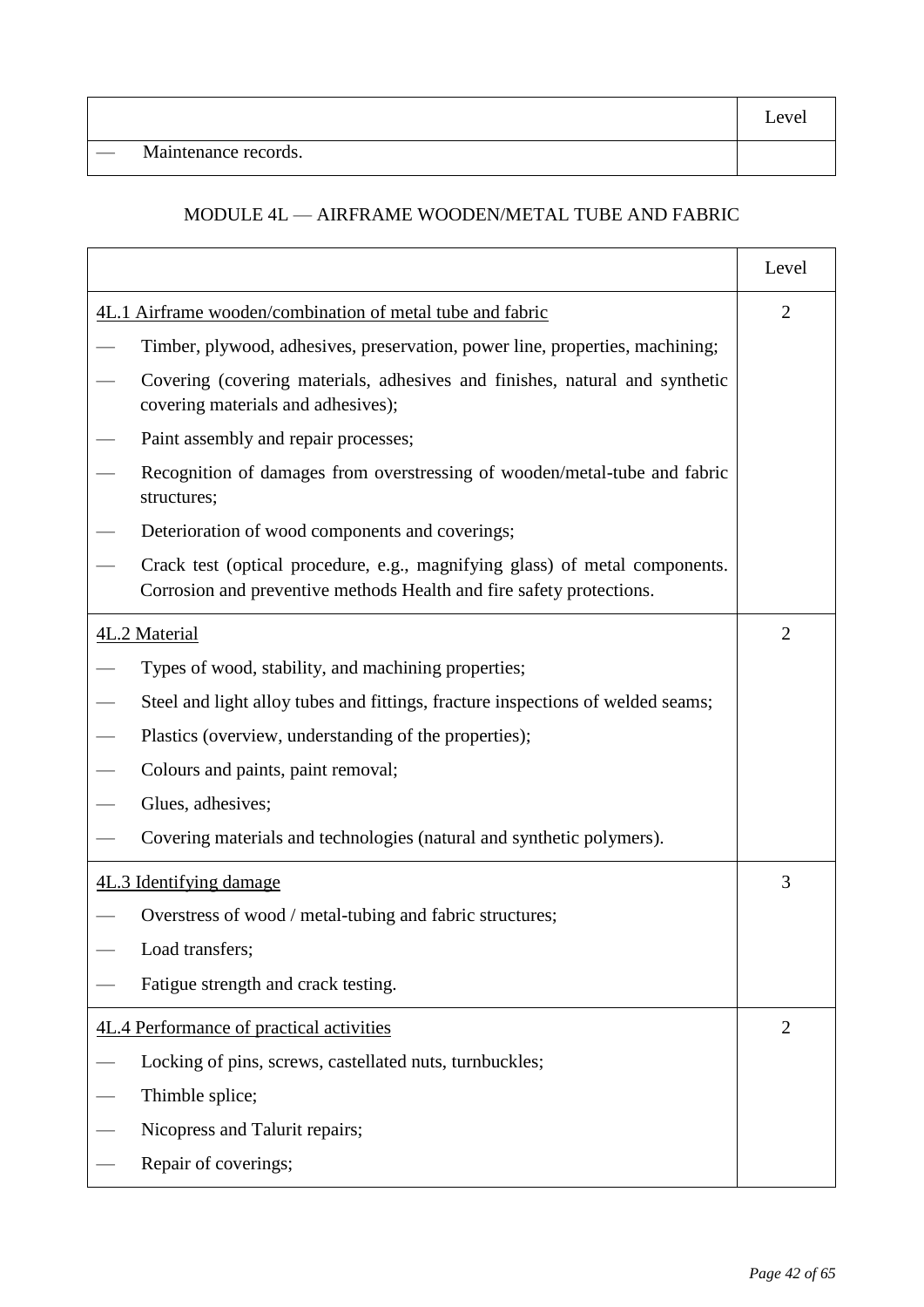|                          | $\left  \begin{array}{c} - \\ \end{array} \right $ Repair of transparencies; |
|--------------------------|------------------------------------------------------------------------------|
| $\overline{\phantom{a}}$ | Repair exercises (plywood, stringer, handrails, skins);                      |
|                          | Aircraft Rigging. Calculation of control surface mass balance and range of   |
|                          | movement of the control surfaces, measurement of operating forces;           |

— Performance of 100-hours/annual inspections on a wood or combination of metal-tube and fabric airframe.

|                                                                                                                         | Level |
|-------------------------------------------------------------------------------------------------------------------------|-------|
| 5L.1 Airframe fibre-reinforced plastic (FRP)                                                                            |       |
| Basic principles of FRP construction;                                                                                   |       |
| Resins (Epoxy, polyester, phenolic resins, vinyl ester resins);                                                         |       |
| Reinforcement materials glass, aramide and carbon fibres, features;                                                     |       |
| Fillers;                                                                                                                |       |
| Supporting cores (balsa, honeycombs, foamed plastics);                                                                  |       |
| Constructions, load transfers (solid FRP shell, sandwiches);                                                            |       |
| Identification of damage during overstressing of components;                                                            |       |
| Procedure for FRP projects (according to Maintenance Organisation Manual)<br>including storage conditions for material. |       |
| 5L.2 Material                                                                                                           |       |
| Thermosetting plastics, thermoplastic polymers, catalysts;                                                              |       |
| Understanding properties, machining technologies, detaching, bonding,<br>welding;                                       |       |
| Resins for FRP: epoxy resins, polyester resins, vinyl ester resins, phenolic<br>resins;                                 |       |
| Reinforcement materials;                                                                                                |       |
| From elementary fibre to filaments (release agent, finish), weaving patterns;                                           |       |
| Properties of individual reinforcement materials (E-glass fibre, aramide fibre,<br>carbon fibre);                       |       |
| Problem with multiple-material systems, matrix;                                                                         |       |
| Adhesion/cohesion various behaviours of fibre materials;                                                                |       |
| Filling materials and pigments;                                                                                         |       |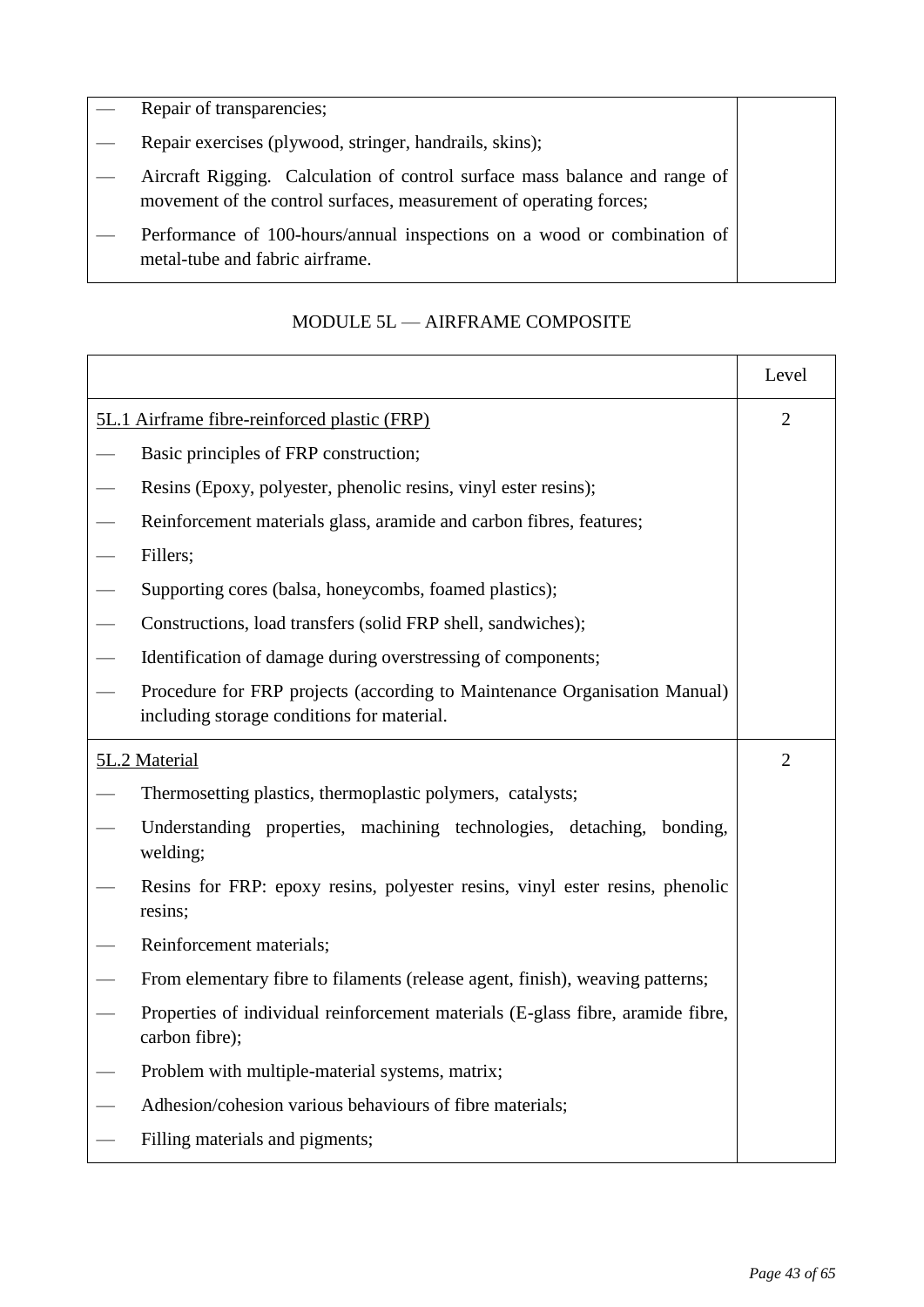|                                                                                                                                                      | Level          |
|------------------------------------------------------------------------------------------------------------------------------------------------------|----------------|
| Technical requirements for filling materials;                                                                                                        |                |
| Property change of the resin composition through the use of E-glass, micro<br>balloon, aerosols, cotton, minerals, metal powder, organic substances; |                |
| Paint assembly and repair technologies;                                                                                                              |                |
| Support materials;                                                                                                                                   |                |
| Honeycombs (paper, FRP, metal), balsa wood, Divinycell (Contizell),<br>development trends.                                                           |                |
| 5L.3 Assembly of Fibre-Reinforced Composite-Structure Airframes                                                                                      | $\overline{2}$ |
| Solid shell;                                                                                                                                         |                |
| Sandwiches;                                                                                                                                          |                |
| Assembly of aerofoils, fuselages, control surfaces.                                                                                                  |                |
| 5L.4 Identifying Damage                                                                                                                              | 3              |
| Behaviour of FRP components in the event of overstressing;                                                                                           |                |
| Identifying delaminations, loose bonds;                                                                                                              |                |
| Bending vibration frequency in aerofoils;                                                                                                            |                |
| Load transfer;                                                                                                                                       |                |
| Frictional connection and positive locking;                                                                                                          |                |
| Fatigue strength and corrosion of metal parts;                                                                                                       |                |
| Metal bonding, surface finishing of steel and aluminium components during<br>bonding with FRP.                                                       |                |
| 5L.5 Mold Making                                                                                                                                     | $\overline{2}$ |
| Plaster molds, mold ceramics;                                                                                                                        |                |
| GFK molds, Gel-coat, reinforcement materials, rigidity problems;                                                                                     |                |
| Metal molds;                                                                                                                                         |                |
| Male and female molds.                                                                                                                               |                |
| 5L.6 Performance of Practical Activities                                                                                                             | $\overline{2}$ |
| Locking of pin, screws, castellated nuts, turnbuckles;                                                                                               |                |
| Thimble splice;                                                                                                                                      |                |
| Nicopress and Talurit repairs;                                                                                                                       |                |
| Repair of coverings;                                                                                                                                 |                |
|                                                                                                                                                      |                |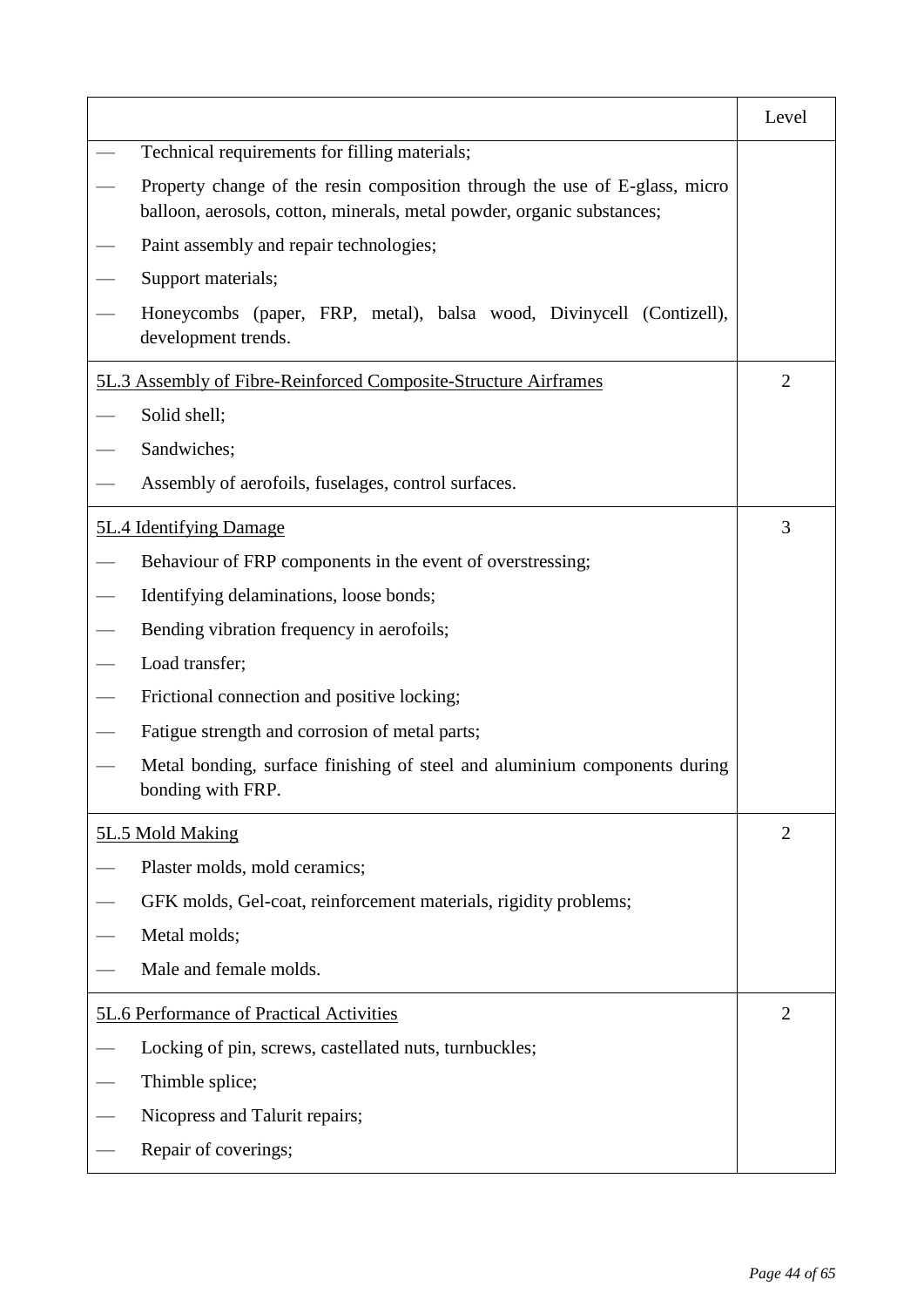|                                                                                                                                                  | Level |
|--------------------------------------------------------------------------------------------------------------------------------------------------|-------|
| Repair of solid FRP shells;                                                                                                                      |       |
| Mold fabrication/molding of a component (e.g. fuselage nose, landing gear<br>fairing, wing tip and winglet);                                     |       |
| Repair of sandwich shell where interior and exterior layer are damaged;                                                                          |       |
| Repair of sandwich shell by pressing with a vacuum bag;                                                                                          |       |
| Transparency repair (PMMA) with one- and two-component adhesive;                                                                                 |       |
| Bonding of transparency with the canopy frame;                                                                                                   |       |
| Tempering of transparencies and other components;                                                                                                |       |
| Performance of a repair on a sandwich shell (minor repair less than 20 cm);                                                                      |       |
| Aircraft Rigging. Calculation of control surface mass balance and range of<br>movement of the control surfaces, measurement of operating forces; |       |
| Performance of 100-hour/annual inspections on an FRP airframe.                                                                                   |       |

# MODULE 6L — AIRFRAME METAL

|               |                                                                             | Level          |
|---------------|-----------------------------------------------------------------------------|----------------|
|               | 6L.1 Airframe metal                                                         | $\overline{2}$ |
|               | Metallic materials and semi-finished products, machining methods;           |                |
|               | Fatigue strength and crack test;                                            |                |
|               | Assembly of metal-construction components, riveted joints, adhesive joints; |                |
|               | Identification of damage to overstressed components, effects of corrosion;  |                |
|               | Health and fire protection.                                                 |                |
| 6L.2 Material |                                                                             | $\overline{2}$ |
|               | Steel and its alloys;                                                       |                |
|               | Light metals and their light alloys;                                        |                |
|               | Rivet materials;                                                            |                |
|               | Plastics;                                                                   |                |
|               | Colours and paints;                                                         |                |
|               | Metal adhesives;                                                            |                |
|               | Types of corrosion;                                                         |                |
|               | Covering materials and technologies (natural and synthetic).                |                |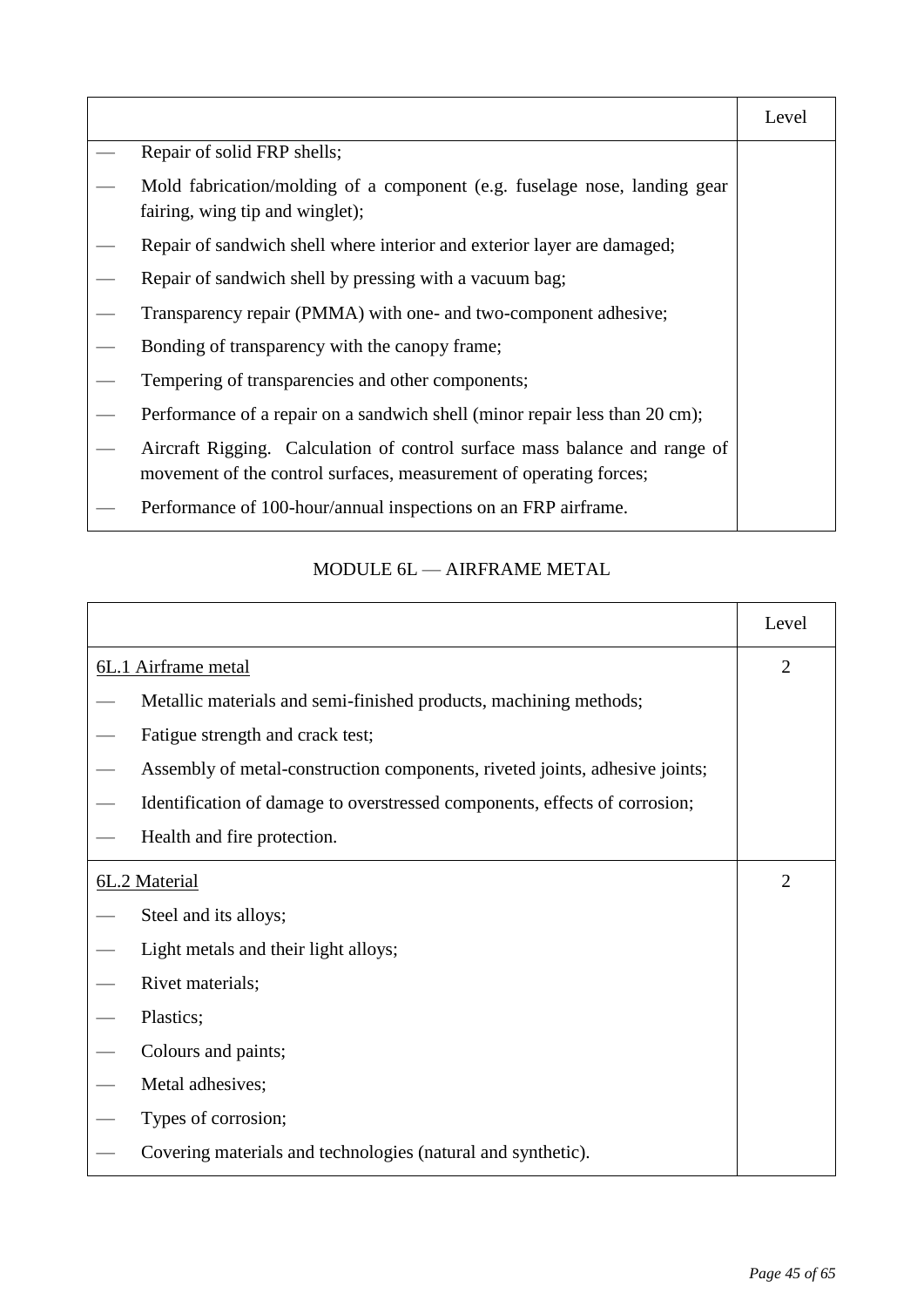|                         |                                                                                                                                                  | Level |
|-------------------------|--------------------------------------------------------------------------------------------------------------------------------------------------|-------|
| 6L.3 Identifying Damage |                                                                                                                                                  | 3     |
|                         | Overstressed metal airframes, levelling, measurement of symmetry;                                                                                |       |
|                         | Load transfers;                                                                                                                                  |       |
|                         | Fatigue strength and crack test;                                                                                                                 |       |
|                         | Identifying loose riveted joints.                                                                                                                |       |
|                         | 6L.4 Assembly of Metal- and Composite-Construction Airframes                                                                                     | 2     |
|                         | Skins;                                                                                                                                           |       |
|                         | Frames;                                                                                                                                          |       |
|                         | Stringers and longerons;                                                                                                                         |       |
|                         | Frame construction;                                                                                                                              |       |
|                         | Problems in multiple-material systems.                                                                                                           |       |
|                         | 6L.5 Fasteners                                                                                                                                   | 2     |
|                         | Classifications of fits and clearances;                                                                                                          |       |
|                         | Metric and imperial measuring systems;                                                                                                           |       |
|                         | Oversize bolt.                                                                                                                                   |       |
|                         | 6L.6 Performance of Practical Activities                                                                                                         | 2     |
|                         | Locking of pins, screws, castellated nuts, turnbuckles;                                                                                          |       |
|                         | Thimble splice;                                                                                                                                  |       |
|                         | Nicopress and Talurit repairs;                                                                                                                   |       |
|                         | Repair of coverings, surface damage, stop drilling cracks;                                                                                       |       |
|                         | Repair of transparencies;                                                                                                                        |       |
|                         | Cutting out sheet metals (aluminiums and light alloys, steel and alloys);                                                                        |       |
|                         | Folding bending, edging, beating, smoothening, beading;                                                                                          |       |
|                         | Repair riveting of metal airframes according to repair instruction or drawings;                                                                  |       |
|                         | Evaluation of rivet errors;                                                                                                                      |       |
|                         | Aircraft Rigging. Calculation of control surface mass balance and range of<br>movement of the control surfaces, measurement of operating forces; |       |
|                         | Performance of 100-hour/annual inspections on a metal airframe.                                                                                  |       |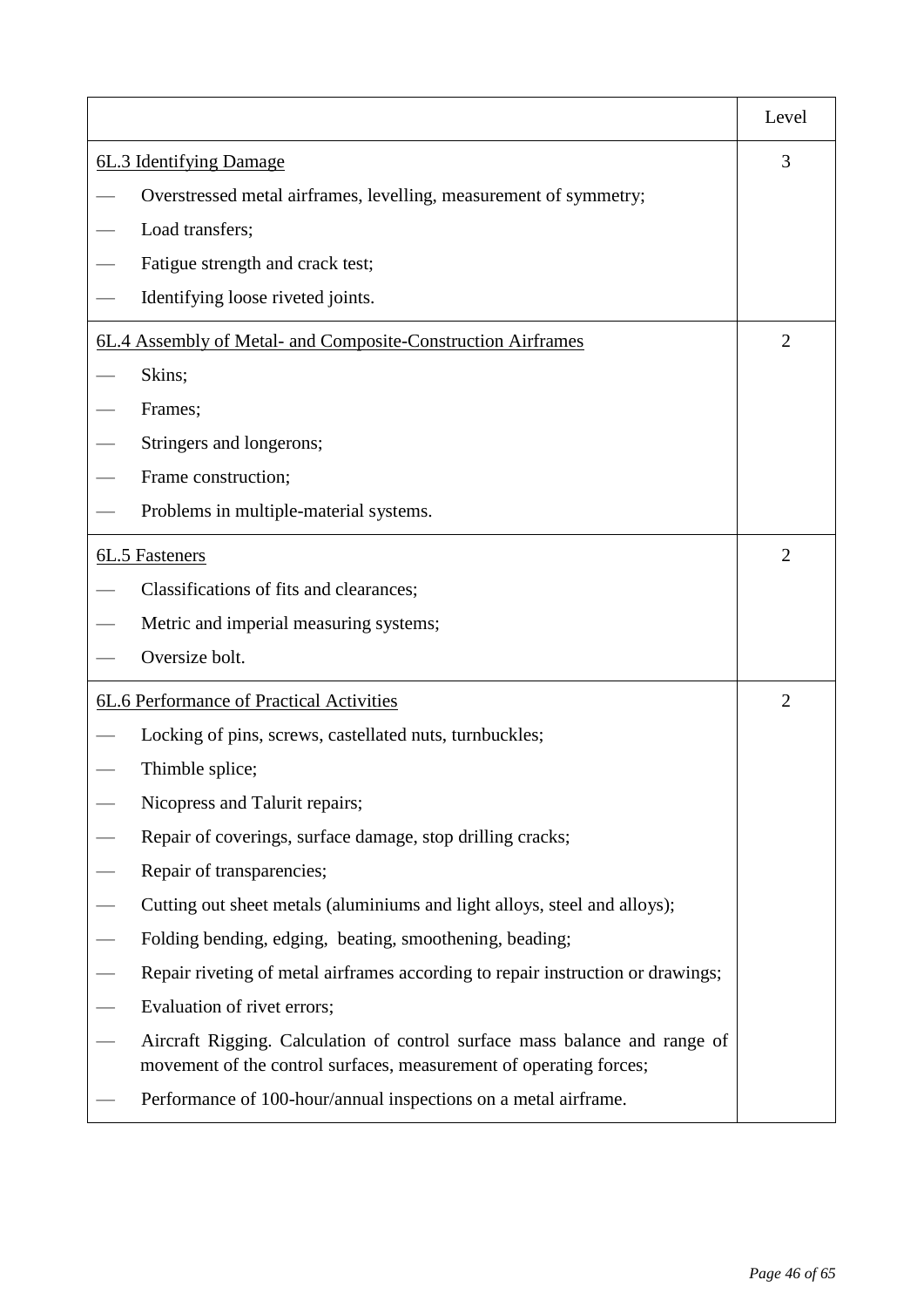# Level 7L.1 Flight Control System — Cockpit controls: controls in cockpit, colour markings, knob shapes; — Flight controls surfaces, flaps, air brakes surfaces, controls, hinges, bearings, brackets, push-pull rods, bell cranks, horns, pulleys, cables, chains, tubes, rollers, tracks, jack screws, surfaces, movements, lubrication, stabilisers, balancing of controls; Combination of controls: flap ailerons, flap air brakes; — Trim systems. 3 7L.2 Airframe — Landing gear: characteristics of landing gears and shock absorber strut, extension, brakes, drum, disks, wheel, tyre, retraction mechanism, electrical retraction, emergency; Wing and stabiliser of fuselage connections, wing flap ailerons of fuselage interconnection, stabiliser and elevator of fuselage installation; Permissible maintenance measures: — Towing: towing/lifting equipment/mechanism; — Cabin: seats and safety harness, cabin arrangement, windshields, windows, placards, baggage compartment, cockpit controls, cabin air system, blower; Water ballast: water reservoirs, lines, valves, drains, vents, tests; — Fuel system: tanks, lines, filters, vents, drains, filling, selector valve, pumps, indication, tests, bonding; — Hydraulics: system layout, accumulators, pressure and power distribution, indication; — Liquid and gas: hydraulic, other fluids, levels, reservoir, lines, valves, filter; — Protections: firewalls, fire protection, lightning strike bonding, turnbuckles, locking devices, dischargers.  $\mathcal{L}$ 7L.3 Fasteners Reliability of pins, rivets, screws; Control cables, turnbuckles; — Quick-release couplings (L'Hotellier, SZD, Poland).  $\mathcal{L}$

## MODULE 7L — AIRFRAME GENERAL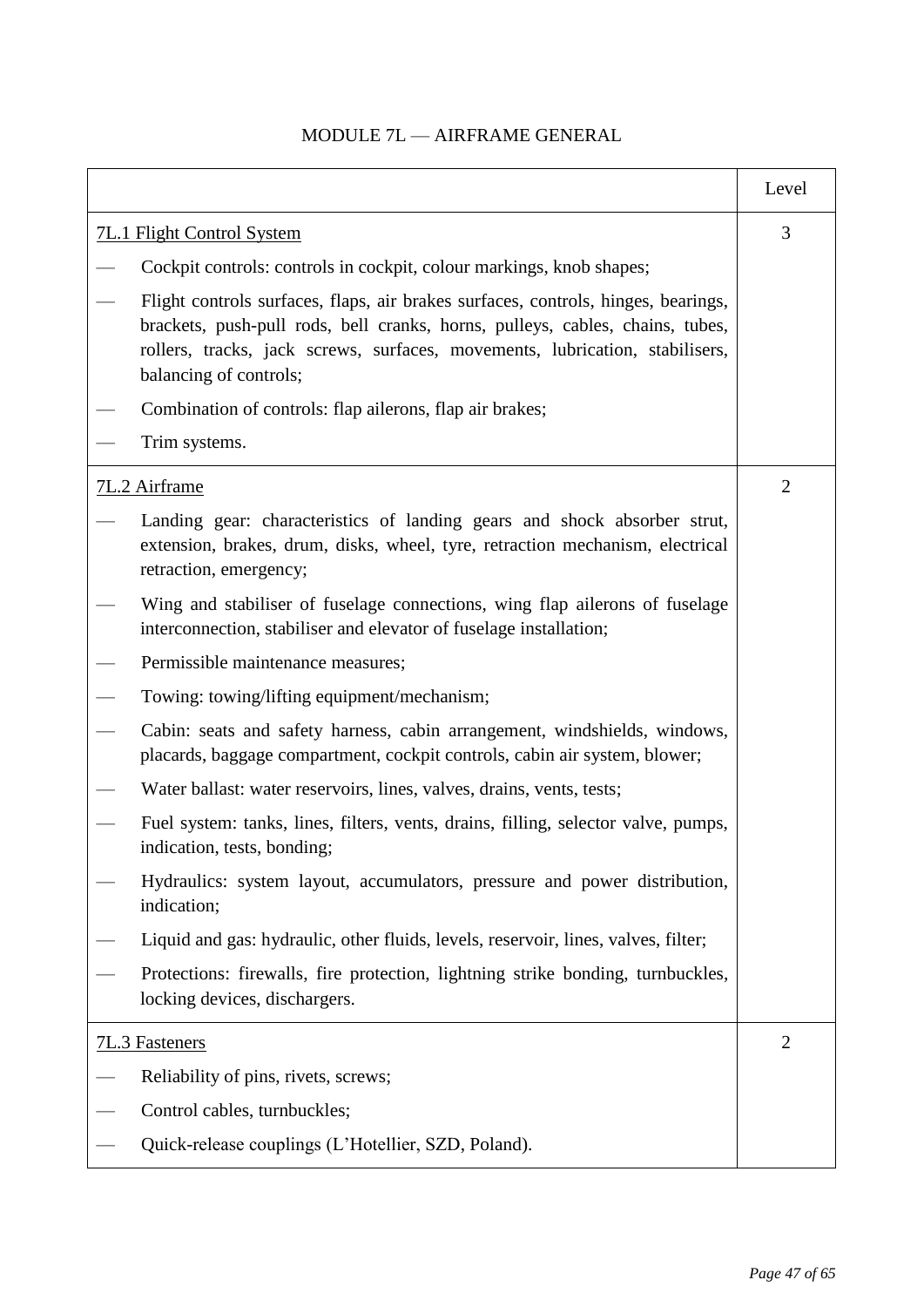|                                                                                                                                                                                                                                                                                     | Level          |
|-------------------------------------------------------------------------------------------------------------------------------------------------------------------------------------------------------------------------------------------------------------------------------------|----------------|
| <b>7L.4 Locking Equipment</b>                                                                                                                                                                                                                                                       |                |
| Admissibility of locking methods, locking pins, spring steel pins, locking<br>wire, stop nuts, paint;                                                                                                                                                                               |                |
| Quick-release couplings.                                                                                                                                                                                                                                                            |                |
| 7L.5 Weight and Balance Levelling                                                                                                                                                                                                                                                   | $\overline{2}$ |
| <b>7L.6 Rescue Systems</b>                                                                                                                                                                                                                                                          | $\overline{2}$ |
| 7L.7 On-board Modules                                                                                                                                                                                                                                                               | $\overline{2}$ |
| Pitot-static and pressure system, vacuum/dynamic system, hydrostatic test;                                                                                                                                                                                                          |                |
| Flight instruments: airspeed indicator, altimeter, vertical-speed indicator,<br>connection and functioning, markings;                                                                                                                                                               |                |
| Arrangement and display, panel, electrical wires;                                                                                                                                                                                                                                   |                |
| Gyroscopes, filters, indicating instruments; testing of function;                                                                                                                                                                                                                   |                |
| Magnetic compass: installation and compass swing;                                                                                                                                                                                                                                   |                |
| Sailplanes: acoustic vertical-speed indicator, flight recorders, anticollision aid;                                                                                                                                                                                                 |                |
| Oxygen system.                                                                                                                                                                                                                                                                      |                |
| 7L.8 On-board Modules Installation and Connections                                                                                                                                                                                                                                  |                |
| Flight instruments, mounting requirements (emergency landing conditions as<br>per $CS-22$ ;                                                                                                                                                                                         |                |
| Electric wiring, power<br>sources, types of storage batteries, electrical<br>parameters, electric generator, circuit breaker, energy balance, earth/ground,<br>connectors, terminals, warnings, fuses, lamps, lightings, switches, voltmeters,<br>ampere meters, electrical gauges. |                |
| <b>7L.9 Piston Engine Propulsion</b>                                                                                                                                                                                                                                                | $\overline{2}$ |
| Interface between power plant and airframe.                                                                                                                                                                                                                                         |                |
| 7L.10 Propeller                                                                                                                                                                                                                                                                     | $\overline{2}$ |
| Inspection;                                                                                                                                                                                                                                                                         |                |
| Replacement;                                                                                                                                                                                                                                                                        |                |
| Balancing.                                                                                                                                                                                                                                                                          |                |
| 7L.11 Retraction System                                                                                                                                                                                                                                                             | $\overline{2}$ |
| Propeller position control;                                                                                                                                                                                                                                                         |                |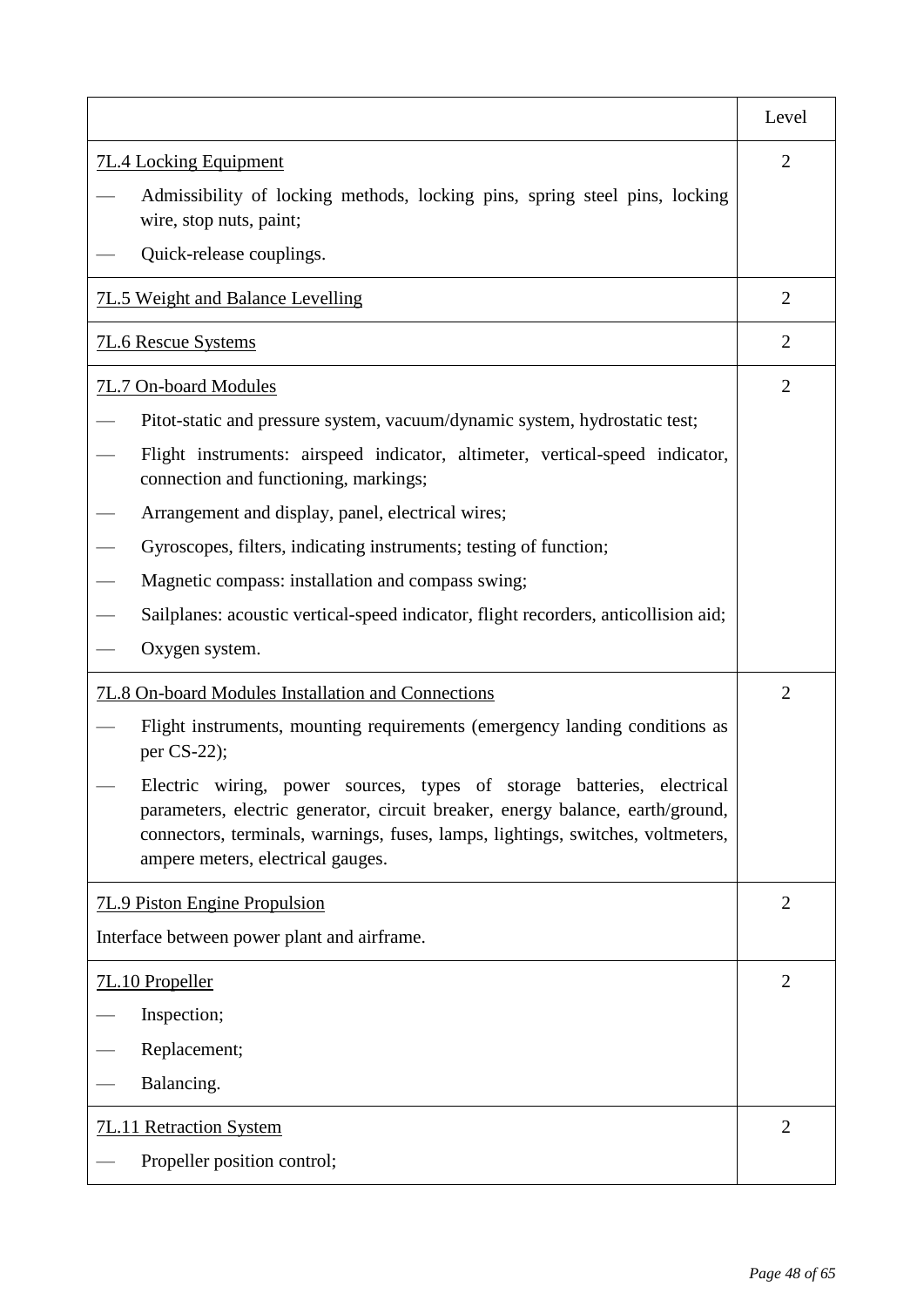|                                        | Level          |
|----------------------------------------|----------------|
| Engine folding system.                 |                |
| 7L.12 Physical Inspection Procedures   | $\overline{2}$ |
| Cleaning, use of lighting and mirrors; |                |
| Measuring tools;                       |                |
| Measure of controls deflection;        |                |
| Torque of screws and bolts;            |                |
| Wear of bearings;                      |                |
| Inspection equipment;                  |                |
| Calibration of measuring tools.        |                |

# MODULE 8L — POWER PLANT

|                                                                                                                         | Level          |
|-------------------------------------------------------------------------------------------------------------------------|----------------|
| 8L.1 Noise Limits                                                                                                       | 1              |
| Explanation of the concept of 'noise level';                                                                            |                |
| Noise certificate;                                                                                                      |                |
| Enhanced sound proofing;                                                                                                |                |
| Possible reduction of sound emissions.                                                                                  |                |
| 8L.2 Piston Engines                                                                                                     | $\overline{2}$ |
| Four-stroke spark ignition engine, air-cooled engine, fluid-cooled engine;                                              |                |
| Two-stroke engine;                                                                                                      |                |
| Rotary-piston engine;                                                                                                   |                |
| Efficiency and influencing factors (pressure–volume diagram, power curve);                                              |                |
| Noise control devices.                                                                                                  |                |
| 8L.3 Propeller                                                                                                          | $\overline{2}$ |
| Blade, spinner, backplate, accumulator dome pressure, hub;                                                              |                |
| Operation of propellers;                                                                                                |                |
| Variable-pitch propellers, ground and in-flight adjustable propellers,<br>mechanically, electrically and hydraulically; |                |
| Balancing (static, dynamic);                                                                                            |                |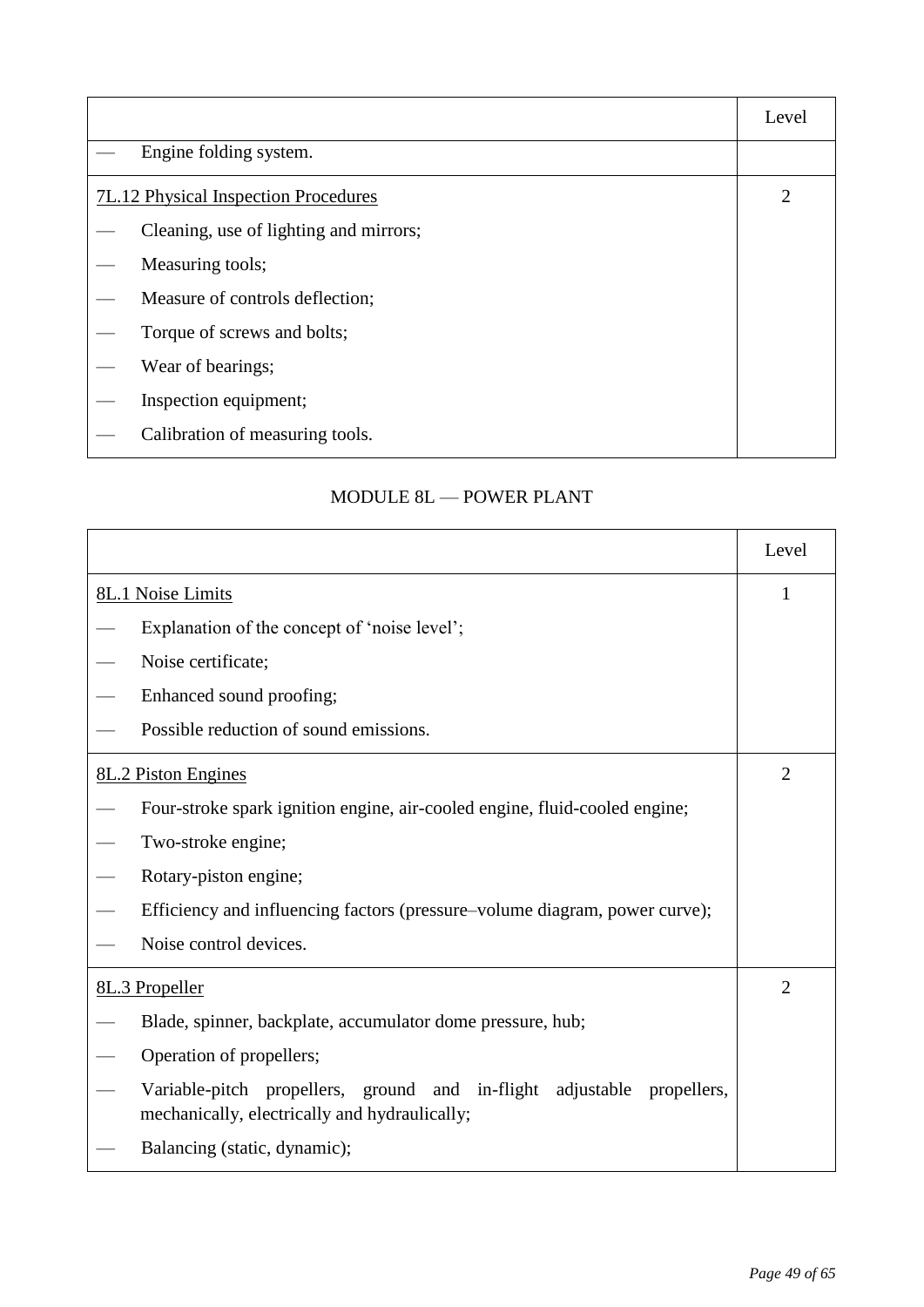|                                                                         | Level          |
|-------------------------------------------------------------------------|----------------|
| Noise problems.                                                         |                |
| <b>8L.4 Engine Control Devices</b>                                      | $\overline{2}$ |
| Mechanical control devices;                                             |                |
| Electrical control devices;                                             |                |
| Tank displays;                                                          |                |
| Functions, characteristics, typical errors and error indications.       |                |
| 8L.5 Hosepipes                                                          | $\overline{2}$ |
| Material and machining of fuel and oil hoses;                           |                |
| Control of life limit.                                                  |                |
| 8L.6 Accessories                                                        | $\overline{2}$ |
| Operation of magneto ignition;                                          |                |
| Control of maintenance limits;                                          |                |
| Operation of carburettors;                                              |                |
| Maintenance instructions on characteristic features;                    |                |
| Electric fuel pumps;                                                    |                |
| Operation of propeller controls;                                        |                |
| Electrically operated propeller control;                                |                |
| Hydraulically operated propeller control.                               |                |
| 8L.7 Ignition System                                                    | $\mathfrak{2}$ |
| Constructions: coil ignition, magneto ignition, and thyristor ignition; |                |
| Efficiency of the ignition and preheat system;                          |                |
| Modules of the ignition and preheat system;                             |                |
| Inspection and testing of a spark plug.                                 |                |
| 8L.8 Induction and Exhaust Systems                                      |                |
| Operation and assembly;                                                 |                |
| Silencers and heater installations;                                     |                |
| Nacelles and cowlings;                                                  |                |
| Inspection and test;                                                    |                |
| CO emission test.                                                       |                |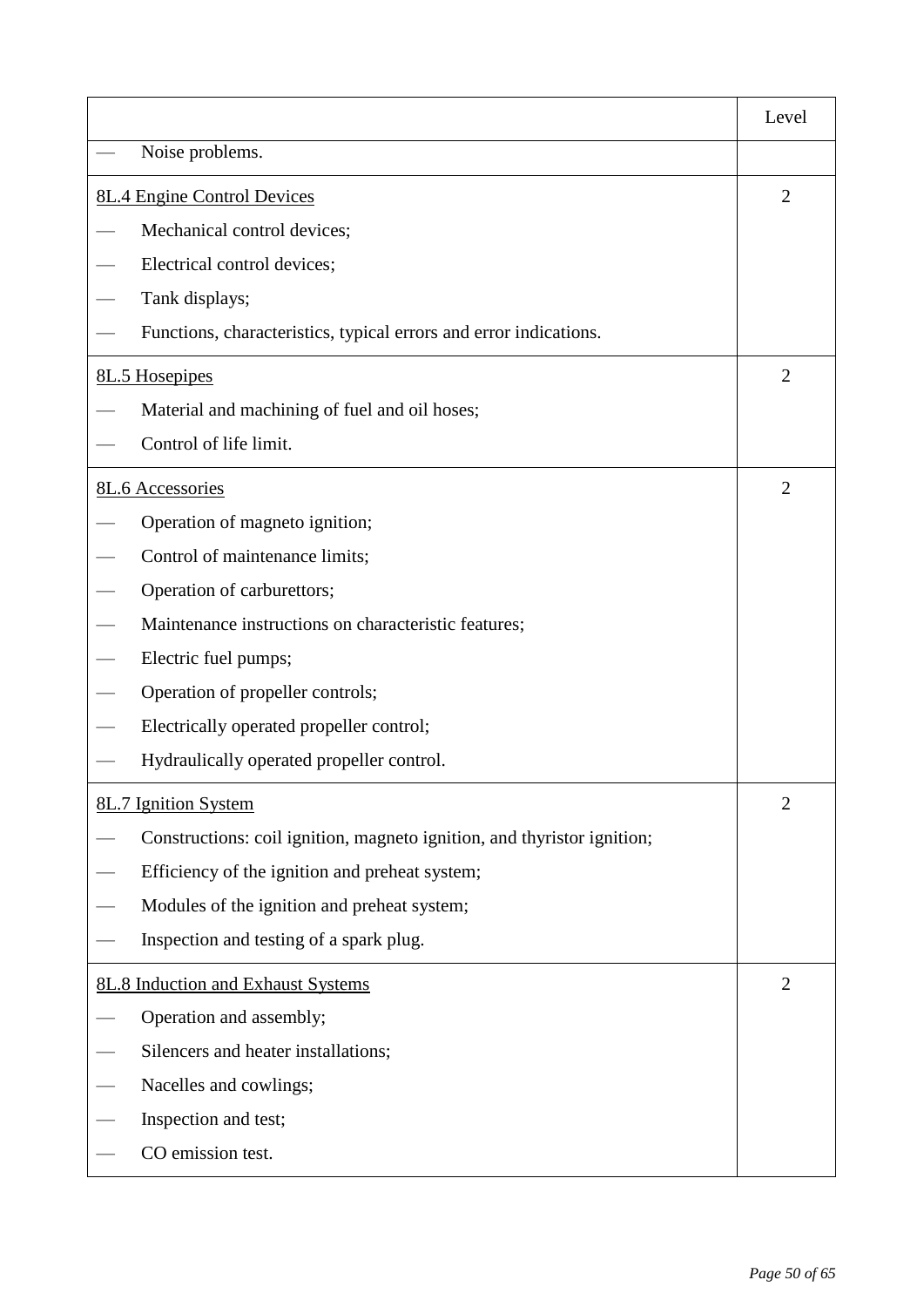|                           |                                                                                                             | Level          |
|---------------------------|-------------------------------------------------------------------------------------------------------------|----------------|
| 8L.9 Fuels and Lubricants |                                                                                                             | $\overline{2}$ |
|                           | Fuel characteristics;                                                                                       |                |
|                           | Labelling, environmentally friendly storage;                                                                |                |
|                           | Mineral and synthetic lubricating oils and their parameters: labelling and<br>characteristics, application; |                |
|                           | Environmentally friendly storage and proper disposal of used oil.                                           |                |
|                           | 8L.10 Documentation                                                                                         | $\overline{2}$ |
|                           | Manufacturer documents for the engine and propeller;                                                        |                |
|                           | Instructions for Continuing Airworthiness (ICA);                                                            |                |
|                           | Aircraft Flight Manuals (AFMs) and Aircraft Maintenance Manuals (AMMs);                                     |                |
|                           | Time Between Overhaul (TBO);                                                                                |                |
|                           | Airworthiness Directives (ADs), technical notes and service bulletins.                                      |                |
|                           | 8L.11 Illustrative Material                                                                                 | 2              |
|                           | Cylinder unit with valve;                                                                                   |                |
|                           | Carburettor;                                                                                                |                |
|                           | High-tension magneto;                                                                                       |                |
|                           | Differential-compression tester for cylinders;                                                              |                |
|                           | Overheated/damaged pistons;                                                                                 |                |
|                           | Spark plugs of engines that were operated differently.                                                      |                |
|                           | <b>8L.12 Practical Experience</b>                                                                           | $\overline{2}$ |
|                           | Work safety/accident prevention (handling of fuels and lubricants, start-up of<br>engines);                 |                |
|                           | Rigging-engine control rods and Bowden cables;                                                              |                |
|                           | Setting of no-load speed;                                                                                   |                |
|                           | Checking and setting the ignition point;                                                                    |                |
|                           | Operational test of magnetos;                                                                               |                |
|                           | Checking the ignition system;                                                                               |                |
|                           | Testing and cleaning of spark plugs;                                                                        |                |
|                           | Performance of the engine tasks contained in an aeroplane 100-hour/annual<br>inspection;                    |                |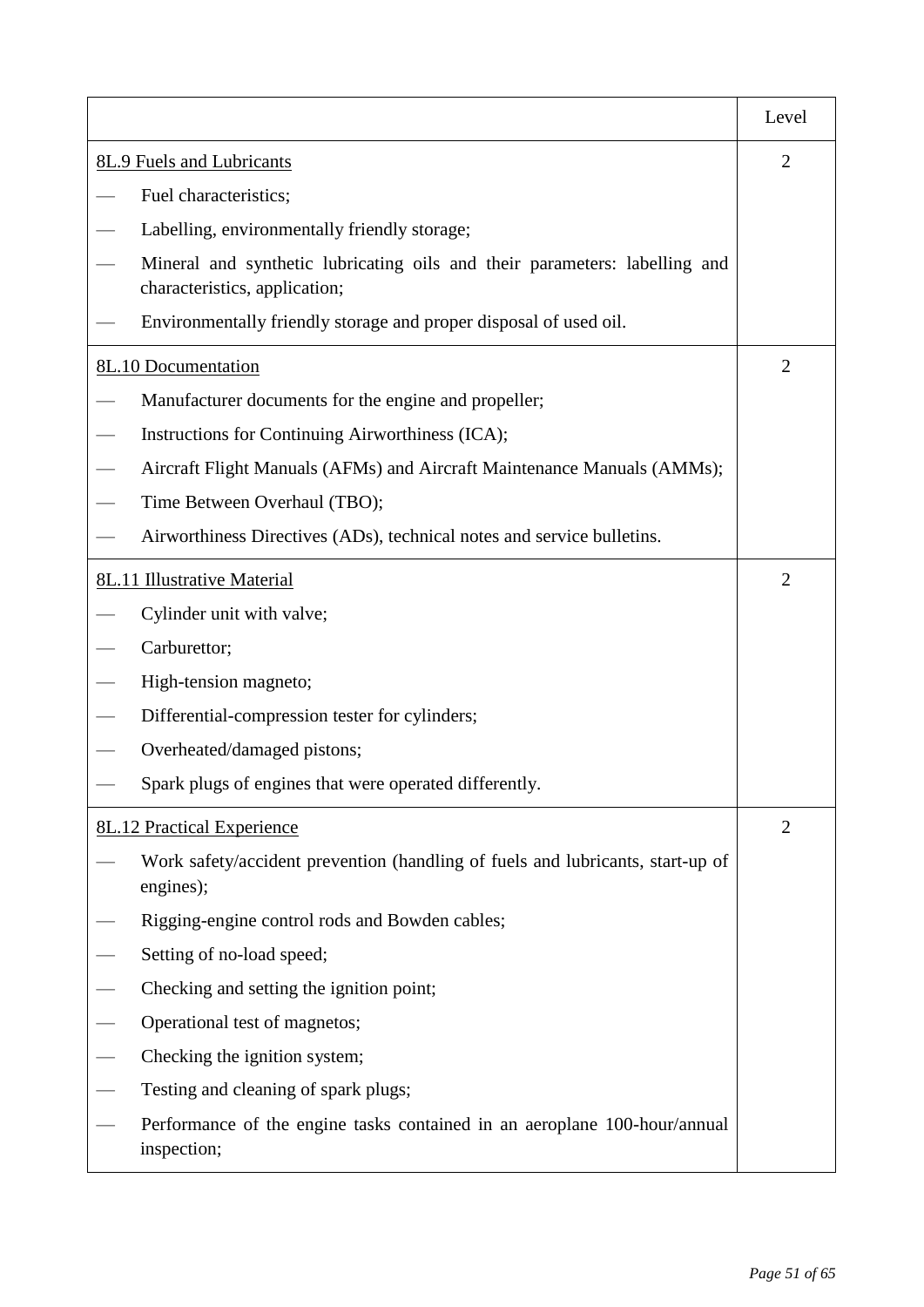|                                                                        | Level          |
|------------------------------------------------------------------------|----------------|
| Cylinder compression test;                                             |                |
| Static test and evaluation of the engine run;                          |                |
| Documentation of maintenance work including replacement of components. |                |
| 8L.13 Gas Exchange in Internal-Combustion Engines                      | $\overline{2}$ |
| Four-stroke reciprocating engine and control units;                    |                |
| Energy losses;                                                         |                |
| Ignition timing;                                                       |                |
| Direct flow behaviour of control units;                                |                |
| Wankel engine and control units;                                       |                |
| Two-stroke engine and control units;                                   |                |
| Scavenging;                                                            |                |
| Scavenging blower;                                                     |                |
| Idle range and power range.                                            |                |
| 8L.14 Ignition, Combustion and Carburation                             | $\overline{2}$ |
| Ignition;                                                              |                |
| Spark plugs;                                                           |                |
| Ignition system;                                                       |                |
| Combustion process;                                                    |                |
| Normal combustion;                                                     |                |
| Efficiency and medium pressure;                                        |                |
| Engine knock and octane rating;                                        |                |
| Combustion chamber shapes;                                             |                |
| Fuel/air mix in the carburettor;                                       |                |
| Carburettor principle, carburettor equation;                           |                |
| Simple carburettor;                                                    |                |
| Problems of the simple carburettor and their solutions;                |                |
| Carburettor models;                                                    |                |
| Fuel/air mix during injection;                                         |                |
| Mechanically controlled injection;                                     |                |
| Electronically controlled injection;                                   |                |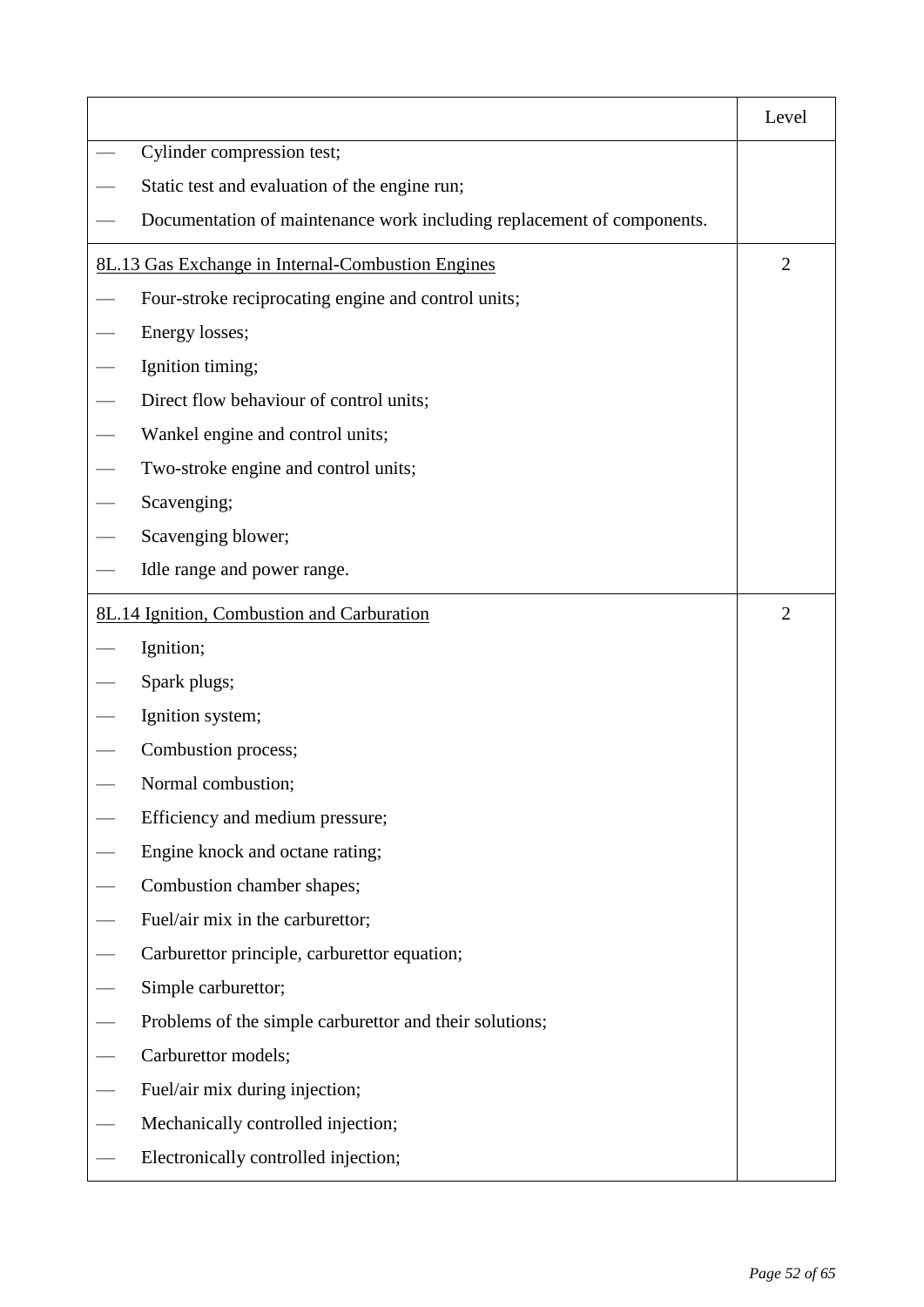|                                                                                         | Level          |
|-----------------------------------------------------------------------------------------|----------------|
| Continuous injection;                                                                   |                |
| Carburettor-injection comparison.                                                       |                |
| <u><b>8L.15 Flight Instruments in Aircraft with Injection Engines</b></u>               | $\overline{2}$ |
| Special flight instruments (injection engine);                                          |                |
| Interpretation of indications in a static test;                                         |                |
| Interpretation of indications in flight at various flight levels.                       |                |
| 8L.16 Maintenance of Aircraft with Injection Engines                                    | 2              |
| Documentation, manufacturer documents, etc.;                                            |                |
| General maintenance instructions (hourly inspections);                                  |                |
| Functional tests;                                                                       |                |
| Ground test run;                                                                        |                |
| Test flight;                                                                            |                |
| Troubleshooting in the event of faults in the injection system and their<br>correction. |                |
| 8L.17 Workplace Safety and Safety Provisions                                            |                |
| Work safety and safety provisions for work on injection systems.                        |                |
| 8L.18 Visual Aids:                                                                      | $\overline{2}$ |
| Carburettor;                                                                            |                |
| Components of injection system;                                                         |                |
| Aircraft with injection engine;                                                         |                |
| Tool for work on injection systems.                                                     |                |
| <b>8L.19 Electrical Propulsion</b>                                                      | $\overline{2}$ |
| Energy system, accumulators, installation;                                              |                |
| Electrical motor;                                                                       |                |
| Heat, noise and vibration checks;                                                       |                |
| Testing windings;                                                                       |                |
| Electrical wiring and control systems;                                                  |                |
| Pylon, extension and retraction systems;                                                |                |
| Motor/propeller brake systems;                                                          |                |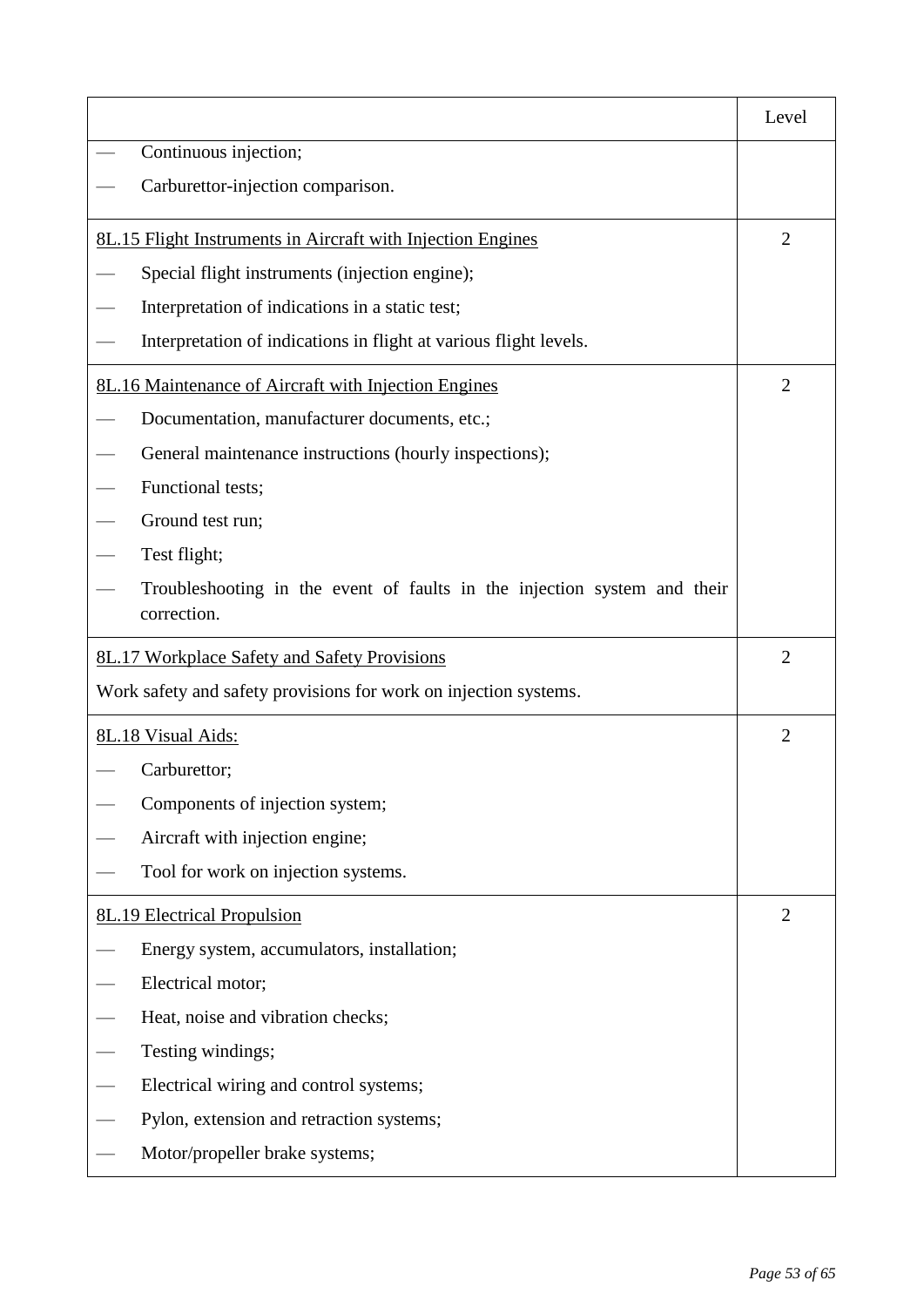|                                                                      | Level          |
|----------------------------------------------------------------------|----------------|
| Motor ventilation systems;                                           |                |
| Practical experience of 100-hour/annual inspections.                 |                |
| 8L.20 Jet Propulsion                                                 | $\overline{2}$ |
| Engine installation;                                                 |                |
| Pylon, extension and retraction systems;                             |                |
| Fire protection;                                                     |                |
| Fuel systems including lubrication;                                  |                |
| Engine starting systems, gas assist;                                 |                |
| Engine damage assessment;                                            |                |
| Engine servicing;                                                    |                |
| Engine removal / refit and test;                                     |                |
| Practical experience of conditional / run time / annual inspections; |                |
| Conditional inspections.                                             |                |
| 8L.21 Full Authority Digital Engine Control (FADEC)                  | 2              |

# MODULE 9L — BALLOON/AIRSHIP HOT AIR

|                                                                 | Level |
|-----------------------------------------------------------------|-------|
| 9L.1 Basic Principles and Assembly of Hot-Air Balloons/Airships | 3     |
| Assembly and individual parts;                                  |       |
| Envelopes;                                                      |       |
| <b>Envelope Materials;</b>                                      |       |
| Envelope Systems;                                               |       |
| Conventional and special shapes;                                |       |
| Fuel System;                                                    |       |
| Burner, burner frame and burner support rods;                   |       |
| Compressed-gas cylinders and compressed-gas hoses;              |       |
| Basket and alternative devices (seats);                         |       |
| Rigging accessories;                                            |       |
| Maintenance and servicing tasks;                                |       |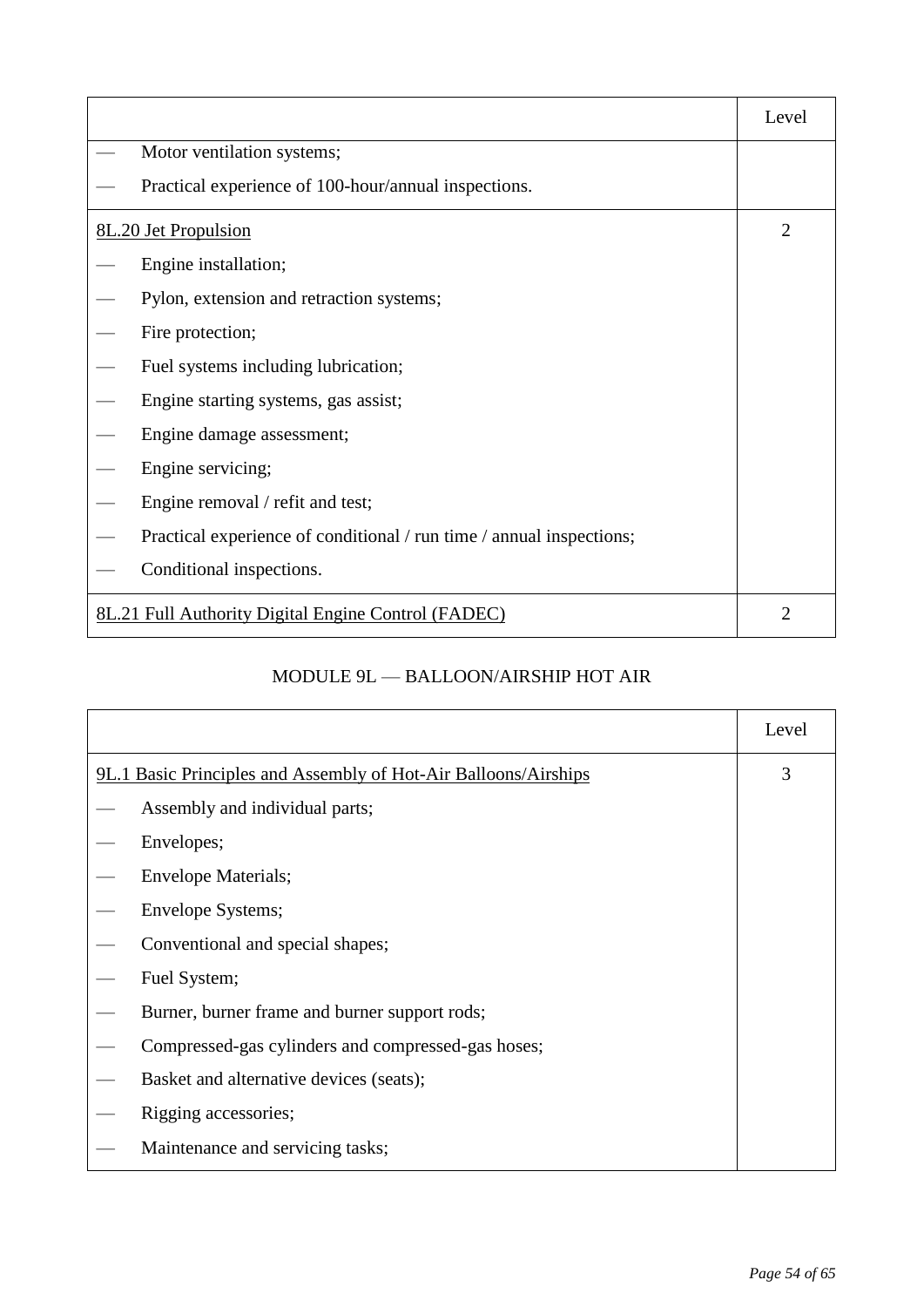|                                                                                  | Level |
|----------------------------------------------------------------------------------|-------|
| Annual/100-hour inspection;                                                      |       |
| Log Books;                                                                       |       |
| Aircraft Flight Manuals (AFMs) and Aircraft Maintenance Manuals (AMMs);          |       |
| Rigging and launch preparation (launch restraint);                               |       |
| Launch.                                                                          |       |
| 9L.2 Practical Training                                                          |       |
| Operating controls, maintenance and servicing jobs (according to flight manual). |       |
| 9L.3 Envelope                                                                    | 3     |
| Fabrics;                                                                         |       |
| Seams;                                                                           |       |
| Load tapes, rip stoppers;                                                        |       |
| Crown rings;                                                                     |       |
| Parachute valve and fast-deflation systems;                                      |       |
| Ripping panel;                                                                   |       |
| Turning vent;                                                                    |       |
| Diaphragms/catenaries (special shapes and airships);                             |       |
| Rollers, pulleys;                                                                |       |
| Control and shroud lines;                                                        |       |
| Knots;                                                                           |       |
| Temperature indication label, temperature flag, envelope thermometer;            |       |
| Flying wires;                                                                    |       |
| Fittings, karabiners.                                                            |       |
| 9L.4 Burner and fuel system                                                      | 3     |
| Burner coils;                                                                    |       |
| Blast, liquid and pilot valves;                                                  |       |
| Burners/jets;                                                                    |       |
| Pilot lights/vaporisers/jets;                                                    |       |
| Burner frame;                                                                    |       |
| Fuel lines/hoses;                                                                |       |
| Fuel cylinders, valves and fittings.                                             |       |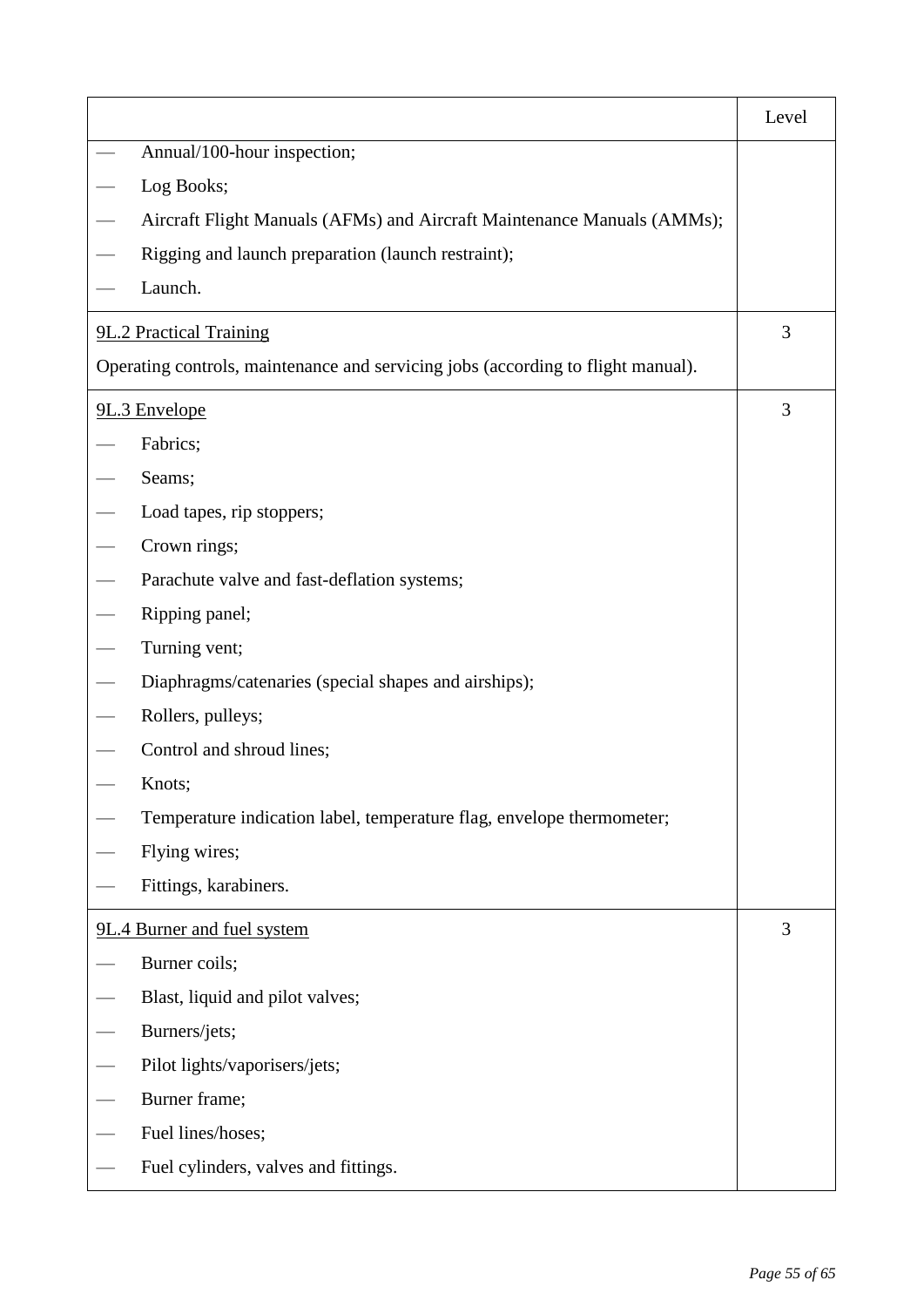|                                                                                      | Level          |  |
|--------------------------------------------------------------------------------------|----------------|--|
| 9L.5 Basket and Basket Suspension (incl. alternative devices)                        |                |  |
| Types of baskets (incl. alternative devices);                                        |                |  |
| Basket materials: cane and willow, hide, wood, trim materials, suspension<br>cables; |                |  |
| Seats, roller bearings;                                                              |                |  |
| Karabiner, shackle and pins;                                                         |                |  |
| Burner support rods;                                                                 |                |  |
| Fuel cylinder straps;                                                                |                |  |
| Accessories.                                                                         |                |  |
| 9L.6 Equipment                                                                       | 3              |  |
| Fire extinguisher, fire blanket;                                                     |                |  |
| Instruments (single or combined).                                                    |                |  |
| 9L.7 Minor Repairs                                                                   |                |  |
| Stitching;                                                                           |                |  |
| Bonding;                                                                             |                |  |
| Basket hide/trim repairs.                                                            |                |  |
| 9L.8 Procedures for Physical Inspection                                              | $\overline{2}$ |  |
| Cleaning, use of lighting and mirrors;                                               |                |  |
| Measuring tools;                                                                     |                |  |
| Measure of controls deflection (only airships);                                      |                |  |
| Torque of screws and bolts;                                                          |                |  |
| Wear of bearings (only airships);                                                    |                |  |
| Inspection equipment;                                                                |                |  |
| Calibration of measuring tools;                                                      |                |  |
| Fabric Grab Test.                                                                    |                |  |

# MODULES 10L — BALLOON/AIRSHIP GAS (FREE/TETHERED)

|                                                              | Level |
|--------------------------------------------------------------|-------|
| 10L.1 Basic Principles and Assembly of Gas Balloons/Airships |       |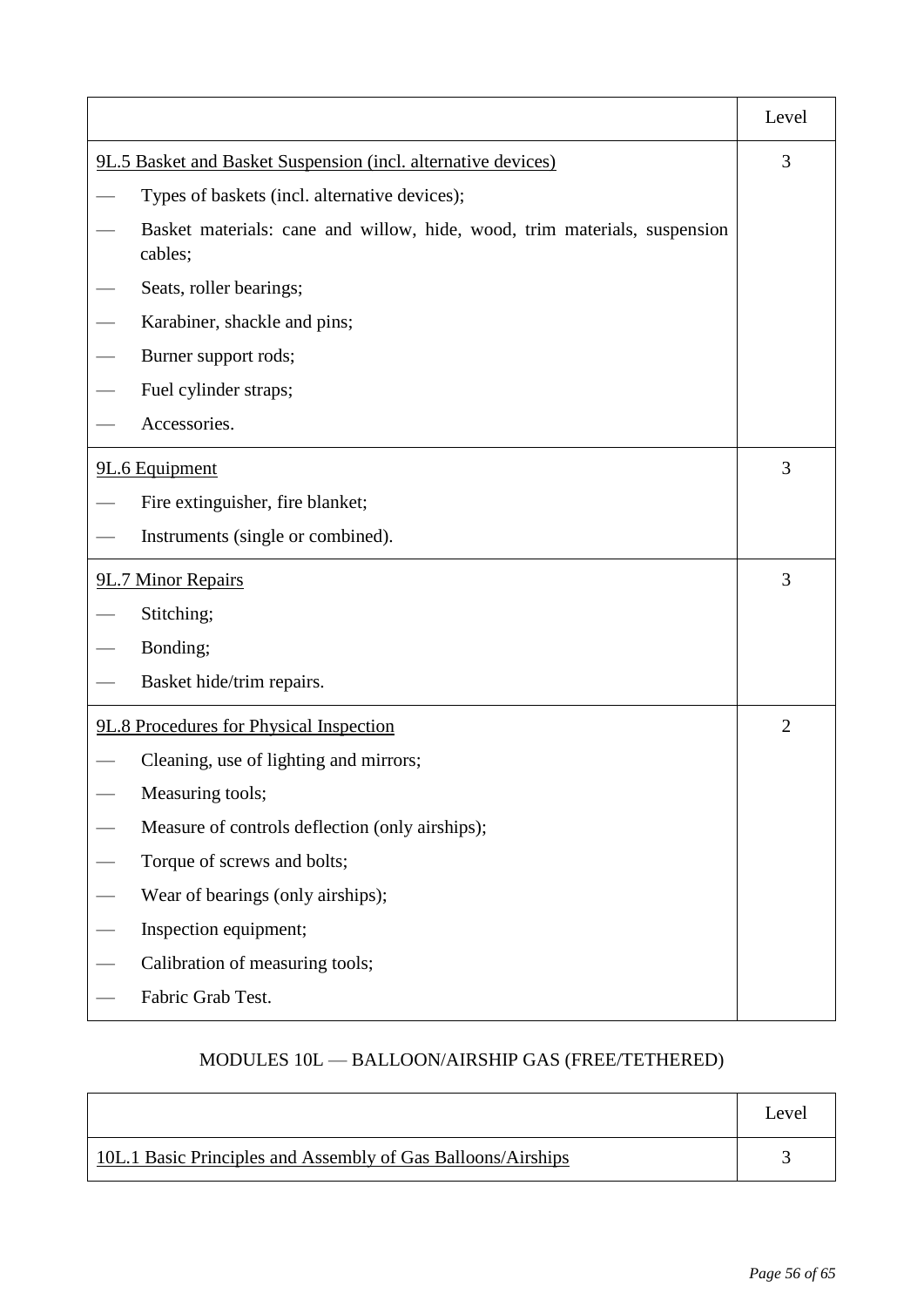|                                 |                                                                         | Level |
|---------------------------------|-------------------------------------------------------------------------|-------|
| Assembly of individual parts;   |                                                                         |       |
|                                 | Envelope and netting material;                                          |       |
|                                 | Envelope, ripping panel, emergency opening, cords and belts;            |       |
|                                 | Rigid gas valve;                                                        |       |
|                                 | Flexible gas valve (parachute);                                         |       |
|                                 | Netting;                                                                |       |
|                                 | Load ring;                                                              |       |
|                                 | Basket and accessories (including alternative devices);                 |       |
|                                 | Electrostatic discharge paths;                                          |       |
|                                 | Mooring line and drag rope;                                             |       |
|                                 | Maintenance and servicing;                                              |       |
|                                 | Annual inspection;                                                      |       |
|                                 | Flight papers;                                                          |       |
|                                 | Aircraft Flight Manuals (AFMs) and Aircraft Maintenance Manuals (AMMs); |       |
|                                 | Rigging and launch preparation;                                         |       |
|                                 | Launch.                                                                 |       |
| <b>10L.2 Practical Training</b> |                                                                         |       |
|                                 | Operating controls;                                                     |       |
|                                 | Maintenance and servicing jobs (according to AMM and AFM);              |       |
|                                 | Safety rules when using hydrogen as lifting gas.                        |       |
|                                 | 10L.3 Envelope                                                          | 3     |
|                                 | Fabrics;                                                                |       |
|                                 | Poles and reinforcement of pole;                                        |       |
|                                 | Ripping panel and cord;                                                 |       |
|                                 | Parachute and shroud lines;                                             |       |
|                                 | Valves and cords;                                                       |       |
|                                 | Filler neck, Paschal-ring and cords;                                    |       |
|                                 | Electrostatic discharge paths.                                          |       |
| <b>10L.4 Valve</b>              |                                                                         |       |
|                                 | Springs;                                                                |       |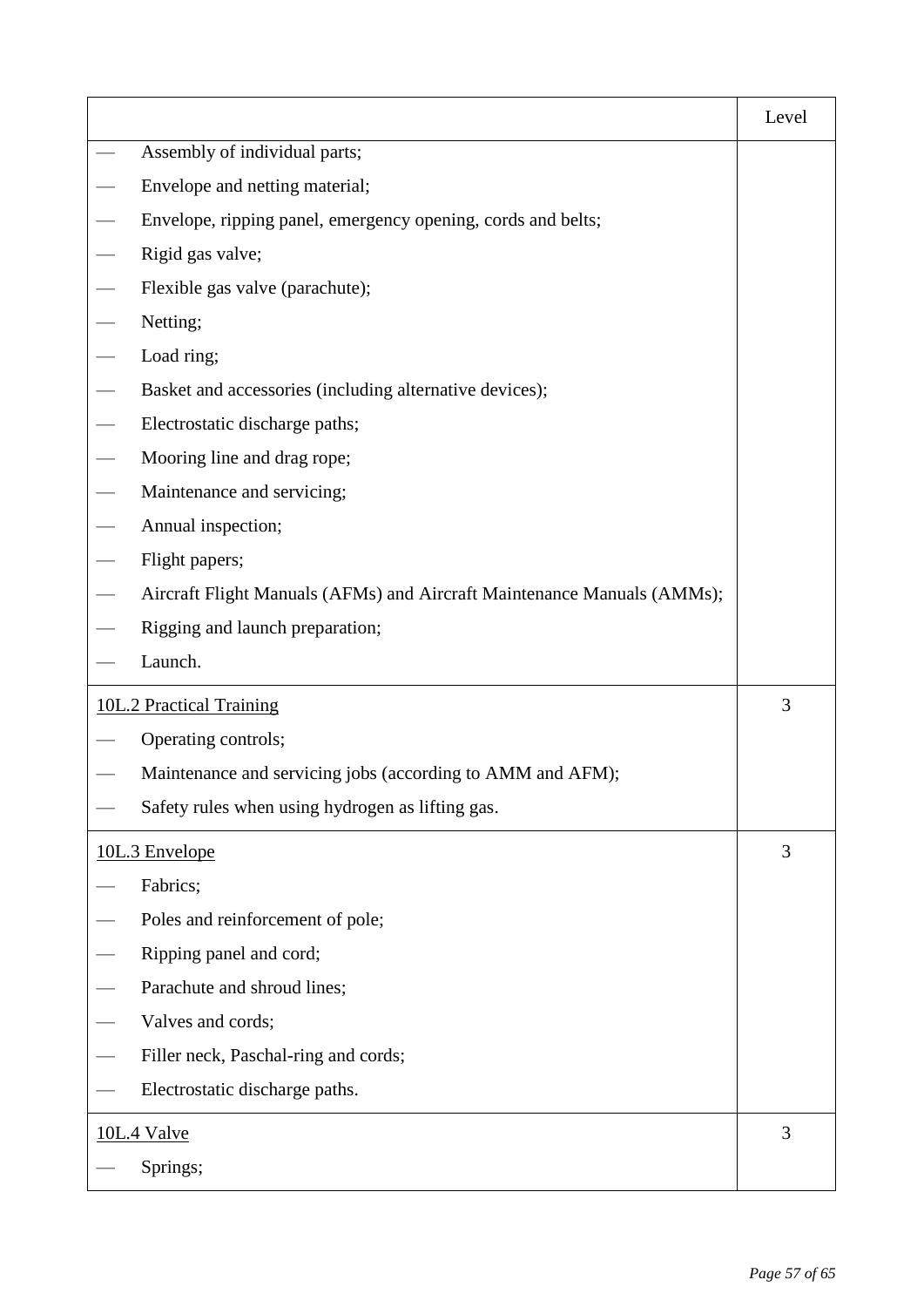|                                                        | Level |  |
|--------------------------------------------------------|-------|--|
| Gaskets;                                               |       |  |
| Screwed joints;                                        |       |  |
| Control lines;                                         |       |  |
| Electrostatic discharge paths.                         |       |  |
| 10L.5 Netting or Rigging (without net)                 | 3     |  |
| Kinds of net and other lines;                          |       |  |
| Mesh sizes and angles;                                 |       |  |
| Net ring;                                              |       |  |
| Knotting methods;                                      |       |  |
| Electrostatic discharge paths.                         |       |  |
| 10L.6 Load Ring                                        | 3     |  |
| 10L.7 Basket (incl. alternative devices)               | 3     |  |
| Kinds of baskets (incl. alternative devices);          |       |  |
| Strops and toggles;                                    |       |  |
| Ballast system (bags and supports);                    |       |  |
| Electrostatic discharge paths.                         |       |  |
| 10L.8 Ripping Cord and Valve Cords                     |       |  |
| 10L.9 Mooring Line and Drag Rope                       | 3     |  |
| 10L.10 Minor Repairs                                   | 3     |  |
| Bonding;                                               |       |  |
| Splicing hemp ropes.                                   |       |  |
| 10L.11 Equipment                                       |       |  |
| Instruments (single or combined).                      |       |  |
| 10L.12 Tether Cable (Tethered Gas Balloons (TGB) only) |       |  |
| Kinds of cables;                                       |       |  |
| Acceptable damage of cable;                            |       |  |
| Cable swivel;                                          |       |  |
| Cable clamps.                                          |       |  |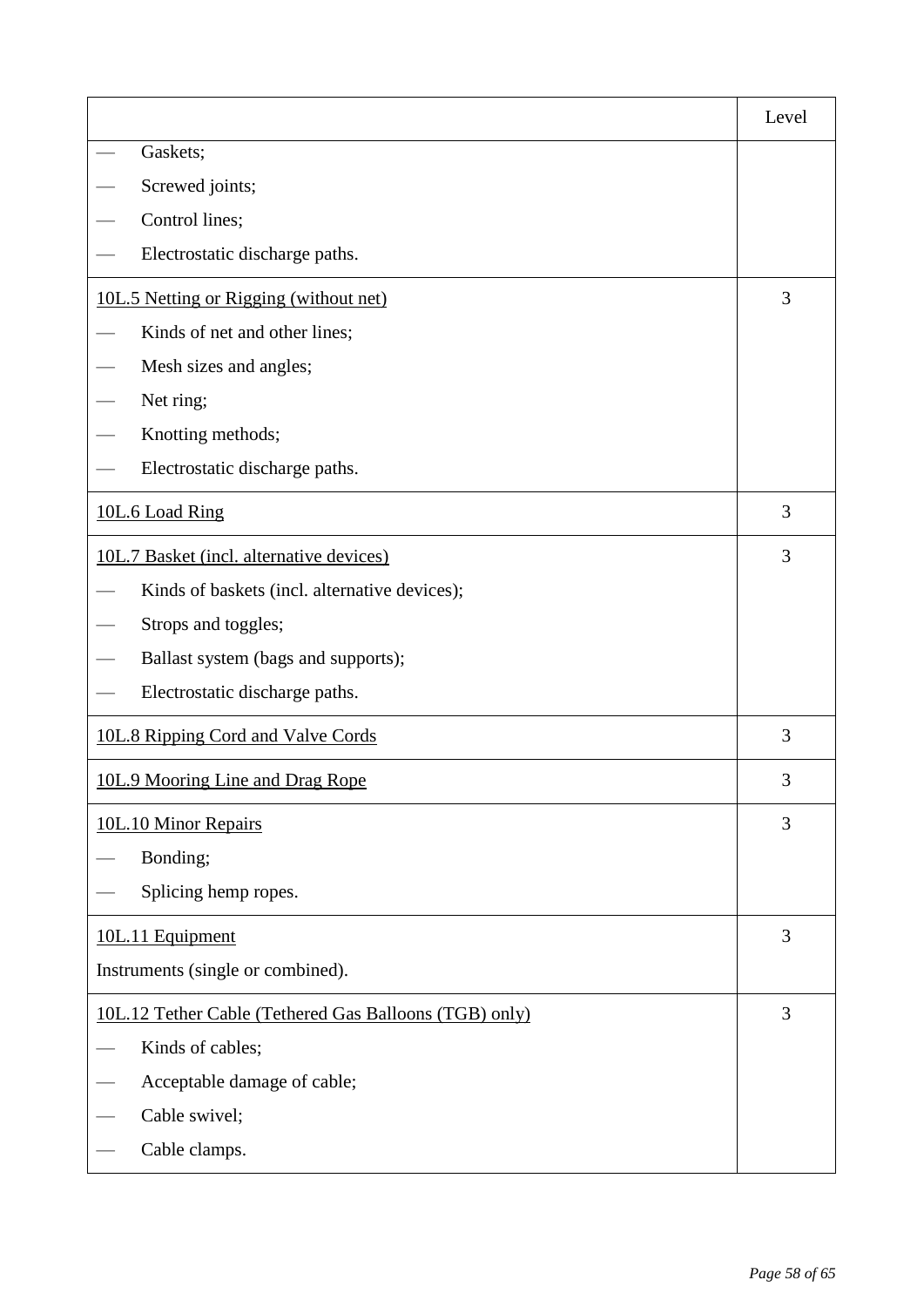|                                                 | Level          |
|-------------------------------------------------|----------------|
| 10L.13 Winch (Tethered Gas Balloons only)       |                |
| Kinds of winches;                               |                |
| Mechanical system;                              |                |
| Electrical system;                              |                |
| Emergency system;                               |                |
| Grounding/ballasting of winch.                  |                |
| 10L.14 Procedures for Physical Inspection       | $\overline{2}$ |
| Cleaning, use of lighting and mirrors;          |                |
| Measuring tools;                                |                |
| Measure of controls deflection (only airships); |                |
| Torque of screws and bolts;                     |                |
| Wear of bearings (only airships);               |                |
| Inspection equipment;                           |                |
| Calibration of measuring tools;                 |                |
| Fabric grab test.                               |                |

# MODULES 11L — AIRSHIPS HOT AIR/GAS

|                                                                         | Level |
|-------------------------------------------------------------------------|-------|
| 11L.1 Basic Principles and Assembly of Small Airships                   | 3     |
| Envelope, ballonnets;                                                   |       |
| Valves, openings;                                                       |       |
| Gondola;                                                                |       |
| Propulsion;                                                             |       |
| Aircraft Flight Manuals (AFMs) and Aircraft Maintenance Manuals (AMMs); |       |
| Rigging and launch preparation.                                         |       |
| 11L.2 Practical Training                                                | 3     |
| Operating controls;                                                     |       |
| Maintenance and servicing jobs (according to AMM and AFM).              |       |
| 11L.3 Envelope                                                          |       |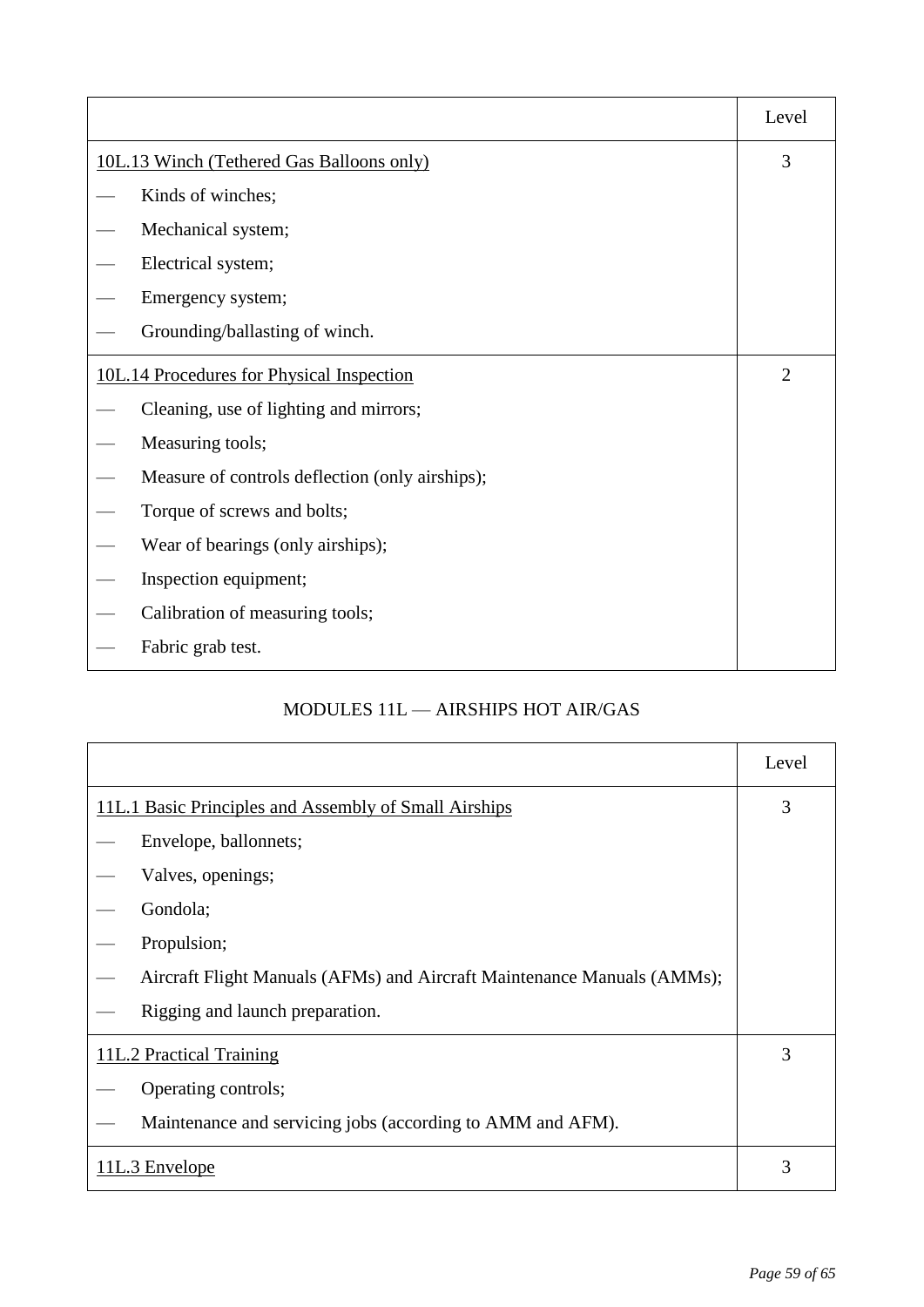|                                           | Fabrics;                                                                                                          |   |  |  |
|-------------------------------------------|-------------------------------------------------------------------------------------------------------------------|---|--|--|
|                                           | Ripping panel and cords;                                                                                          |   |  |  |
|                                           | Valves;                                                                                                           |   |  |  |
|                                           | Catenary system.                                                                                                  |   |  |  |
| 11L.4 Gondola (incl. alternative devices) |                                                                                                                   |   |  |  |
|                                           | Kinds of gondolas (incl. alternative devices);                                                                    |   |  |  |
|                                           | Airframe types and materials;                                                                                     |   |  |  |
|                                           | Identification of damage.                                                                                         |   |  |  |
|                                           | 11L.5 Electrical System                                                                                           | 3 |  |  |
|                                           | Basics about on-board electrical circuits;                                                                        |   |  |  |
|                                           | Electrical sources (accumulators, fixation, ventilation, corrosion);                                              |   |  |  |
|                                           | Lead, nickel-cadmium (NiCd) or other accumulators, dry batteries;                                                 |   |  |  |
|                                           | Generators;                                                                                                       |   |  |  |
|                                           | Wiring, electrical connections;                                                                                   |   |  |  |
|                                           | Fuses;                                                                                                            |   |  |  |
| External power source;                    |                                                                                                                   |   |  |  |
|                                           | Energy balance.                                                                                                   |   |  |  |
|                                           | 11L.6 Propulsion                                                                                                  | 3 |  |  |
|                                           | Fuel system: tanks, lines, filters, vents, drains, filling, selector valve, pumps,<br>indication, tests, bonding; |   |  |  |
|                                           | Propulsion instruments;                                                                                           |   |  |  |
|                                           | Basics about measuring and instruments;                                                                           |   |  |  |
|                                           | Revolution measuring;                                                                                             |   |  |  |
|                                           | Pressure measuring;                                                                                               |   |  |  |
|                                           | Temperature measuring;                                                                                            |   |  |  |
|                                           | Available fuel/power measuring.                                                                                   |   |  |  |
|                                           | 11L.7 Equipment                                                                                                   | 3 |  |  |
|                                           | Fire extinguisher, fire blanket;                                                                                  |   |  |  |
|                                           | Instruments (single or combined).                                                                                 |   |  |  |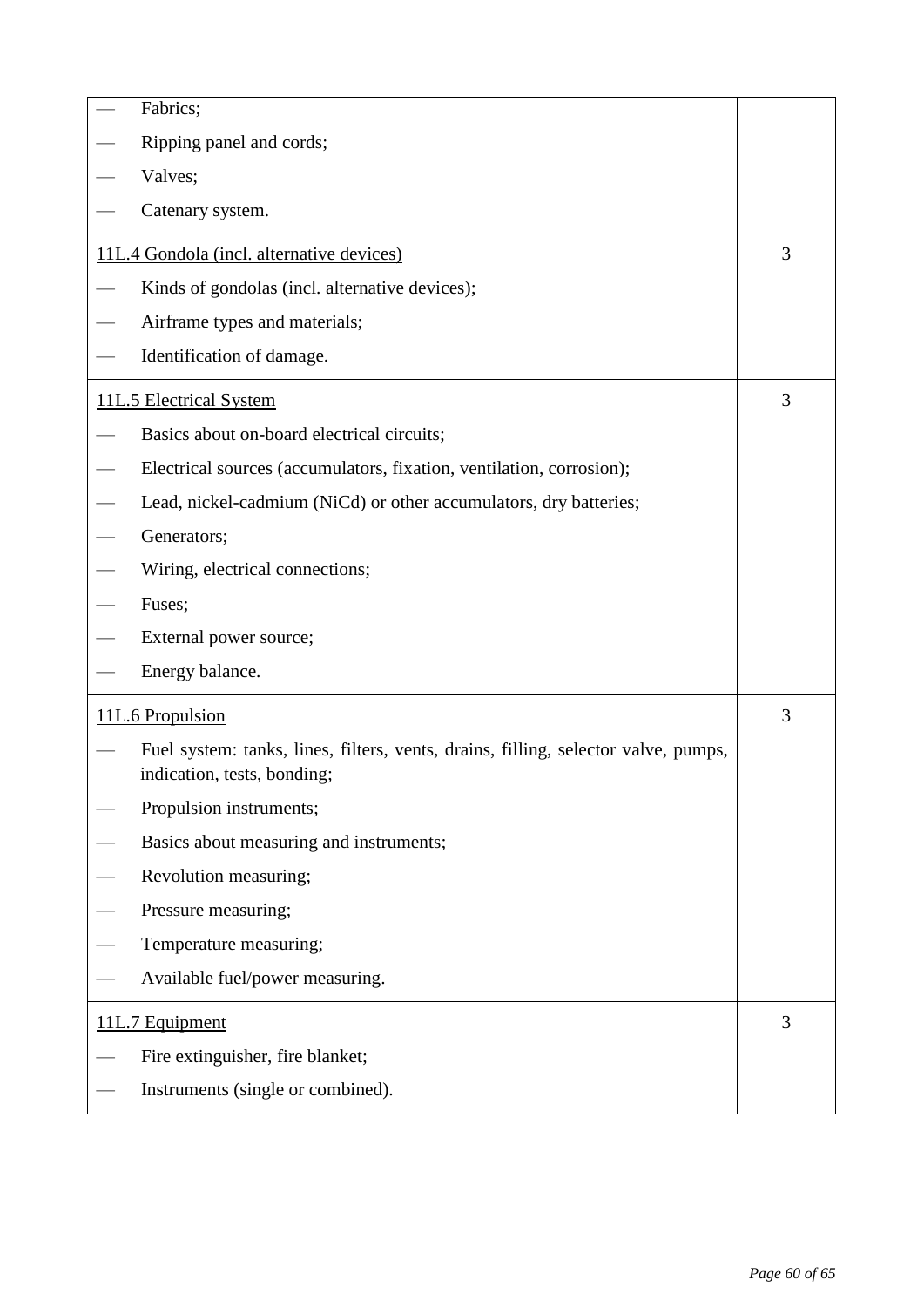|                                                   | Level          |
|---------------------------------------------------|----------------|
| 12L.1 Radio Com/ELT                               |                |
| Channel spacing;                                  |                |
| Basic functional test;                            |                |
| Batteries;                                        |                |
| Testing and maintenance requirements.             |                |
| 12L.2 Transponder                                 |                |
| Basic operation;                                  |                |
| Typical portable configuration including antenna; |                |
| Explanation of Modes A, C, S;                     |                |
| Testing and maintenance requirements.             |                |
| 12L.3 Instruments                                 | $\overline{2}$ |
| Handheld altimeter/variometers;                   |                |
| Batteries;                                        |                |
| Basic functional test.                            |                |

# MODULE 12L — RADIO COM/ELT/TRANSPONDER/INSTRUMENTS

 $\overline{\phantom{a}}$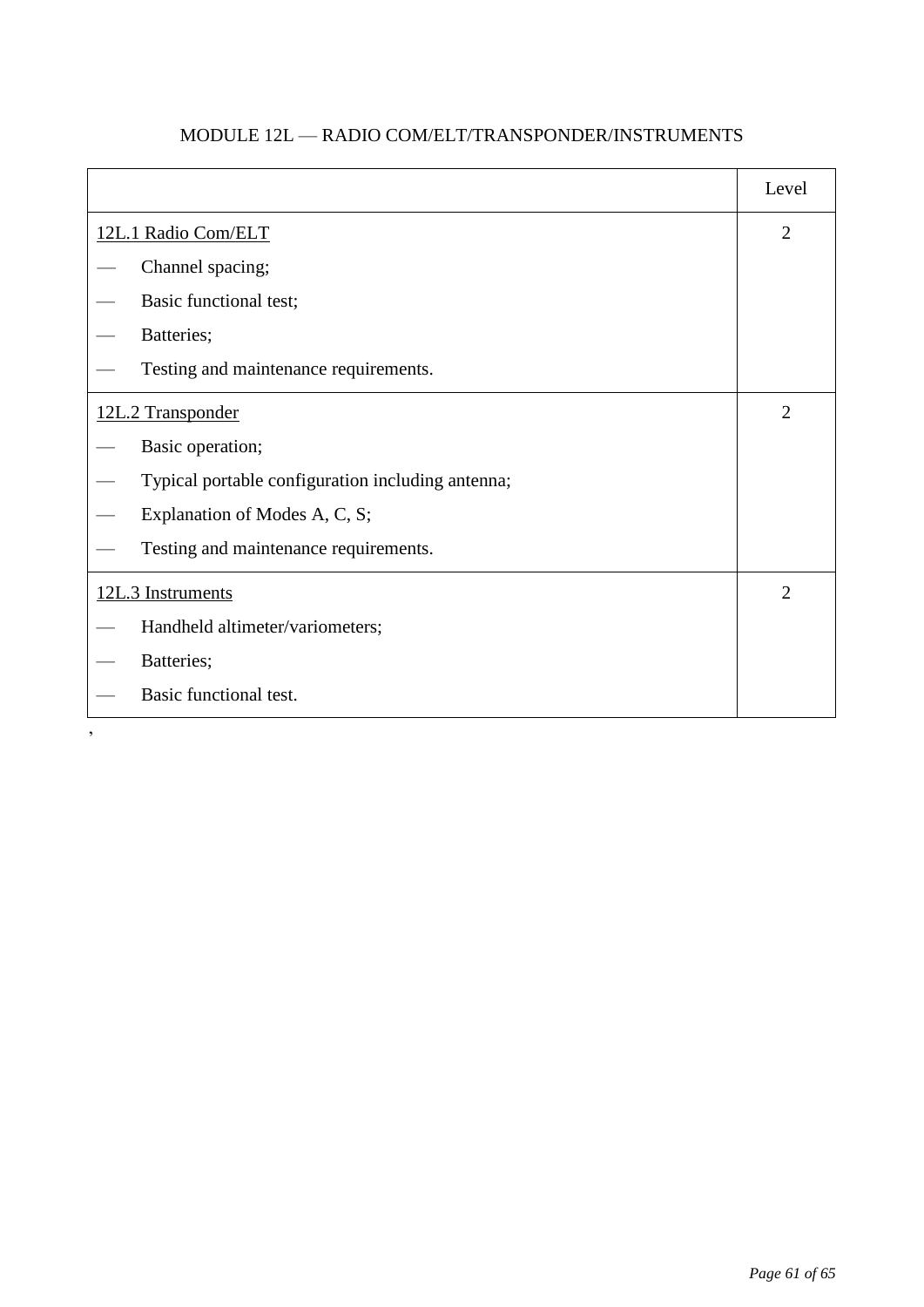#### **(at) A new Appendix VIII is added as follows:**

#### 'Appendix VIII

Basic examination standard for category L aircraft maintenance licence

- (a) Standardisation basis for examinations related to the Appendix VII basic knowledge requirements:
	- 1. All examinations must be carried out using the multiple-choice question format as specified below. The incorrect alternatives must seem equally plausible to anyone ignorant of the subject. All of the alternatives should be clearly related to the question and of similar vocabulary, grammatical construction and length. In numerical questions, the incorrect answers should correspond to procedural errors such as corrections applied in the wrong sense or incorrect unit conversions: they must not be mere random numbers.
	- 2. Each multiple-choice question must have three alternative answers of which only one must be the correct answer and the candidate must be allowed a time per module which is based upon a nominal average of 75 seconds per question.
	- 3. The pass mark for each module is 75 %.
	- 4. Penalty marking (negative points for failed questions) is not to be used.
	- 5. The level of knowledge required in the questions must be proportionate to the level of technology of the aircraft category.
- (b) Number of questions per module:
	- 1. Module 1L 'Basic knowledge': 12 multiple-choice questions. Time allowed: 15 minutes.
	- 2. Module 2L 'Human factors': 8 questions. Time allowed: 10 minutes.
	- 3. Module 3L 'Aviation legislation': 24 questions. Time allowed: 30 minutes.
	- 4. Module 4L 'Airframe wooden/metal tube and fabric': 32 questions. Time allowed: 40 minutes.
	- 5. Module 5L 'Airframe composite':32 questions. Time allowed: 40 minutes.
	- 6. Module 6L 'Airframe metal': 32 questions. Time allowed: 40 minutes.
	- 7. Module 7L 'Airframe general': 64 questions. Time allowed: 80 minutes.
	- 8. Module 8L 'Power plant': 48 questions. Time allowed: 60 minutes.
	- 9. Module 9L 'Balloon/Airship hot air': 36 questions. Time allowed: 45 minutes.
	- 10. Module 10L 'Balloon/Airship gas (free/tethered)': 40 questions. Time allowed: 50 minutes.
	- 11. Module 11L 'Airships hot air/gas': 36 questions. Time allowed: 45 minutes.
	- 12. Module 12L 'Radio Com/ELT/transponder/instruments': 16 questions. Time allowed 20 minutes.'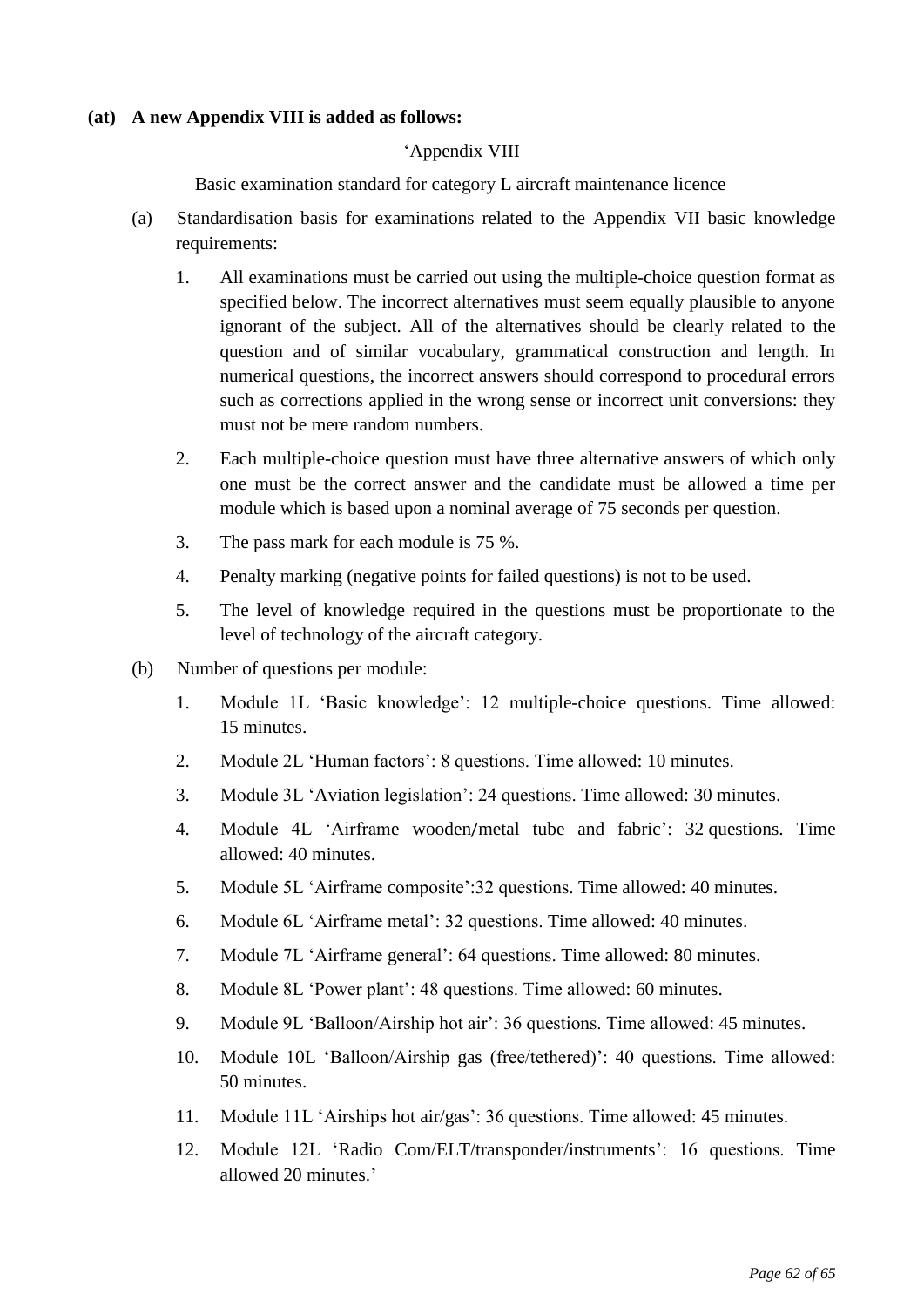# **Annex IV (Part-147) to Commission Regulation (EU) No 1321/2014 is amended as follows:**

### **(a) Appendix I is replaced by the following:**

'

### 'Appendix I

Basic training course duration

The minimum duration of a complete basic training course shall be as follows:

| <b>Basic Course</b> | Duration (in hours) | Theoretical Training Ratio (in %) |  |
|---------------------|---------------------|-----------------------------------|--|
| A1                  | 800                 | $30 - 35$                         |  |
| A2                  | 650                 | $30 - 35$                         |  |
| A3                  | 800                 | $30 - 35$                         |  |
| A4                  | 800                 | $30 - 35$                         |  |
| <b>B1.1</b>         | 2 4 0 0             | $50 - 60$                         |  |
| <b>B1.2</b>         | 2 0 0 0             | $50 - 60$                         |  |
| <b>B1.3</b>         | 2 400               | $50 - 60$                         |  |
| <b>B1.4</b>         | 2 400               | $50 - 60$                         |  |
| B2                  | 2 4 0 0             | $50 - 60$                         |  |
| B <sub>2</sub> L    | 1 500*              | $50 - 60$                         |  |
| B <sub>3</sub>      | 1 000               | $50 - 60$                         |  |

\* This number of hours shall be increased as follows, depending on the additional system ratings selected:

| <b>System Rating</b>    | Duration (in hours) | Theoretical Training Ratio (in %) |
|-------------------------|---------------------|-----------------------------------|
| <b>COM/NAV</b>          | 90                  | $50 - 60$                         |
| <b>INSTRUMENTS</b>      | 55                  |                                   |
| <b>AUTOFLIGHT</b>       | 80                  |                                   |
| <b>SURVEILLANCE</b>     | 40                  |                                   |
| <b>AIRFRAME SYSTEMS</b> | 100                 |                                   |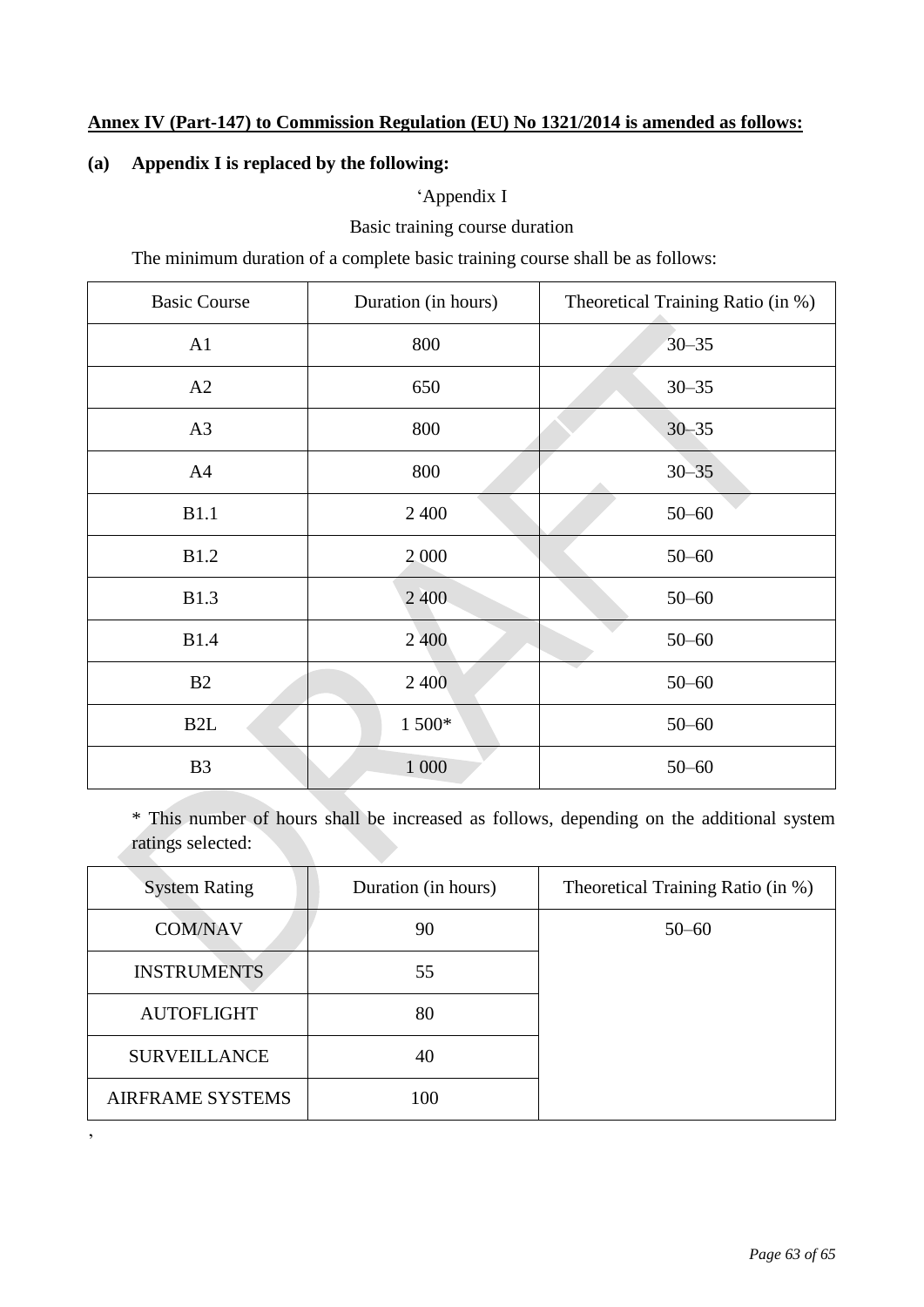### **(b) Appendix II is replaced by the following:**

### 'Appendix II

Maintenance Training Organisation Approval referred to in Annex IV (Part-147) — EASA Form 11

#### [MEMBER STATE(\*)]

A Member of the European Union (\*\*)

#### **MAINTENANCE TRAINING AND EXAMINATION ORGANISATION APPROVAL CERTIFICATE**

#### Reference: [MEMBER STATE CODE(\*)].147.[XXXX]

Pursuant to Regulation (EC) No 216/2008 of the European Parliament and of the Council and to Commission Regulation (EU) No 1321/2014, for the time being in force and subject to the conditions specified below, the [COMPETENT AUTHORITY OF THE MEMBER STATE(\*)] hereby certifies:

#### .[COMPANY NAME AND ADDRESS]

as a maintenance training organisation in compliance with Section A of Annex IV (Part-147) of Regulation (EU) No 1321/2014, approved to provide training and conduct examinations listed in the approval schedule attached and to issue related certificates of recognition to students using the above references.

#### CONDITIONS:

- 1.. This approval is limited to what is specified in the scope of work section of the approved maintenance training organisation exposition as referred to in Section A of Annex IV (Part-147); and
- 2.. this approval requires compliance with the procedures specified in the approved maintenance training organisation exposition; and
- 3.. this approval is valid whilst the approved maintenance training organisation remains in compliance with Annex IV(Part-147) of Regulation (EU) No 1321/2014; and
- 4.. subject to compliance with the foregoing conditions, this approval shall remain valid for an unlimited duration unless the approval has previously been surrendered, superseded, suspended or revoked.

EASA Form 11 Issue 4

(\*) or EASA if EASA is the competent authority

(\*\*) Delete for non-EU Member States or EASA.

Page 1 of 2